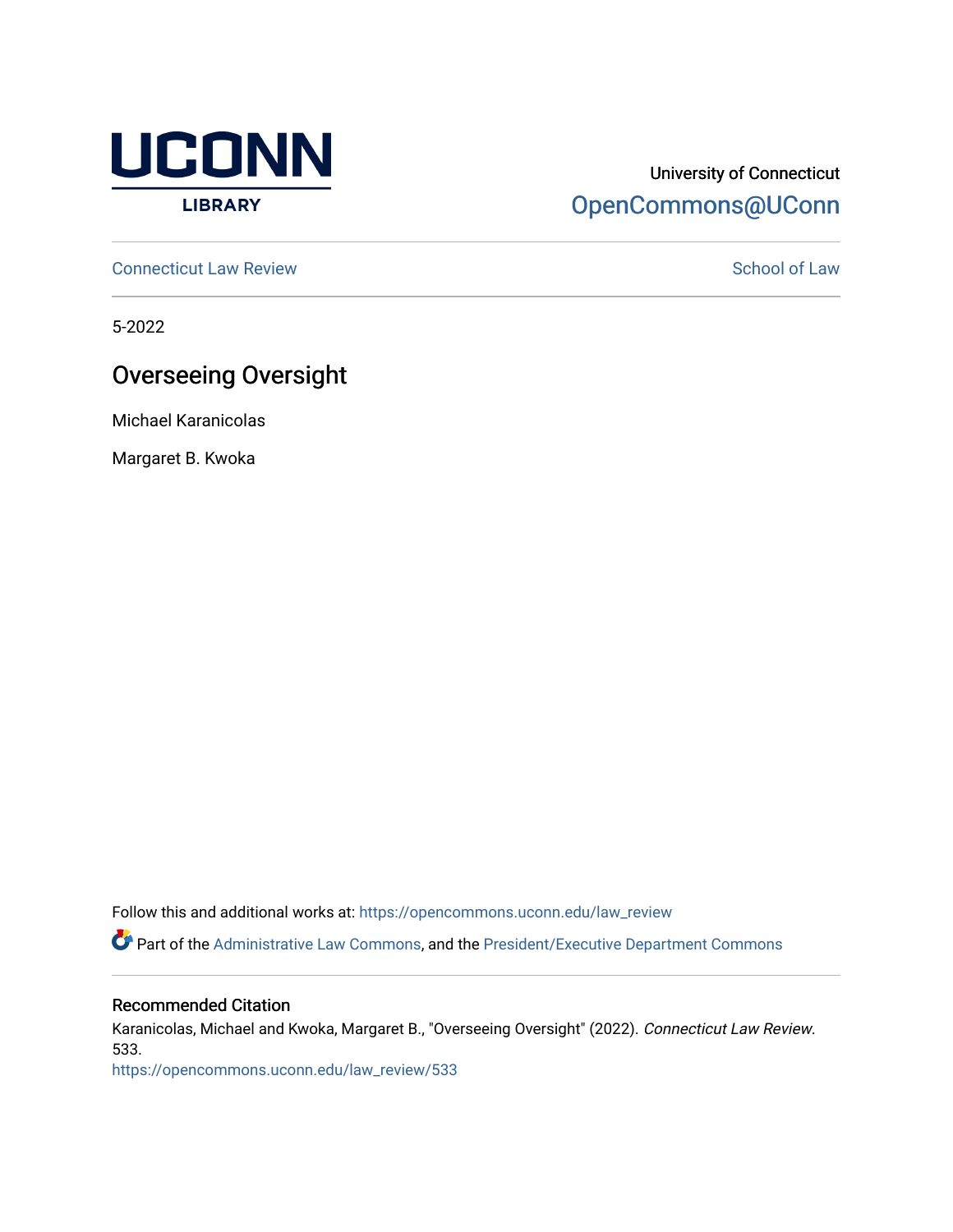# **CONNECTICUT LAW REVIEW**

VOLUME 54 MAY 2022 NUMBER 3

## **Article**

## Overseeing Oversight

#### MICHAEL KARANICOLAS & MARGARET B. KWOKA

*Accountability is at the core of democratic governance. In the United States, the administrative state is formally situated within the executive branch, but the unelected nature of agency officials, combined with the vast power they wield, has long been cause for concern. A crucial tool for establishing accountability within this so-called "Fourth Branch" is the Freedom of Information Act (FOIA), which provides ordinary members of the public with a mechanism for direct oversight of how administrative agencies function. Similar right-to-information laws have been implemented in over one hundred countries. However, in contrast to most of its international counterparts, the FOIA system is severely undermined by its own lack of institutional oversight. Apart from the rare case that makes it to court, agency decisions against releasing records to the public generally are not subject to meaningful review.*

*While there has been no shortage of scholarship documenting the practical challenges with FOIA, this Article is the first to connect these problems to the institutional design choice at the root of FOIA's oversight deficit. The Article traces the history of FOIA, including the most recent reforms that introduced a FOIA ombudsman office, and documents how the remedies for agency recalcitrance are inadequate to protect the public's right to information. It then presents a comparative survey of global right-to-information models to pinpoint precisely what design aspects are essential to an effective oversight regime. It argues that the strongest models rely on an independent administrative body, such as an information commission, which is located outside of the executive branch entirely and has the power to order administrative agencies to release records when the commission's review results in a conclusion that withholding is unjustified under the law.*

*At a time when abuses of executive power have jolted the nation's collective consciousness, and when the United States' democratic institutions have faced their most serious threat since the Civil War, there is enormous urgency to improve our mechanisms for democratic oversight, namely through developing oversight of these very structures. This Article documents the democratic deficit underlying our current FOIA remedies and analyzes better institutional design alternatives.*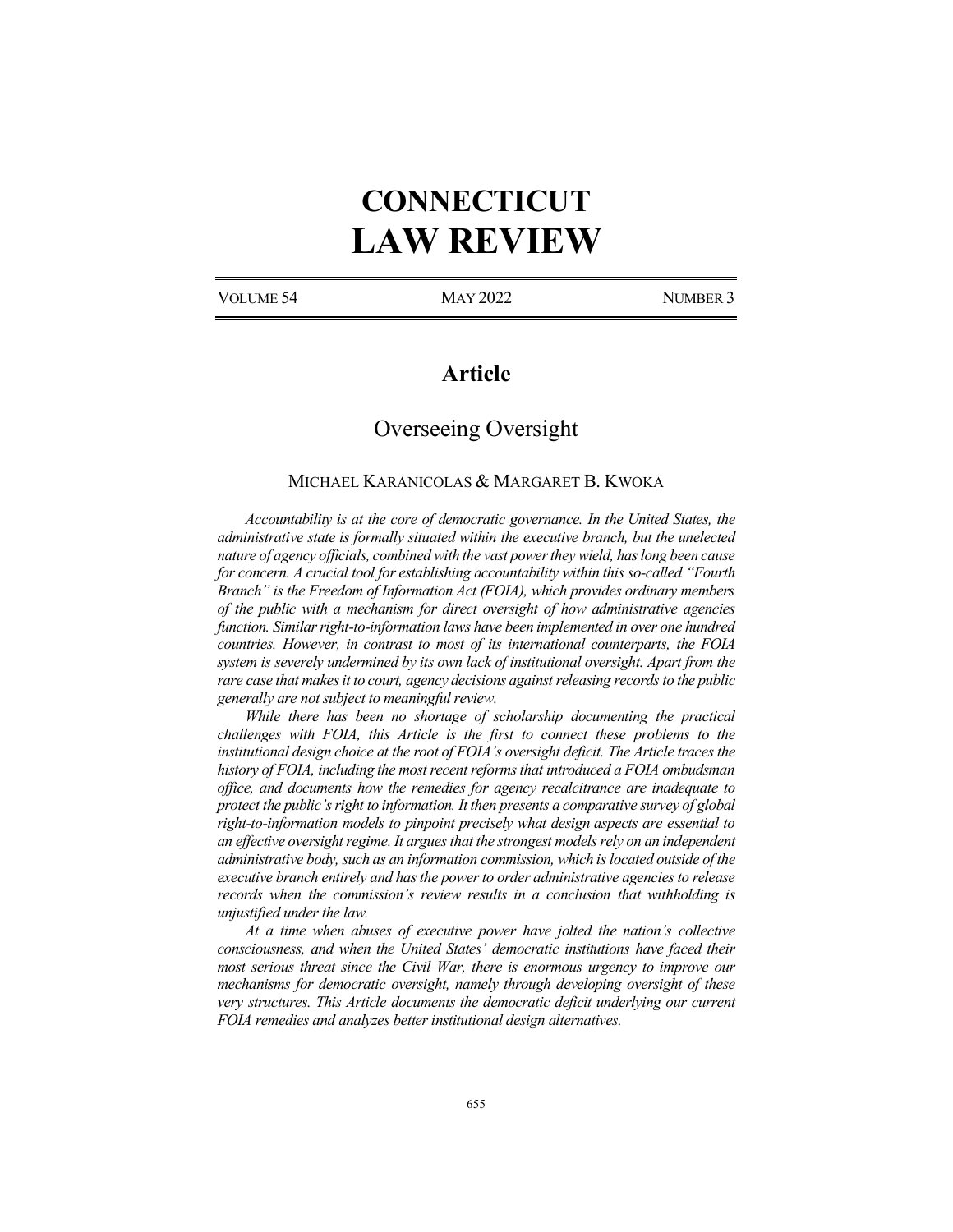## **ARTICLE CONTENTS**

| L                                                      |  |  |
|--------------------------------------------------------|--|--|
| $A_{\cdot}$<br>B.                                      |  |  |
|                                                        |  |  |
| $A_{\cdot}$<br>$\mathbf{B}$ .<br>$\mathsf{A}$          |  |  |
|                                                        |  |  |
| $\mathsf{A}$<br>$\mathbf{B}$ .<br>$\mathcal{C}$ .<br>D |  |  |
|                                                        |  |  |
| $A_{\cdot}$<br>B.<br>C.                                |  |  |
|                                                        |  |  |

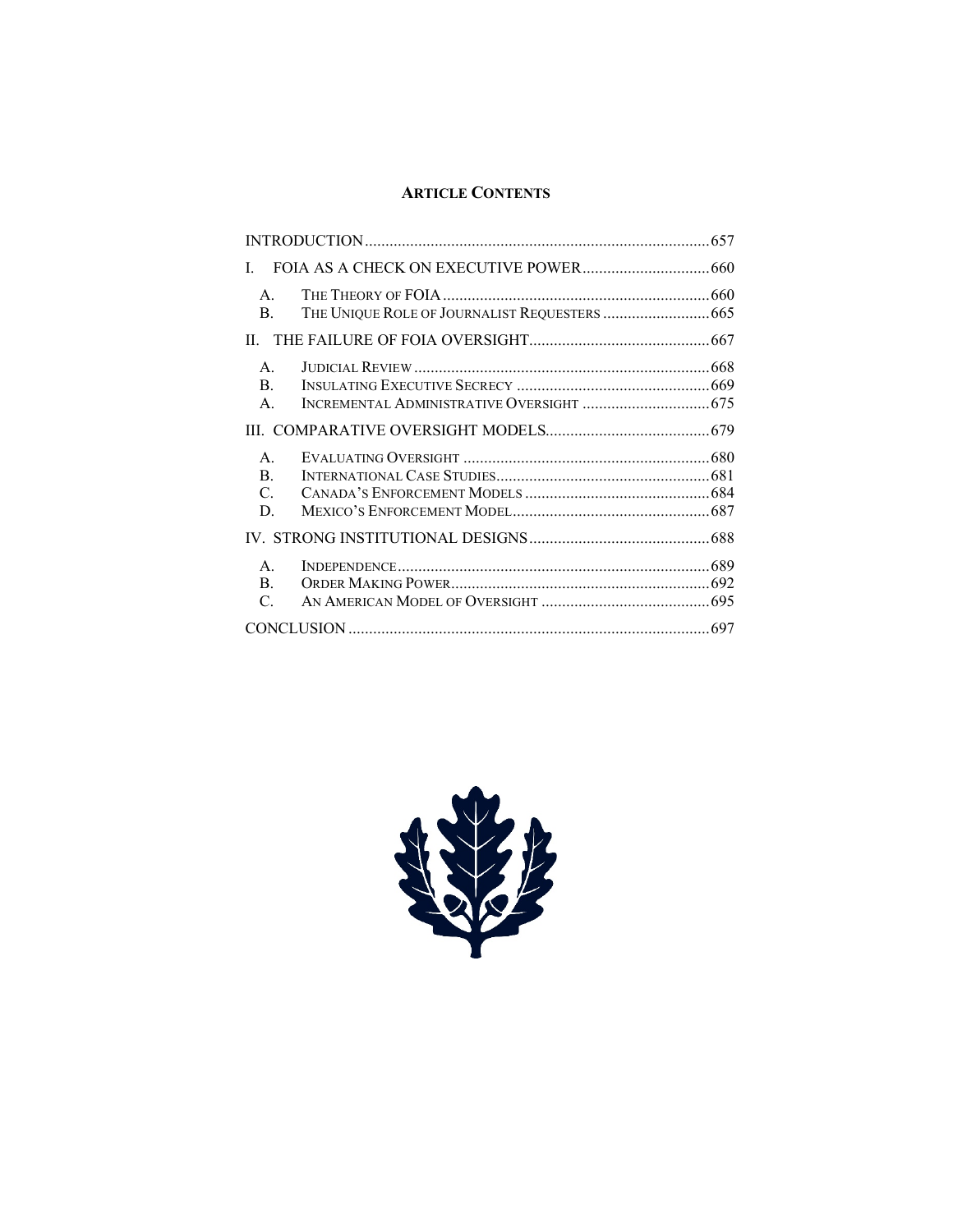## Overseeing Oversight

#### MICHAEL KARANICOLAS \* & MARGARET B. KWOKA \*\*

#### **INTRODUCTION**

On July 21, 2021, Ghana's newly created Right to Information Commission released its first ever judgment, ordering the country's mining regulator to reduce its cost estimate for a journalist's document request from around USD \$1,000 to less than \$1 and to deliver the information within fourteen days.<sup>1</sup> The entire complaint process took just over one month.<sup>2</sup> While the judgment represented an important milestone for Ghana's relatively young democracy, stories like this happen every day around the world and, for the most part, are a relatively unremarkable feature of well-functioning right-to-information systems.

Indeed, in all modern democracies, freedom of information or right-to-information legislation<sup>3</sup> is a core mechanism for direct public accountability over administrative institutions, allowing members of the public to obtain a direct and unvarnished view of how these institutions operate through access to government documents, subject to enumerated exemptions.<sup>4</sup> However, a curious feature of the right to information, in contrast to other democratic indicators, is that the strongest legal frameworks for guaranteeing public access to information tend to be enacted in emerging

 <sup>\*</sup> Executive Director, UCLA Institute for Technology, Law & Policy.

<sup>\*\*</sup> Lawrence Herman Professor in Law, The Ohio State University Moritz College of Law. The authors would like to thank Lisa Austin, Cinnamon Carlarne, Bryan Choi, Ruth Colker, David Cuillier, Ned Foley, César Cuauhtémoc García Hernández, Ari Glogower, RonNell Anderson Jones, Helen Norton, Scott Skinner-Thompson, Stanley Tromp, Catherine Tully, and Chris Walker for their helpful feedback and commentary.

<sup>1</sup> *Ghana's Information Commission Orders Release of Information to Journalist at \$0.33 Instead of \$1,000 Demanded by State Agency*, MEDIA FOUND. FOR W. AFR. (July 21, 2021), https://www.mfwa.org/ ghana-information-commission-orders-release-of-information-to-journalist-at-0-33-instead-of-1000-dema nded-by-state-agency/.

 $2^7d$ 

<sup>&</sup>lt;sup>3</sup> The majority of countries around the world now refer to such laws as protecting "the right to information," rather than "freedom of information" or "access to information," concomitant with growing global recognition of access to official documents as a constitutional right. *See* MICHAEL KARANICOLAS & TOBY MENDEL, CENTRE FOR L. & DEMOCRACY, ENTRENCHING RTI: CONSTITUTIONAL PROTECTIONS OF THE RIGHT TO INFORMATION (Mar. 2012), www.law-democracy.org/wp-content/uploads/2012/04/ Const-Report-with-Annex.pdf (providing a broader discussion of the progressive recognition of a constitutional right to information).

<sup>4</sup> *What Is FOIA?*, FOIA.GOV, https://www.foia.gov/about.html (last visited Mar. 18, 2022).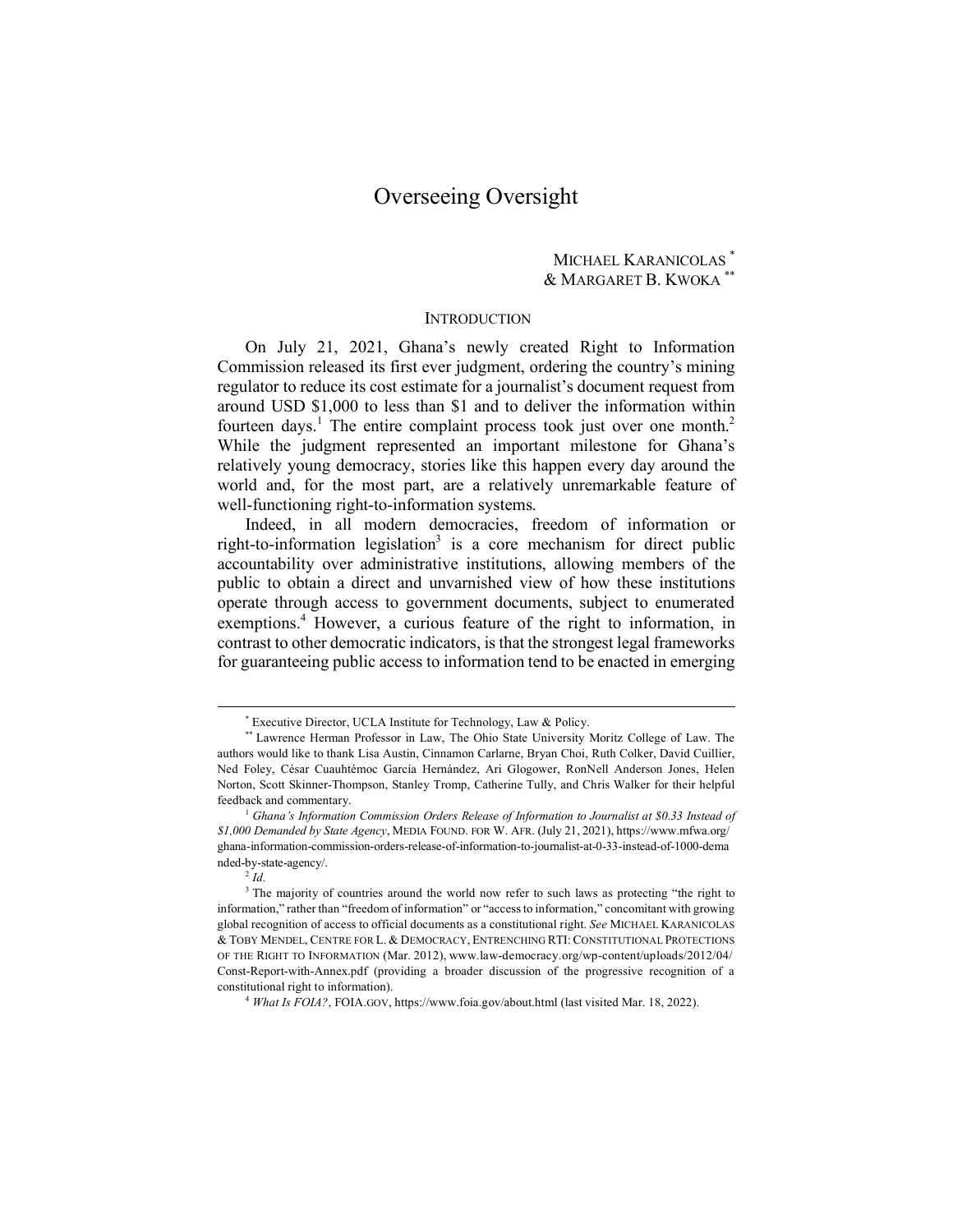democracies.5 One potential explanation for this phenomenon isthat countries with a recent experience of dictatorship have an intuitive understanding of the importance of formal public accountability mechanisms and are less likely to take their democracy for granted.

By contrast, one of the first right-to-information laws in the world was the U.S. Freedom of Information Act (FOIA). <sup>6</sup> FOIA can be a powerful tool of accountability, but the efficacy of this system is heavily dependent on its implementation and, ultimately, on the oversight of the FOIA system itself. In this regard, FOIA is woefully behind. It relies on judicial oversight to police agencies' obligations—a cumbersome, expensive, and lengthy process that is scantly utilized.

Oversight of transparency obligations is crucial because, while the public interest weighs heavily in favor of a well-resourced and effective right of access, agencies and their political leadership often have interests in keeping documents hidden from the public eye, particularly where the disclosures might be embarrassing.<sup>7</sup> Even when decisions are made by career staff in FOIA offices, institutional interests of the agency can consciously or unconsciously bias decision-making in favor of over-withholding records from the public.

This Article argues in support of FOIA's utility as a core mechanism of public oversight for the executive branch, but it asserts that this function is stymied due to a lack of meaningful oversight of the FOIA system itself. Even the most ambitious and progressive right-to-information framework will be meaningless in the absence of an effective system for guaranteeing that officials actually comply with it.<sup>8</sup> Although Congress has attempted to strengthen FOIA oversight—most notably by creating the Office of Government Information Services in  $2007^9$ —its efforts have fallen short of the necessary independence and authority needed to be effective.

 <sup>5</sup> *See Country Data: By Country*, GLOB. RIGHT TO INFO. RATING, https://www.rtirating.org/country-data (last visited Mar. 19, 2022). All of the top twenty scoring countries on the Right to Information (RTI) Rating are relatively new democracies. However, an important caveat to this is that the RTI Rating measures only the strength of a country's law as written, and it does not consider how robustly it has been implemented. However, the tendency among emerging democracies to pass stronger legislation is itself noteworthy, even if broader rule of law challenges can, in some cases, lead to structures that only exist on paper.

<sup>6</sup> 5 U.S.C. § 552(a)(3)(A)-(D), (b). 7 Rebecca Beitsch, *Watchdog Report Raises New Questions for Top Interior Lawyer*, HILL (Aug. 11, 2020, 9:00 AM), https://thehill.com/policy/energy-environment/511342-watchdog-report-raisesnew-questions-for-top-interior-lawyer.<br><sup>8</sup> TOBY MENDEL, FREEDOM OF INFORMATION: A COMPARATIVE LEGAL SURVEY 37–38 (2d ed.

<sup>2008).&</sup>lt;br><sup>9</sup> Office of Government Information Services, 81 Fed. Reg. 95,547 (proposed Dec. 28, 2016) (to be

codified at 36 C.F.R. ch. 7).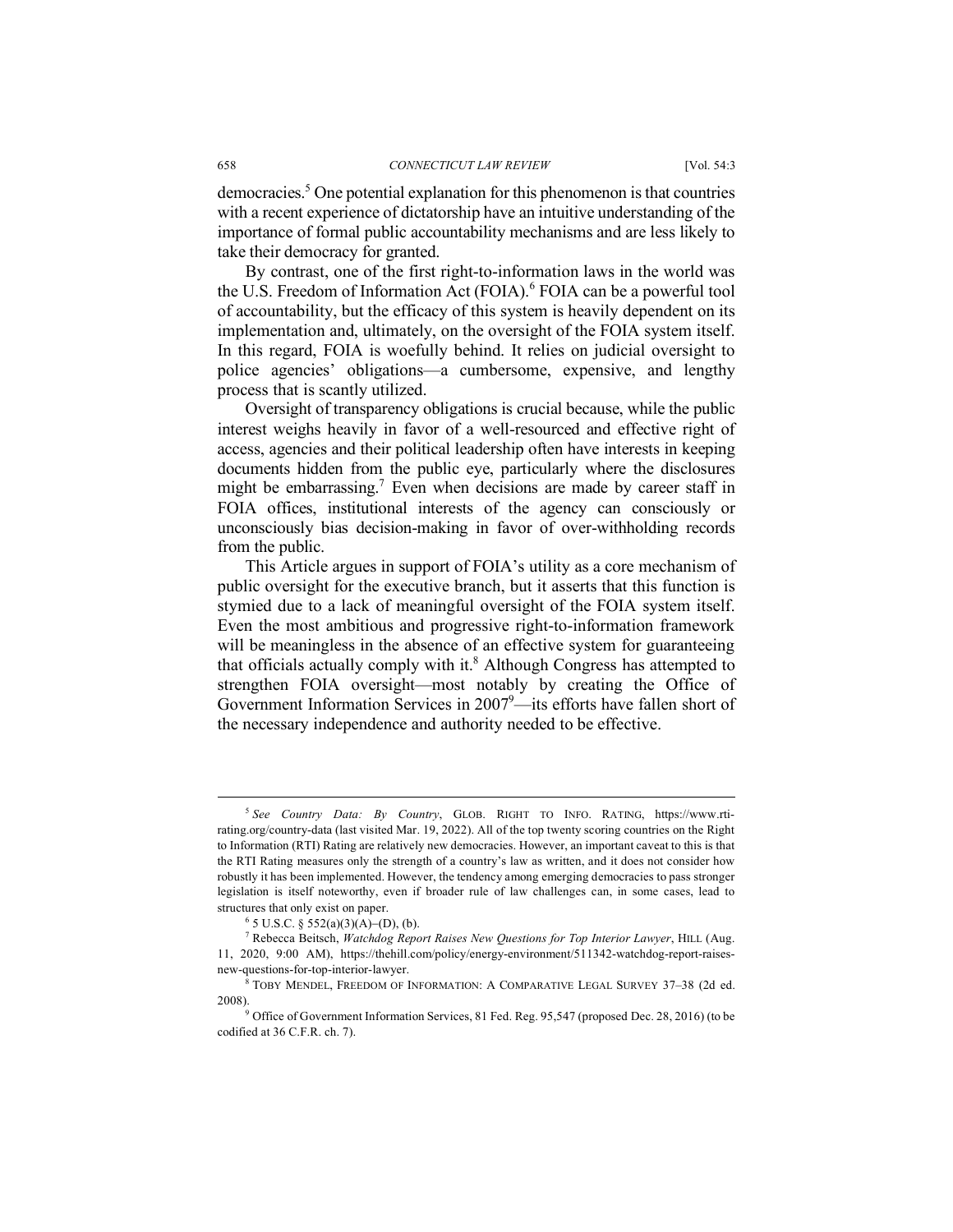#### 2022] *OVERSEEING OVERSIGHT* 659

The recent reforms also fall short of models that have been implemented around the world, from Canada to Afghanistan. <sup>10</sup> Through a comparative analysis of freedom of information and right-to-information systems around the world, this Article demonstrates that, although the United States was among the first countries to adopt freedom of information legislation, it now lags behind much of the world in terms of how the FOIA system is overseen. In most progressive democracies, this oversight is often channeled through a politically independent administrative body, which has the power to review agency disclosure decisions and order recalcitrant agencies to comply with the law.11 By contrast, the United States requires a dissatisfied requester to appeal an information denial to the very same agency that denied the request.<sup>12</sup> If this process proves fruitless, the requester's only option to compel compliance is through a federal lawsuit, which is time consuming, expensive, and difficult to navigate without legal representation.<sup>13</sup>

Part I of this Article documents the critical role of the right to information in a modern democracy. Using data from a series of original interviews with journalists, it highlights the core areas in which reporters use the law to keep executive agencies in check, including misconduct of officials, influence over agency decision-making, and national security and law enforcement powers. In a landscape of increasing concern about unchecked executive power, Part I describes the critical role of access to agency information in keeping the executive branch accountable. It particularly highlights the central role of journalists, both as a primary constituency that Congress imagined FOIA to serve and as critical users of the law today in uncovering government documents important to public accountability.

Part II assesses Congress's institutional design choices when it passed FOIA initially, as well as small shifts it has made over time through amendments. It documents how Congress's vision for judicial review as the primary mechanism for overseeing agency FOIA decisions has failed to effectively police executive secrecy or provide meaningful redress for frustrated requesters, using journalists' experiences as a benchmark for measuring how FOIA oversight operates. Moreover, its recent shift toward an ombudsman model has not done nearly enough to bridge the gap, leaving agencies as the last decisionmakers in the overwhelming majority of cases regarding which of their records are released. This has created a system that naturally favors excessive secrecy.

<sup>&</sup>lt;sup>10</sup> Access to Information Act, R.S.C. 1985, c A-1 (Can.); Access to Information Law, 2014, ch. 1, arts.  $1-2$  (Afg.).

<sup>&</sup>lt;sup>11</sup> See infra Part III.<br><sup>12</sup> *OIP Guidance: Adjudicating Administrative Appeals Under the FOIA*, U.S. DEP'T OF JUST., https://www.justice.gov/oip/oip-

guidance/Adjudicating%20Administrative%20Appeals%20Under%20the%20FOIA (Aug. 12, 2021). <sup>13</sup> *See infra* Part II.B.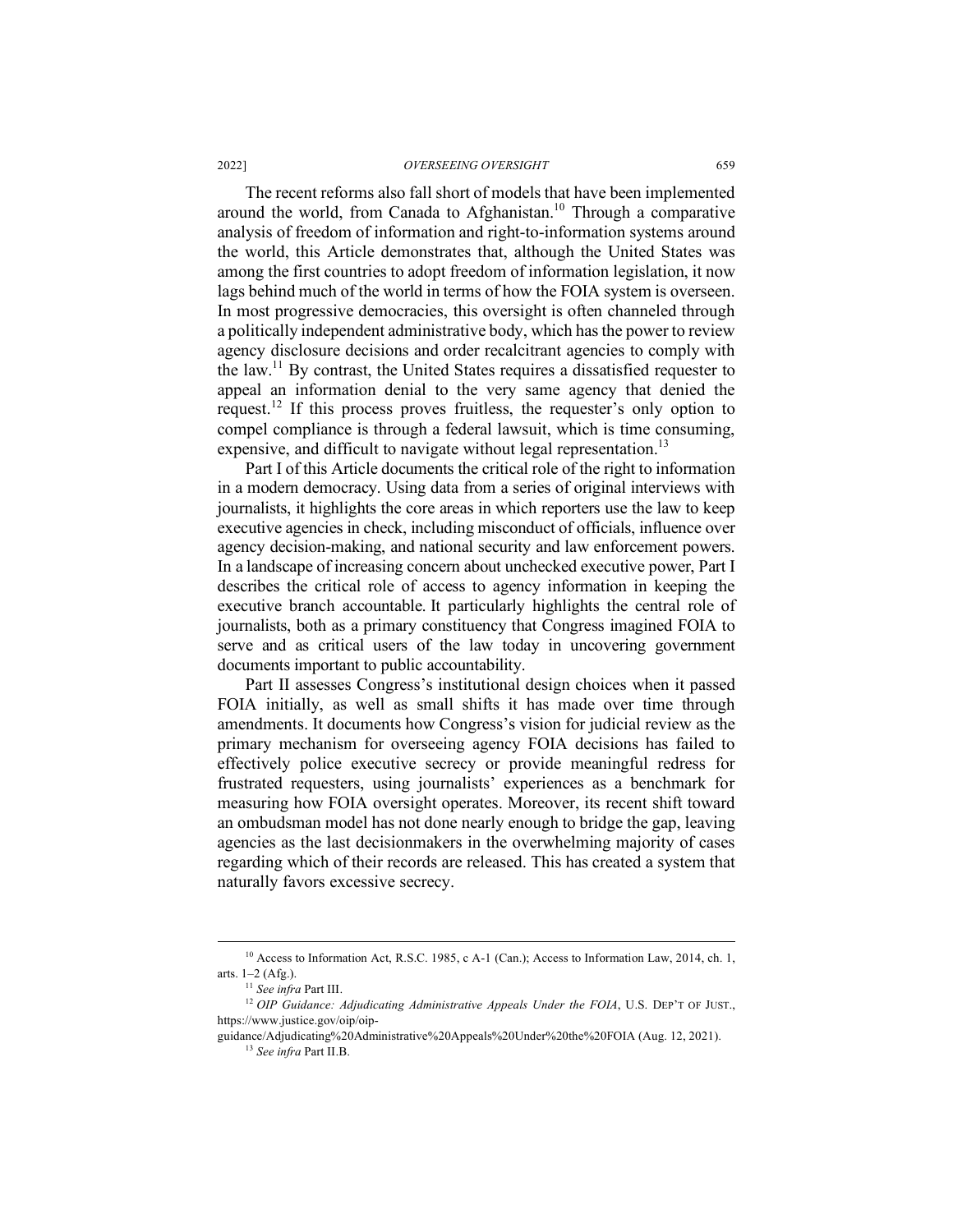Part III provides a broad comparative analysis of the different models of oversight in force around the world, paying particular attention to our nearest neighbors, with an in-depth analysis of institutional design choices in Canada and Mexico.

This comparative approach forms the basis for Part IV, which analyzes the strengths and weaknesses of the different systems. We argue that the most effective information oversight bodies share two key features. First, they are as fully independent of and protected from political influences as can be. Second, they possess what we call "order making power"—that is, the power to review individual decisions to withhold information and to issue binding orders requiring agencies to release information when mandated by law. The Article concludes by suggesting that an independent information commission with order-making power is fully feasible in the U.S. legal context, consistent with the design of other non-Article III adjudication and the separation of powers concerns that militate toward greater oversight of executive agencies.

#### I. FOIA AS A CHECK ON EXECUTIVE POWER

Accountability is at the heart of the modern representative democracy. The very notion of a democratic republic, stemming from Enlightenment-era political philosophers, is founded on the people knowing enough about what their elected officials are doing to vote them in or out of office accordingly.<sup>14</sup> The earliest transparency law, which dates back to the eighteenth century, is rooted in this enlightenment mentality.15

The United States was the third country in the world to adopt right-to-know legislation, embodied in the Freedom of Information Act. Enacted in 1966, FOIA created a unique accountability mechanism, giving the right of access directly to the people. Despite the broad drafting, however, journalists in particular were seen as crucial information intermediaries, thought to uncover government information and publicize it for the populace to act upon. As such, journalists' experiences using the law can act as a benchmark for understanding how FOIA now falls short compared to right-to-know regimes later enacted around the world.

#### A. *The Theory of FOIA*

Despite the foundational nature of accurate information to a well-functioning democracy, the United States did not see a need for legal protections for

 <sup>14</sup> *See* MARGARET B. KWOKA, SAVING THE FREEDOM OF INFORMATION ACT 12–15 (2021) (documenting the link between the development of modern democracies and the focus on government transparency). 15 Juha Manninen, *Anders Chydenius and the Origins of World's First Freedom of Information Act*,

*in* THE WORLD'S FIRST FREEDOM OF INFORMATION ACT: ANDERS CHYDENIUS' LEGACY TODAY 18, 18– 19 (Juha Mustonen ed., 2006).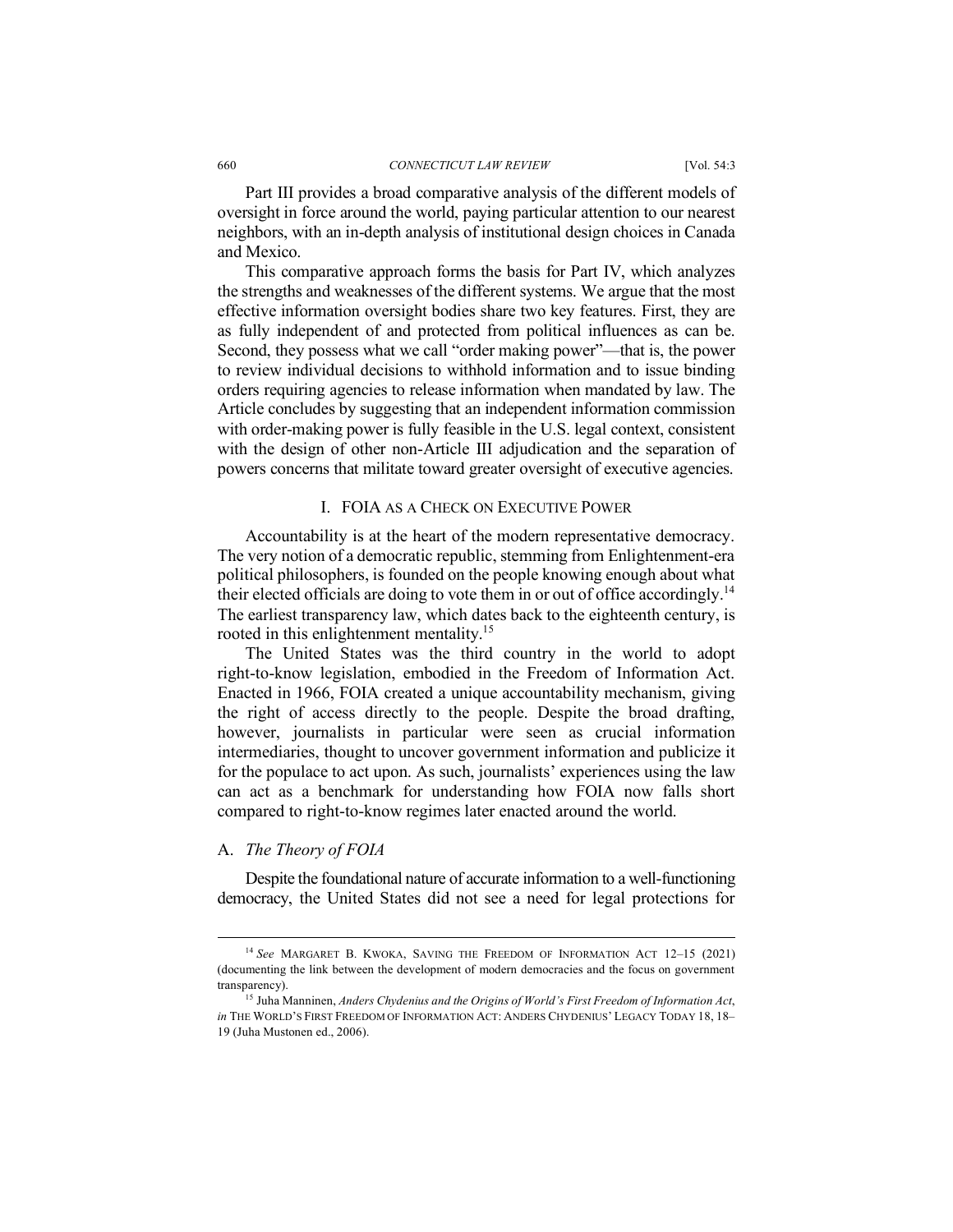access to government information until the growth of the administrative state associated with the New Deal in the 1930s. As one scholar put it, "[a]n avalanche of new federal agencies and commissions—including the National Recovery Administration, the NLRB, and the SEC—reached ever more broadly into a free market that appeared to have failed," and the number of federal agencies doubled in this short period of time.<sup>16</sup> Initially, the Supreme Court was reigning in agency power with aggressive judicial review of congressionally approved programs, invalidating vast swaths of agency actions.17 But, after Roosevelt's so-called court packing plan to add Justices to the Court, the Court reversed course and began upholding broad agency authority.<sup>18</sup>

The Court's decision to stop standing in the way of New Deal programs was a watershed moment in the growth of the administrative state, and it gave rise to a growing challenge in how to impose accountability over the sprawling applications of executive power. Over the years, academics, policymakers, and the courts have struggled with the mechanisms for agency accountability. Some envision accountability as flowing from the President, who remains ultimately accountable to the electorate. Some envision a greater role for Congressional oversight. And some envision a stronger role for judicial supervisions.

For example, on the presidential control side, then-Professor Elena Kagan has celebrated the rise of what she called the "presidential administration," where the President is more actively involved in setting agency policymaking agenda, citing accountability as one of its key benefits.<sup>19</sup> In the same vein, the Courts have struck down limits on presidential control over independent agencies, most recently declaring that agency officials' authority "remains subject to the ongoing supervision and control of the elected President."<sup>20</sup> An even more extreme case for presidential control over agencies has been dubbed the unitary executive theory, under which Congress would be prohibited from crafting agencies as independent from the President and any restrictions on presidential removal of agency heads would be invalid.<sup>21</sup>

On the congressional side, legislation has long experimented with mechanisms for greater control by Congress over agency actions. One attempt—the legislative veto—was a mechanism for Congress to invalidate

 <sup>16</sup> George B. Shepherd, *Fierce Compromise: The Administrative Procedure Act Emerges from New Deal Politics*, 90 NW. U. L. REV. 1557, 1561–62 (1996).

<sup>17</sup> *Id.* at 1644.

<sup>&</sup>lt;sup>18</sup> *Id.* at 1563.<br><sup>19</sup> Elena Kagan, *Presidential Administration*, 114 HARV. L. REV. 2245, 2331 (2001).<br><sup>20</sup> Seila Law LLC v. Consumer Fin. Prot. Bureau, 140 S. Ct. 2183, 2203 (2020).<br><sup>21</sup> See, e.g., Cass R. Sunstein &

<sup>2020</sup> SUP. CT. REV. 83, 83–84 (articulating a "unitary executive" theory of the presidency, in which the President exercises complete control over agencies).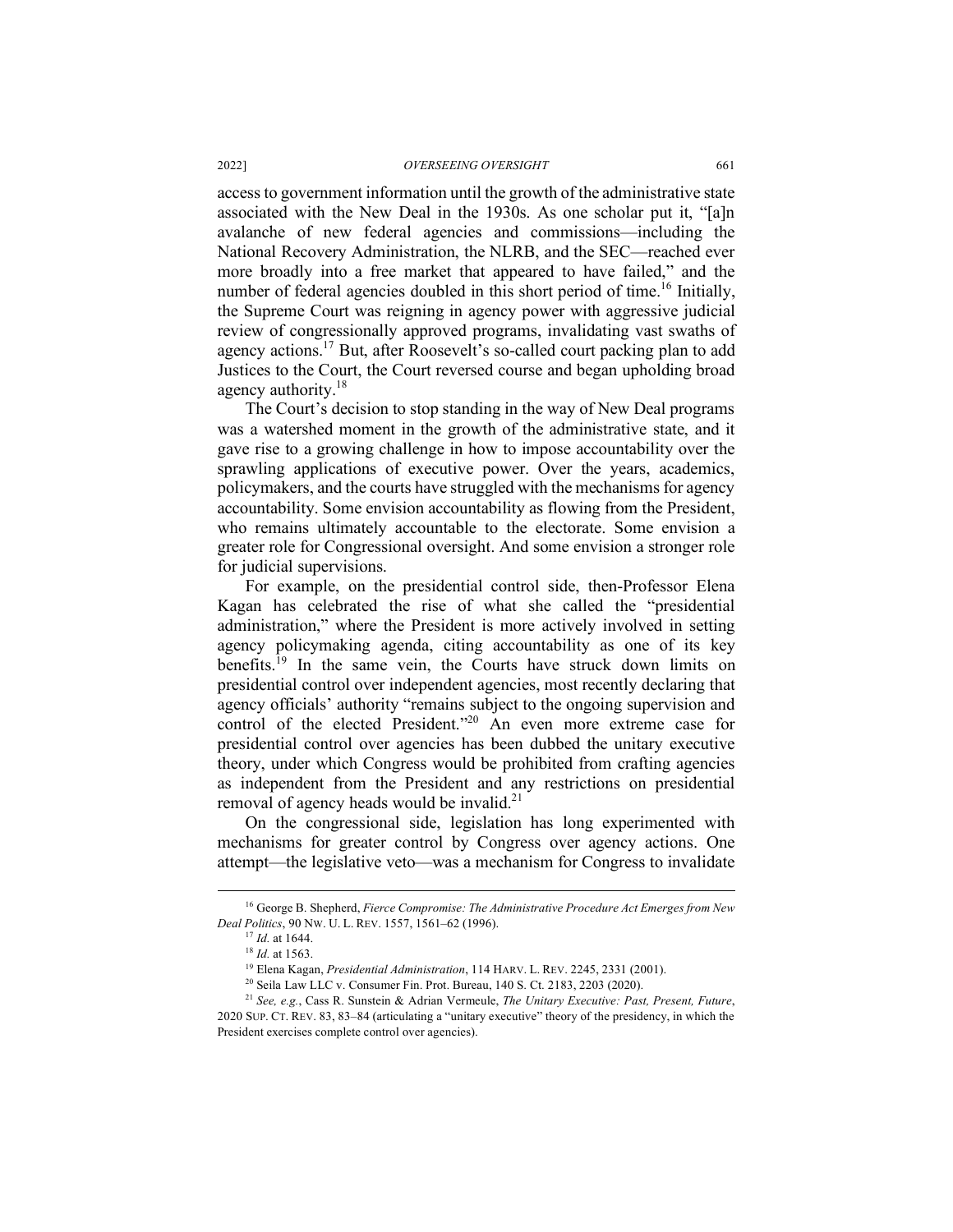agency actions with less formal action than passing new legislation.<sup>22</sup> While it was ultimately declared unconstitutional, the Congressional Review Act took its place as a mechanism for agency reporting about significant regulatory actions and for allowing Congress to fast-track legislation to overturn such rules that it deems unwise.<sup>23</sup>

On the judicial side, anxiety about concentrated and unchecked agency power has animated debates over the future of various deference doctrines that currently pervade administrative law. For example, Justices Kavanaugh and Gorsuch have called into question the future of the *Chevron* deference doctrine, under which courts must defer to agencies reasonable interpretations of statutes they administer. As one scholar described, "[t]he *Chevron* doctrine has greatly empowered administrative agencies to recast the law in accord with current policy preferences, without having to go to Congress for legislative change. $2^{24}$ 

If anything, the Trump administration increased the stakes of this debate. As one scholar described, "Trump's approach to governance has alarmed legal scholars across the political spectrum" and might militate toward an increased role for judicial review, rather than for presidential control over agencies.<sup>25</sup> Public debate about executive accountability may have reached its apex during this time. $26$ 

At the time of the New Deal, when concerns about concentration of executive power in unaccountable agencies first came into the fore, one answer was Congress's adoption of the Administrative Procedure Act (APA), which created foundational procedural requirements for agency actions and regularized judicial review of those actions.<sup>27</sup> Tellingly, the original version of the APA contained the first attempt at a right-to-information provision.28

 $22$  Immigr. & Naturalization Serv. v. Chadha, 462 U.S. 919, 923 (1983).

<sup>23</sup> *See* Contract with America Advancement Act of 1996, 5 U.S.C. §§ 801–08 (creating the congressional review process).

<sup>&</sup>lt;sup>24</sup> Michael McConnell, *Kavanaugh and the "Chevron Doctrine"*, HOOVER INST. (July 30, 2018), https://www.hoover.org/research/kavanaugh-and-chevron-doctrine.

 $^{25}$  Daniel A. Farber, Presidential Administration Under Trump (Aug. 8, 2017) (unpublished manuscript) (available at https://papers.ssrn.com/sol3/papers.cfm?abstract\_id=3015591). 26 *See* Richard Blumenthal, Opinion, *Richard Blumenthal: GOP Must Address Trump's Attacks on* 

*Courts*, HARTFORD COURANT (Feb. 8, 2017, 6:00 AM), https://www.courant.com/opinion/op-ed/hc-opblumenthal-trump-attack-on-courts-gop-0208-20170207-story.html ("Numerous reports indicate that U.S. Customs and Border Protection officials across the country have failed to enforce federal court orders blocking President Trump's recent executive orders."); George. F. Will, Opinion, *A Judicial Rebuke for a Heedless Congress?*, WASH. POST (Feb. 28, 2020), https://www.washingtonpost.com/ opinions/a-judicial-rebuke-for-a-heedless-congress/2020/02/27/a03527fa-5986-11ea-9b35-def5a027d4 70\_story.html ("Testifying in 2018 to the House Financial Services Committee, the [Consumer Financial Protection Bureau]'s acting director said his agency is 'not accountable to you. It's not accountable to the public. It's not accountable to any body but itself'  $\dots$ ").

<sup>27</sup> *See generally* Shepherd, *supra* note 16, at 1558-61 (describing the legislative history of the APA).

 $28$  S. REP. NO. 88-1219, at 10 (1964).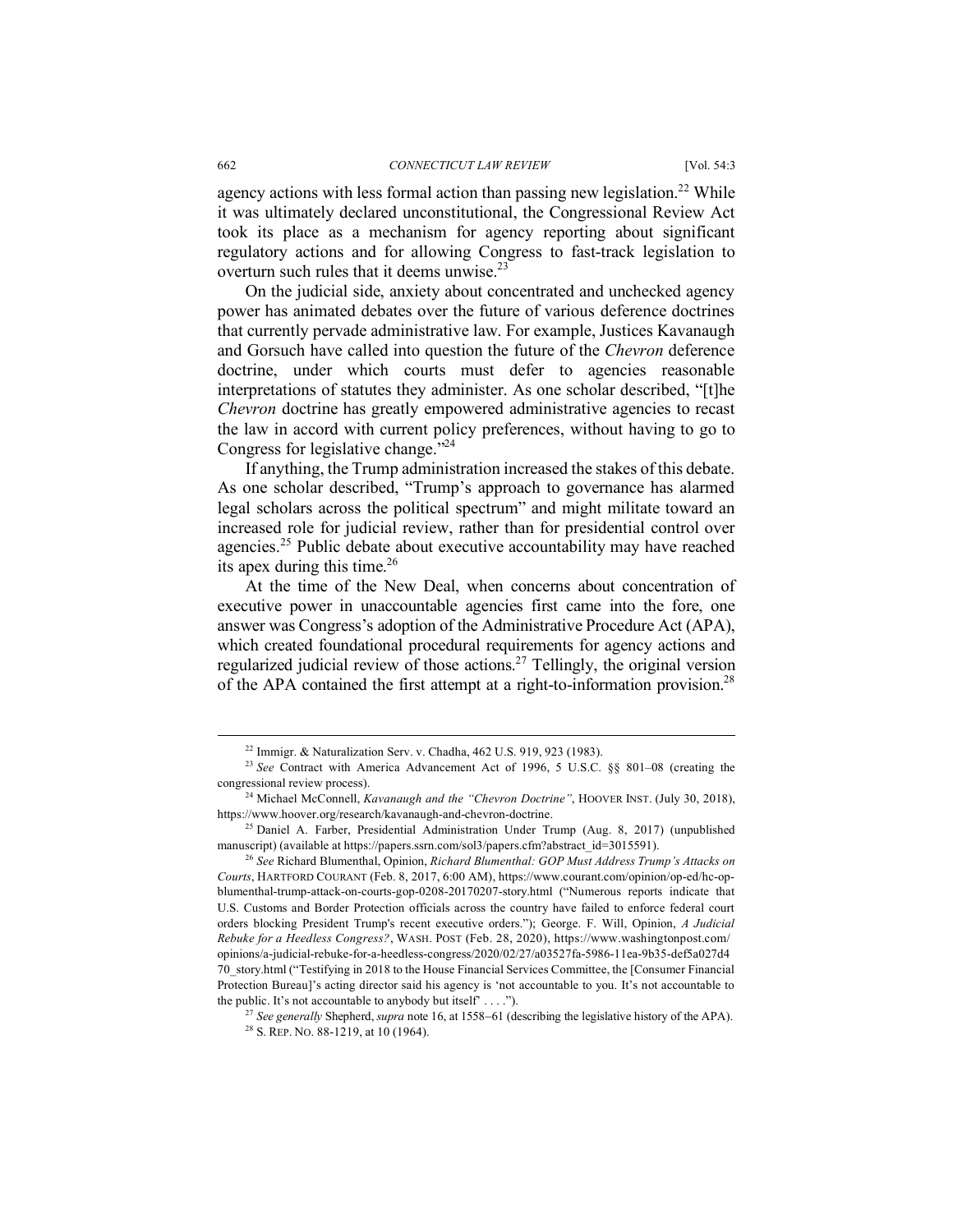Information access was seen as one integral part of reigning in executive power. While that provision proved ineffective, it paved the way for FOIA reforms.

In 1966, Congress passed FOIA, making it only the third country to codify a right of access to public records. The need for information access rights was codified as part of the APA, and its accountability aims were explicit. President Johnson, when signing the bill into law, declared that "the United States is an open society in which the people's right to know is cherished and guarded."<sup>29</sup> Shortly after important amendments to the law, the Supreme Court reaffirmed FOIA's central role in promoting accountability and oversight, stating that it "ensure[s] an informed citizenry, vital to the functioning of a democratic society, needed to check against corruption and to hold the governors accountable to the governed."30 One set of scholars even asserted that "quality of responses to identical FOIA requests provides one measure of agencies' democratic accountability."31 That is, FOIA both facilitates accountability and can even define whether it exists.

While the political and legal context of FOIA in the United States differs from the context of right-to-information regimes in other countries, the link between transparency and accountability is consistent across the globe. Globally, the right to information only gained traction over the past thirty years.<sup>32</sup> In 1990, only fourteen countries had adopted access to information laws.<sup>33</sup> As of January 2022, 129 countries comprising over eighty percent of the world's population had such laws in place.<sup>34</sup> Over the same time period, the right to access information became entrenched in international human rights law through decisions of the Inter-American Court of Human Rights<sup>35</sup> and the European Court of Human Rights,  $36$  as well as through the United

<sup>&</sup>lt;sup>29</sup> Statement by the President upon Signing the Freedom of Information Act, 2 PUB. PAPERS 699 (July 4, 1966).

<sup>&</sup>lt;sup>30</sup> NLRB v. Robbins Tire & Rubber Co., 437 U.S. 214, 242 (1978).<br><sup>31</sup> David E. Lewis & Abby K. Wood, Judicial Deference and Agency Accountability: A Federal FOIA Experiment 10 (2011) (unpublished manuscript), https://my.vanderbilt.edu/davidlewis/files/2011 /12/lewis-and-wood-paper-v.9.pdf. 32 *Country Data: By Country*, *supra* note 5.

<sup>33</sup> *Id.*

<sup>34</sup> *Id.*; *see also Countries in the World by Population (2022)*, WORLDOMETER (last visited Apr. 16, 2022) (indicating that of the top fifty countries by population, only Egypt, Congo, Algeria, Myanmar, Iraq, Saudi Arabia and Malaysia don't have RTI laws; the percentages of the remaining top fifty countries by population add up to more than eighty percent).

<sup>35</sup> *See, e.g.*, Claude-Reyes v. Chile, Merits, Reparations, and Costs, Order, Inter-Am. Ct. H.R. (ser. C) No. 151 (Sept. 19, 2006) (holding that Article 13 of the American Convention on Human Rights protects the right of all individuals to request access to State-held information, and that the information should be provided without the need to prove direct interest or personal involvement in order to obtain it).

<sup>36</sup> *See generally* Társaság a Szabadságjogokért v. Hungary, App. No. 37374/05 (Apr. 14, 2009), https://hudoc.echr.coe.int/eng?i=001-9217 (holding that a government creating obstacles that prevented access to readily available information effectively counted as a form of censorship in violation of Article 10 of the ECHR).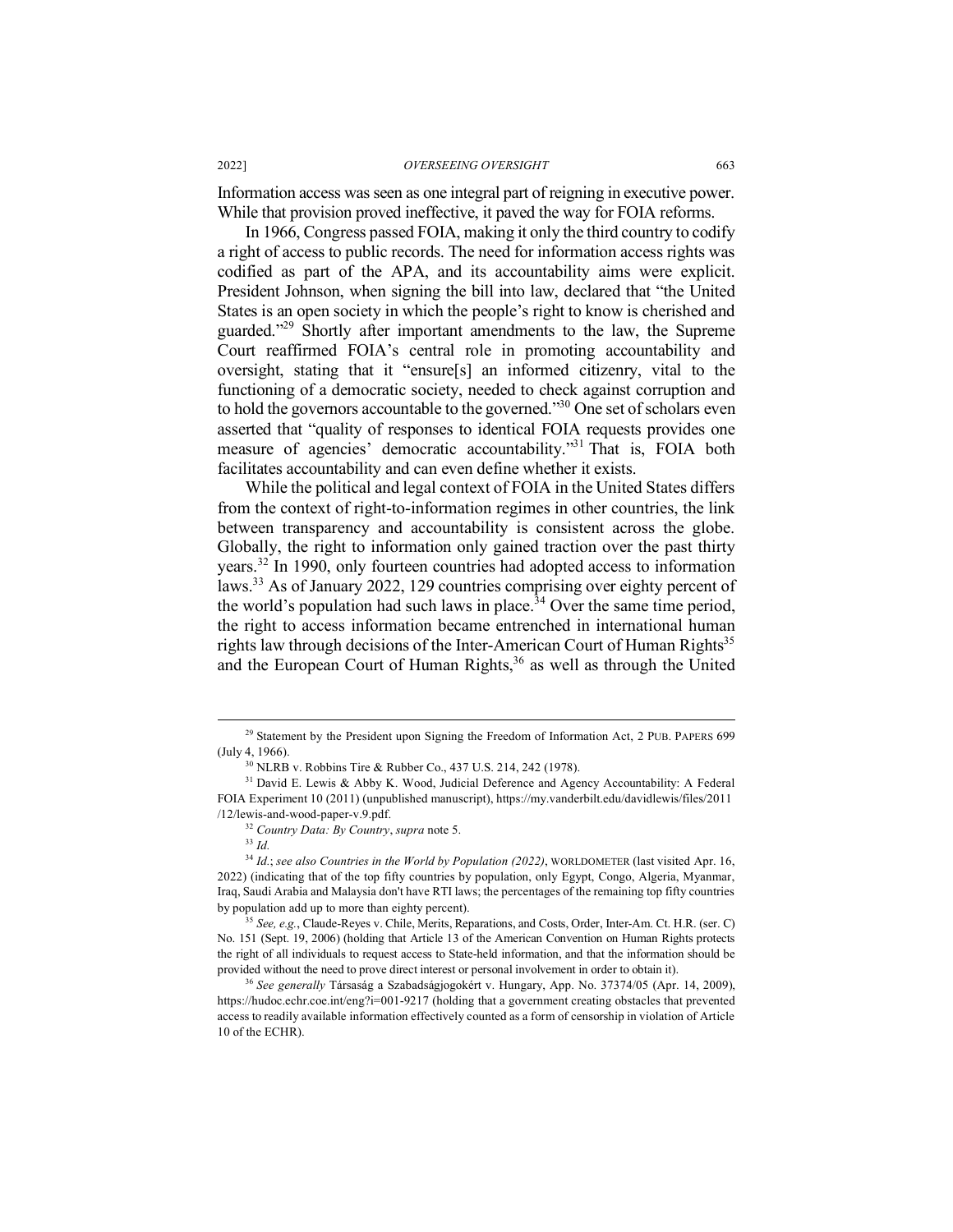Nations Human Rights Committee's 2011 *General Comment on Article 19 of the International Covenant on Civil and Political Rights*. 37

Along with the spread of right-to-information legislation, there has been a growing recognition of the benefits of granting the public a broad right of access. Chief among these is that these mechanisms support democratic engagement, just like the evident animating purpose behind FOIA. Democracy depends on having an informed electorate, entrusted with decision-making power over key public policy questions. This includes both voting for leaders, whose campaign platforms align with their own priorities, and public participation in referendums and consultative exercises. Direct access to government information gives the public an unfiltered picture of what is going on, which allows them to exercise this responsibility in an informed and effective way.<sup>38</sup>

More broadly, the essence of democratic accountability is that members of the public have a right to scrutinize the actions of their leaders and to assess government performance. Placing information into the public realm is a component of this critical task, which facilitates direct public oversight over the mechanisms of government. It also helps to promote trust in public institutions and improve relations between citizens and the government.<sup>39</sup> In particular, formal structures to share accurate information can be instrumental in combating rumor and misinformation.<sup>40</sup>

The right to information is also useful to promoting accountability by, for example, exposing waste, mismanagement, and corruption. Around the world, legislation that empowers a right of access is a critical tool among investigative journalists, civil society, and even opposition politicians in exposing mistakes by those in power. There is no shortage of examples of information requests being directly instrumental in exposing government malpractice.<sup>41</sup>

interference via misinformation has been to boost transparency rules in the Canada Elections Act. *See* Elections Modernization Act, S.C. 2018, c. 31. 41 *See, e.g.*, Anna Clark, *How an Investigative Journalist Helped Prove a City Was Being Poisoned* 

 <sup>37</sup> *See, e.g.*, Hum. Rts. Comm., General Comment No. 34: Article 19: Freedoms of Opinion and Expression, U.N. Doc. CCPR/C/GC/34 (Sept. 12, 2011).

<sup>38</sup> *See* Nat'l Archives & Recs. Admin. v. Favish, 541 U.S. 147, 171–72 (2004) ("FOIA is often explained as a means for citizens to know 'what their Government is up to.' This phrase should not be dismissed as a convenient formalism. It defines a structural necessity in a real democracy.") (citation omitted). 39 *See* Maria Cucciniello & Greta Nasi, *Transparency for Trust in Government: How Effective Is* 

*Formal Transparency?*, 37 INT'L J. PUB. ADMIN. 911, 911 (2014) (mapping the relationship between transparency, trust and government accountability). *But see* David E. Pozen, *Freedom of Information Beyond the Freedom of Information Act*, 165 U. PA. L. REV. 1097, 1131–36 (2017) (arguing that FOIA contributes to the public's disillusionment with the competency of the administrative state by revealing exceptional instances of failure in an otherwise well-functioning bureaucracy and by itself not being administrable and providing the public with an experience of bureaucratic failure). 40 For example, a central aspect of the Canadian government's response to the threat of election

*with Its Own Water*, COLUM. JOURNALISM REV. (Nov. 3, 2015), https://www.cjr.org/united\_states\_projec t/flint water lead curt guyette aclu michigan.php (using freedom of information requests to document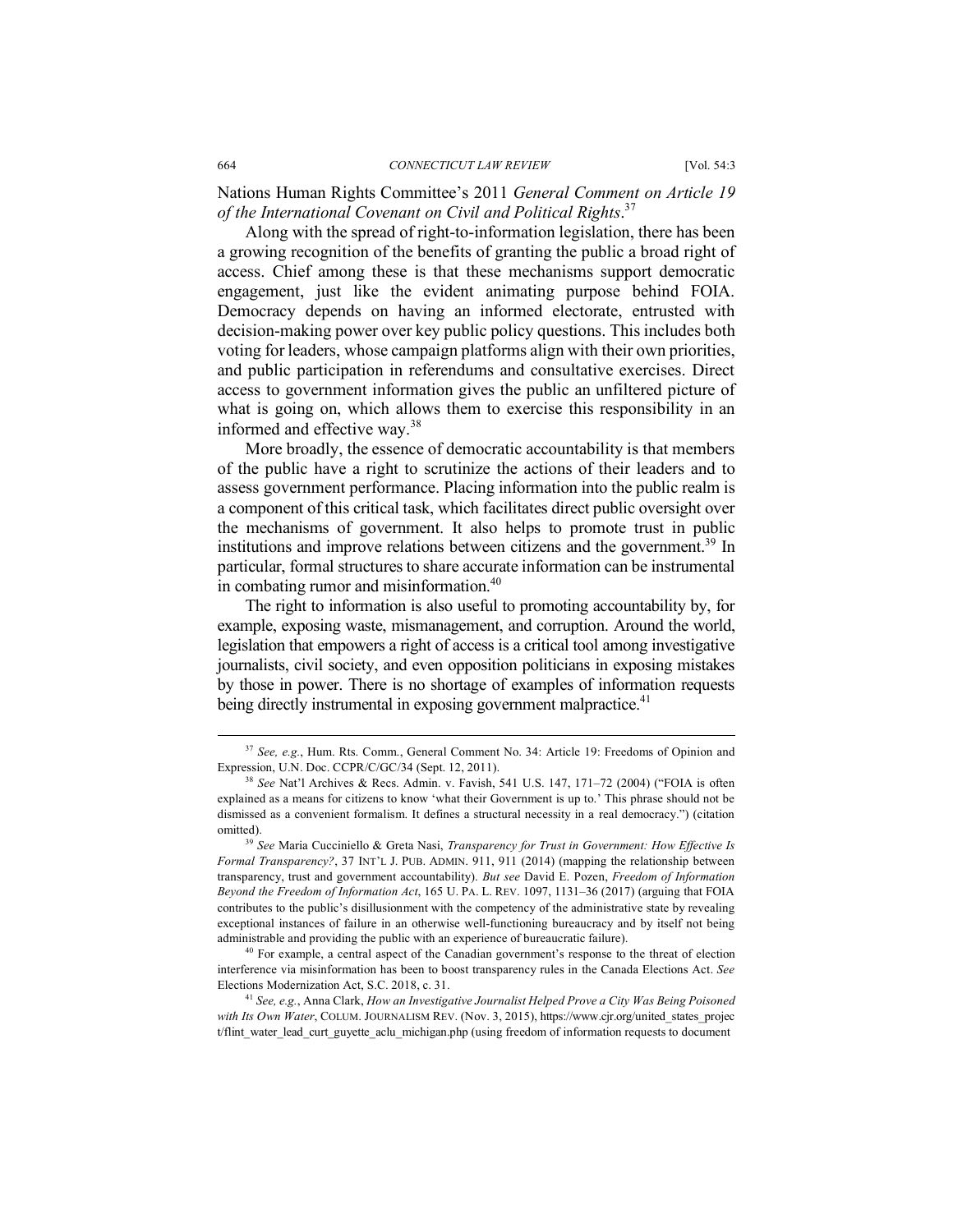#### B. *The Unique Role of Journalist Requesters*

Journalists are particularly prolific stakeholders of right-to-information laws. Not only was the role of the news media central to Congress's conception of how FOIA would operate to inform the public, but journalism organizations and reporters remain advocates for transparency laws in a variety of fora. Perhaps most importantly, reporters routinely use the law to good effect in ways that precisely implicate accountability over executive agency exercises of power. Their experiences, therefore, show both the potential and the current limitations of FOIA's promise.

Original interviews one of us conducted with journalists demonstrate three thematic categories of use, which directly align with FOIA's accountability aims. $42$  First, American journalists use FOIA to uncover government waste and misconduct. For example, Kevin Bogardus at E&E News used FOIA to get documents that showed how much Scott Pruitt's extra (and unjustified) security detail cost the taxpayer, one of a collection of problems Pruitt faced while in office that led him to resign from his position as Administrator of the Environmental Protection Agency (EPA).<sup>43</sup> In fact, another group of researchers who examined newspaper stories over a year-long period found that twenty-five percent of stories that reference FOIA concern government incompetence or wrongdoing.<sup>44</sup> These uses of FOIA go to the heart of government accountability.

Second, reporters routinely use FOIA to try to understand what kind of influence might have impacted government decision-making, such as private industries, lobbyists, interest groups, or political motivations. For example, Justin Elliott at ProPublica used FOIA to break the first story linking the request from the Justice Department for a citizenship question on the census to a political appointee, suggesting a political motivation rather than the bureaucratic reasoning officially cited.<sup>45</sup> Other frequent types of

the government's role in Flint, Michigan's water crisis); Phlis McGregor & Angela MacIvor, *Black People 3 Times More Likely to Be Street Checked in Halifax, Police Say*, CBC, https://www.cbc.ca/new s/canada/nova-scotia/halifax-black-street-checks-police-race-profiling-1.3925251(Jan. 9, 2017) (noting where freedom of information requests were used to document racist policing policies in Canada).<br><sup>42</sup> KWOKA, *supra* note 14, at 178–79.<br><sup>43</sup> Telephone Interview by Margaret B. Kwoka with Kevin Bogardus, Reporter, E&E News

<sup>22, 2019);</sup> KWOKA, *supra* note 14, at 37-39, 38 n.33; Kevin Bogardus, *Big Spike in Security Spending for Pruitt*, E&E NEWS (July 5, 2017, 12:00 PM), https://eenews.net/articles/big-spike-in-securityspending-for-pruitt/.

<sup>44</sup> Bruce E. Cain, Patrick Egan & Sergio Fabbrini, *Towards More Open Democracies: The Expansion of Freedom of Information Laws*, *in* DEMOCRACY TRANSFORMED?: EXPANDING POLITICAL OPPORTUNITIES IN ADVANCED INDUSTRIAL DEMOCRACIES 115, 136 (Bruce E. Cain, Russell J. Dalton & Susan E. Scarrow eds., 2003).

<sup>45</sup> Telephone Interview by Margaret B. Kwoka with Justin Elliott, Reporter, ProPublica (Apr. 19, 2019); KWOKA, *supra* note 14, at 41-42; Justin Elliott, *The Trump Appointee Behind the Move to Add a Citizenship Question to the Census*, PROPUBLICA (Mar. 7, 2018, 5:10 PM), https://www.propublica.org /article/john-gore-trump-appointee-citizenship-question-census.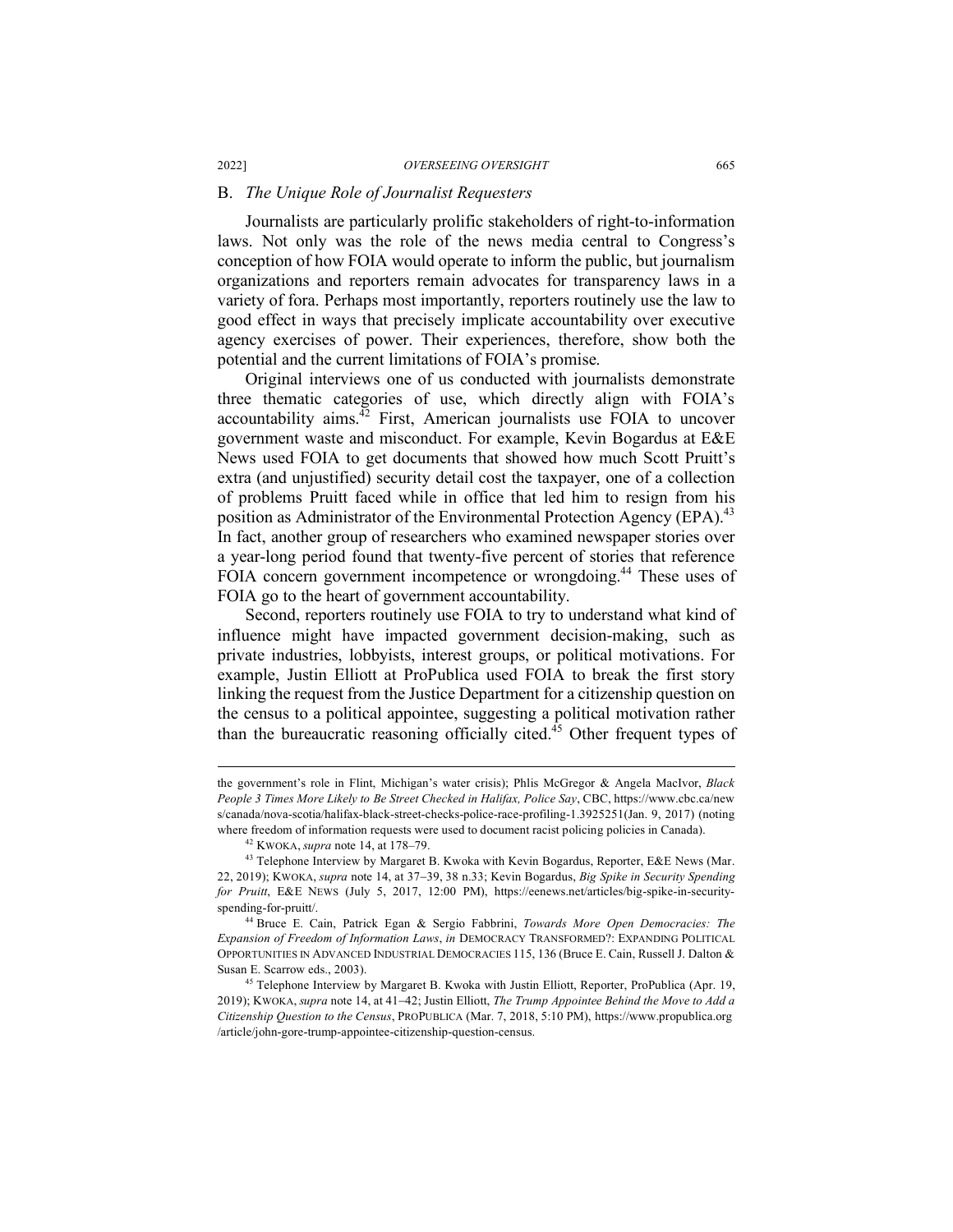requests along these lines are government officials' calendars, agency visitor logs, and other documents that tend to show who officials were meeting with prior to important decisions.<sup>46</sup>

Finally, many journalists covering law enforcement and national security matters—matters where the government wields its most coercive powers—use FOIA routinely. This area is somewhat more complex because, as is frequently the subject of commentary, the law enforcement and national security exemptions to disclosure are so broad that FOIA may appear less powerful in these realms.47 Nonetheless, the law can be effective in supporting journalism in this space. For instance, the most frequent plaintiff in FOIA cases brought by *The New York Times* is Charlie Savage, a national security reporter.<sup>48</sup> And other journalists explained how FOIA can often uncover information important to "security-adjacent" stories, such as stories on private immigration prisons<sup>49</sup> or drone monitoring of water protector protestors at Standing Rock.<sup>50</sup>

While this examination of news media use of FOIA reveals that it does serve its core accountability goal, a robust right to information can also have additional, broader systemic effects, deterring official misconduct by establishing a likelihood that such behavior will be uncovered. Just as an employee is likely to work harder if their supervisor is standing nearby, the knowledge that an official's actions are subject to public scrutiny will likely lead them to be more careful and judicious in their decision-making and to take greater care in expending public resources. $51$ 

These structural effects can be difficult to pin down, but one example from Canada provides an interesting insight as to how this can work. In 2011, a journalist filed an access to information request targeting helicopter

 <sup>46</sup> *See, e.g.*, Press Release, Citizens for Resp. & Ethics in Wash., CREW and Others Sue for White House Visitor Logs (Apr. 10, 2017), https://www.citizensforethics.org/news/press-releases/crew-otherssue-white-house-visitor-logs/. Access to the White House visitor logs, which are meant to provide insight into the operations of the executive branch, were a major point of contention throughout the Trump administration. 47 *See, e.g.*, Margaret B. Kwoka, *The Procedural Exceptionalism of National Security Secrecy*, 97

B.U. L. REV. 103, 139 (2017) (describing those exemptions); Pozen, *supra* note 39, at 1097 (arguing that FOIA is least effective in those areas due to the breadth of the exemptions).

<sup>48</sup> FOIA Project Staff, *When FOIA Goes to Court: 20 Years of Freedom of Information Act Litigation by News Organizations and Reporters*, FOIA PROJECT (Jan. 13, 2021), http://foiaproject.org/ 2021/01/13/foialitigators2020/.

<sup>&</sup>lt;sup>49</sup> Telephone Interview by Margaret B. Kwoka with Seth Freed Wessler, Freelance Investigative Reporter (Apr. 10, 2019); *Special Investigation: Dying in Private Prisons*, NATION, https://www.the nation.com/special/private-prison-deaths (last visited Mar. 15, 2022).

<sup>&</sup>lt;sup>50</sup> Interview with Will Parrish, Freelance Investigative Journalist (Feb. 25, 2019); Alleen Brown, Will Parrish & Alice Speri, *Police Used Private Security Aircraft for Surveillance in Standing Rock No-Fly Zone*, INTERCEPT (Sept. 29, 2017, 10:41 AM), https://theintercept.com/2017/09/29/standingrock-dakota-access-pipeline-dapl-no-fly-zone-drones-tigerswan/; KWOKA, *supra* note 14, at 46.

<sup>51</sup> *See* Australian Law Reform Commission, *Open Government: A Review of the Federal* Freedom of Information Act 1982 (Report No 77, p. 8, December 1995), https://www.ag.gov.au/sites/default/file s/2020-03/report-40.pdf (citing this impact, specifically, as a public interest underlying that country's freedom of information act).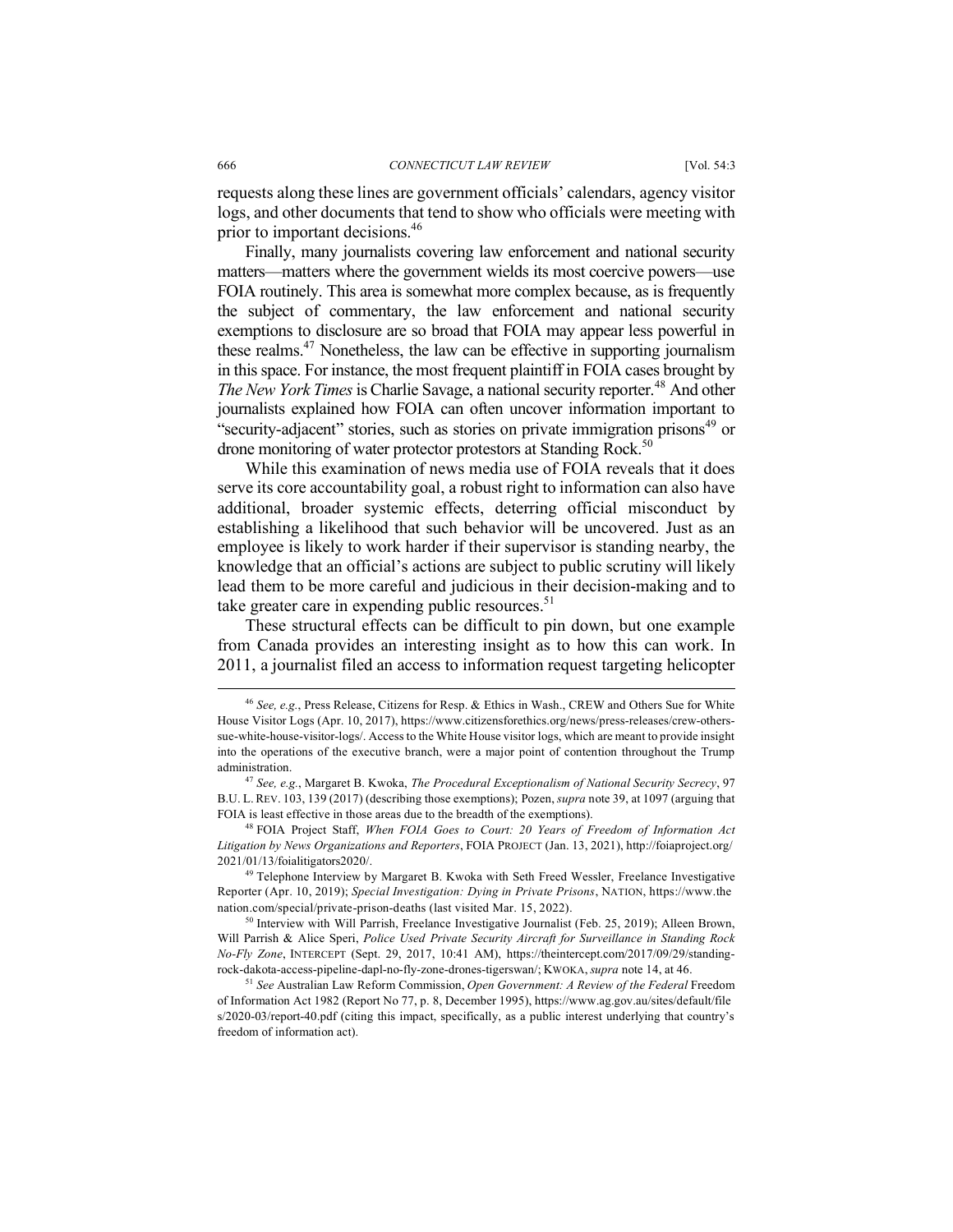travel by Peter MacKay, then Canada's Defense Minister.<sup>52</sup> The request revealed that MacKay had utilized a search-and-rescue helicopter to return from a fishing holiday in Newfoundland, asking that the flight be conducted "under the guise" of a training mission in order to mask any impropriety.<sup>53</sup> The response of military officials to the initial request reveals the impact of Canada's access to information system on their thinking:

If we are tasked to do this, we of course will comply . . . . Given the potential for negative press though, I would likely recommend against it, especially in view of the fact the air force receives (or at least used to) regular access-to-information requests specifically targeting travel on Canadian Forces aircraft by ministers.<sup>54</sup>

This episode demonstrates the impact that transparency can have as a motivator for promoting responsible management of public resources. Faced with an ethically questionable request, officials specifically cited Canada's right to know law as a reason to be careful.

The furor that eventually resulted from the trip is equally illustrative of why access to information systems commonly face resistance from those tasked with responding to requests.55 Disclosures may be embarrassing to those involved. Even if officials have not done anything wrong, there may be apprehension that requesters will misinterpret or deliberately spin information to support a negative narrative. While the benefits of a strong and effective right-to-information system are longer term and structural, in terms of promoting trust in government and improving relations with the public, the potential downsides can be immediate and direct for the people responding to requests. It is likely for this reason that there is a "long standing FOIA-averse attitude common within most executive administrations."56 And it is precisely for this reason that the oversight system—FOIA—itself needs to be overseen. Robust enforcement of the Act with remedies for its violation are prerequisites to success.

#### II. THE FAILURE OF FOIA OVERSIGHT

The central role that public agencies subject to FOIA play in implementing the law—by processing requests, making decisions on

 <sup>52</sup> Gloria Galloway & Steven Chase, *PM Defends MacKay Against Charges He Misled House on Chopper Ride*, GLOBE & MAIL (Dec. 2, 2011), https://beta.theglobeandmail.com/news/politics/ottawanotebook/pm-defends-mackay-against-charges-he-misled-house-on-chopper-ride/article619735. 53 *Id.*

<sup>54</sup> *Id.*

<sup>55</sup> National Post Staff, *MPs Demand Resignation of Peter MacKay After Release of Fishing Trip Airlift Emails*, NAT'L POST (Dec. 2, 2011), https://nationalpost.com/news/mps-demand-resignation-ofpeter-mackay-after-release-of-fishing-trip-airlift-emails. 56 Ben Wasike, *FoIA in the Age of "Open. Gov": An Analysis of the Performance of the Freedom* 

*of Information Act Under the Obama and Bush Administrations*, 33 GOV'T INFO. Q. 417, 418 (2016).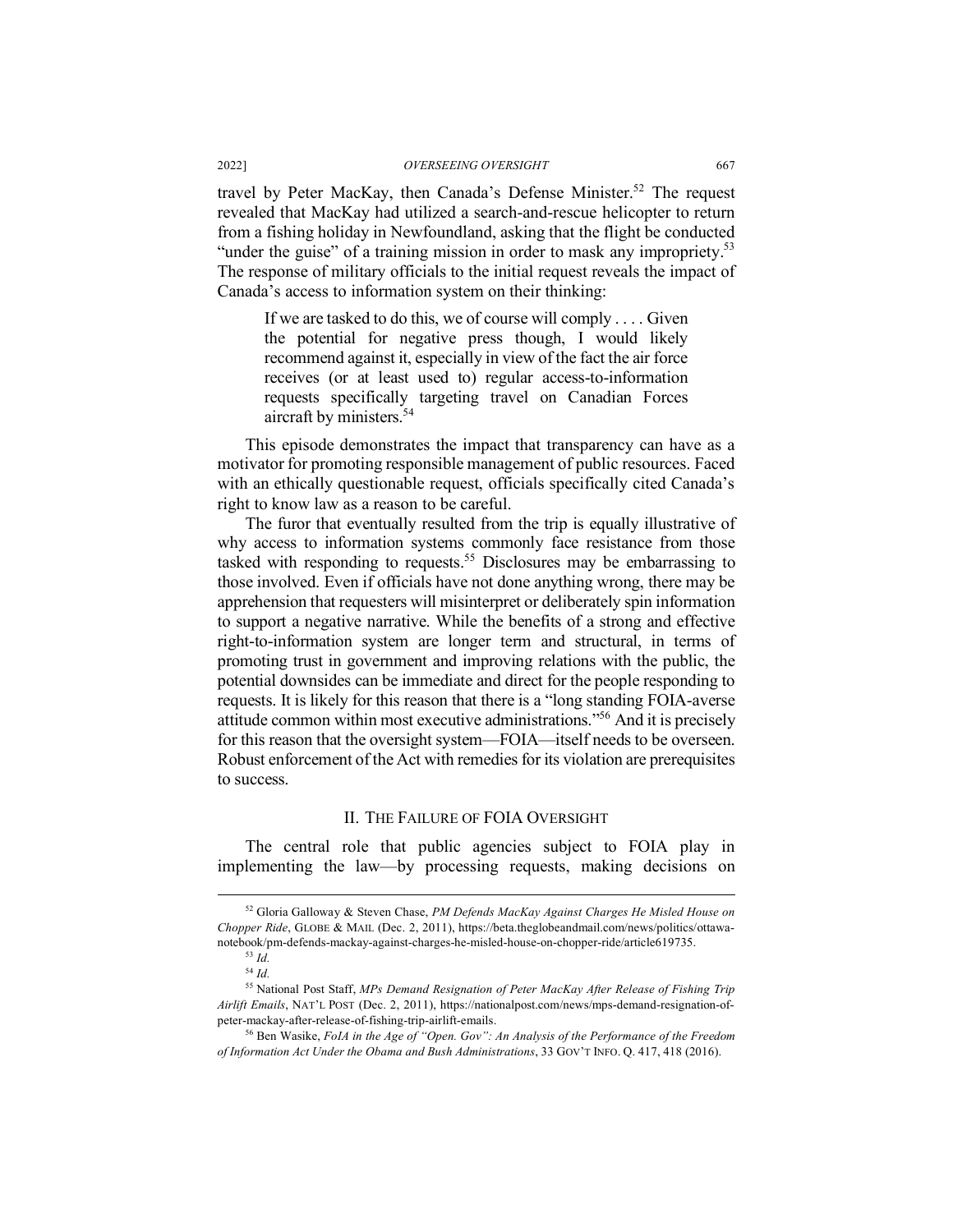#### 668 *CONNECTICUT LAW REVIEW* [Vol. 54:3

whether to release records, and otherwise dispensing of transparency obligations—creates an obvious tension in the efficacy of FOIA as a mechanism of public accountability over these same agencies. As a result, having some recourse when the executive branch resists its transparency obligations is crucial. This Part documents the institutional design choices Congress made when it enacted FOIA, the failure of the primary recourse mechanism—judicial review—to adequately oversee agency oversight, and the recent set of reforms designed to address the failure through an ombudsman office. Using the experience of the news media as a benchmark for measuring FOIA's success, it demonstrates that current oversight is woefully inadequate, largely insulating executive branch secrecy from meaningful review.

#### A. *Judicial Review*

The legislative history of FOIA makes clear that Congress understood how important independent oversight of agency decisions to withhold records would be.57 Indeed, it was an animating concern in the design of the statute, in particular the judicial review provision that requires courts to review agency decisions to withhold records de novo. Judicial oversight remains the primary recourse for a dissatisfied requester, though Congress has tried to strengthen its efficacy over the years.

Prior to the passage of FOIA, the disclosure mandate for agencies was limited to a single sentence of the APA, admonishing that "persons properly and directly concerned" with certain government-held information should be given access, "except information held confidential for good cause found."58 Among its many deficiencies, one House Report explained that, under that law, "there is no remedy available to a citizen who has been wrongfully denied access to the Government's public records."<sup>59</sup>

When FOIA was enacted, remedies for dissatisfied requesters were at the forefront of discussions.<sup>60</sup> The statute initially created two kinds of recourse. The first is an administrative appeal through which a person who receives an adverse determination in response to their request may appeal to a higher official within that same agency.<sup>61</sup> That appeal does not come with any cost, is relatively informal, and is subject to a short deadline for an

<sup>&</sup>lt;sup>57</sup> S. REP. NO. 88-1219, at 8 (1964).<br><sup>58</sup> *Id.*<br><sup>59</sup> H.R. REP. NO. 89-1497, at 5 (1966).<br><sup>60</sup> *See D*ANIEL J. SHEFFNER, CONG. RSCH. SERV., R46238, THE FREEDOM OF INFORMATION ACT (FOIA): A LEGAL OVERVIEW 1-3 (2020) (noting that FOIA was "enacted . . . as an amendment to the APA" in order "[t]o rectify the APA's perceived failure to provide the public with adequate access to government information").

<sup>61</sup> 5 U.S.C. § 552(a)(6)(A)(i)(III)(aa).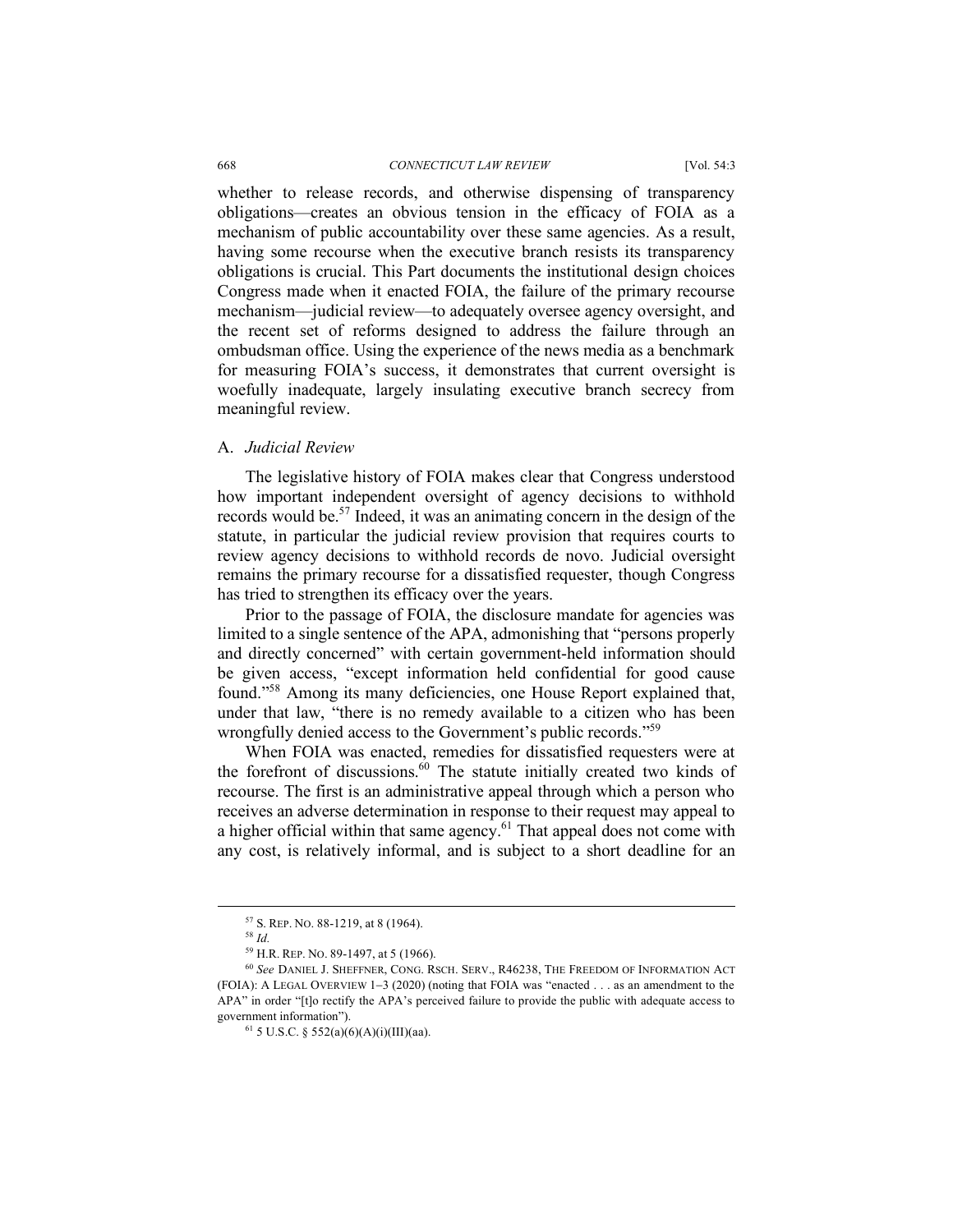agency response. $62$  But, of course, the review is not independent of the agency where the records reside. Rather, the appeal is to a different decisionmaker within the same executive branch agency to which the initial request was made, and which issued the initial unsatisfactory response.<sup>63</sup>

The main form of independent oversight and enforcement is through judicial review. Even though most other agency actions are subject to some sort of deferential standard of review, FOIA contains its own cause of action with de novo review of any agency decision to withhold records.<sup>64</sup> As members of Congress explained: "the proceeding must be de novo . . . in order that the ultimate decision as to the propriety of the agency's action is made by the court and prevent it from becoming meaningless judicial sanctioning of agency discretion."<sup>65</sup>

The strength of the judicial review provision was almost immediately undermined by the courts themselves. In a 1973 decision in *EPA v. Mink*, the Supreme Court ruled that, despite the de novo review provision, if records were withheld because they were classified, a court had no power to review the propriety of the classification decision.<sup>66</sup> Congress was swift in its response. It passed a major set of amendments to FOIA in 1974, which included revising the judicial review provision to overrule *Mink*, making clear that courts must review classification decisions and that courts had the power to review classified records in camera.<sup>67</sup>

Thus, Congress twice insisted on a full, independent adjudication by the courts without any deference to the executive agency's determination to withhold records. These legislative efforts underscore that independent oversight was always intended to be a crucial part of the design of the right to know regime in the United States.

#### B. *Insulating Executive Secrecy*

Since its inception, FOIA experienced serious challenges in its implementation, including agency delay, agency nonresponsiveness, and an expansive interpretation of the statute's exemptions to mandatory disclosure. These underlying administrative implementation failures are

 <sup>62</sup> *Id.* § 552(a)(6).

<sup>63</sup> *Id.*

 $64$  For a much more detailed account of the issue of standards of review under FOIA, see generally Margaret B. Kwoka, *Deferring to Secrecy*, 54 B.C. L. REV. 185 (2013) [hereinafter Kwoka, *Deferring*]. 65 111 CONG. REC. 26,823 (1965).

<sup>66</sup> EPA v. Mink, 410 U.S. 73, 81–84 (1973), *superseded by statute*, Act of Nov. 21, 1974, Pub. L. No. 93-502, 88 Stat. 1561, *as recognized in* CIA v. Sims, 471 U.S. 159, 189 (1985) (Marshall, J. concurring). 67 To effectuate this goal, Congress changed Exemption 1, which covers classified records, to

clarify that the exemption only covered records that were *properly* classified. 5 U.S.C. § 552(b)(1). Congress also changed the judicial review provision to allow courts to conduct in camera review of any withheld records.  $Id. \$  552(a)(4)(B).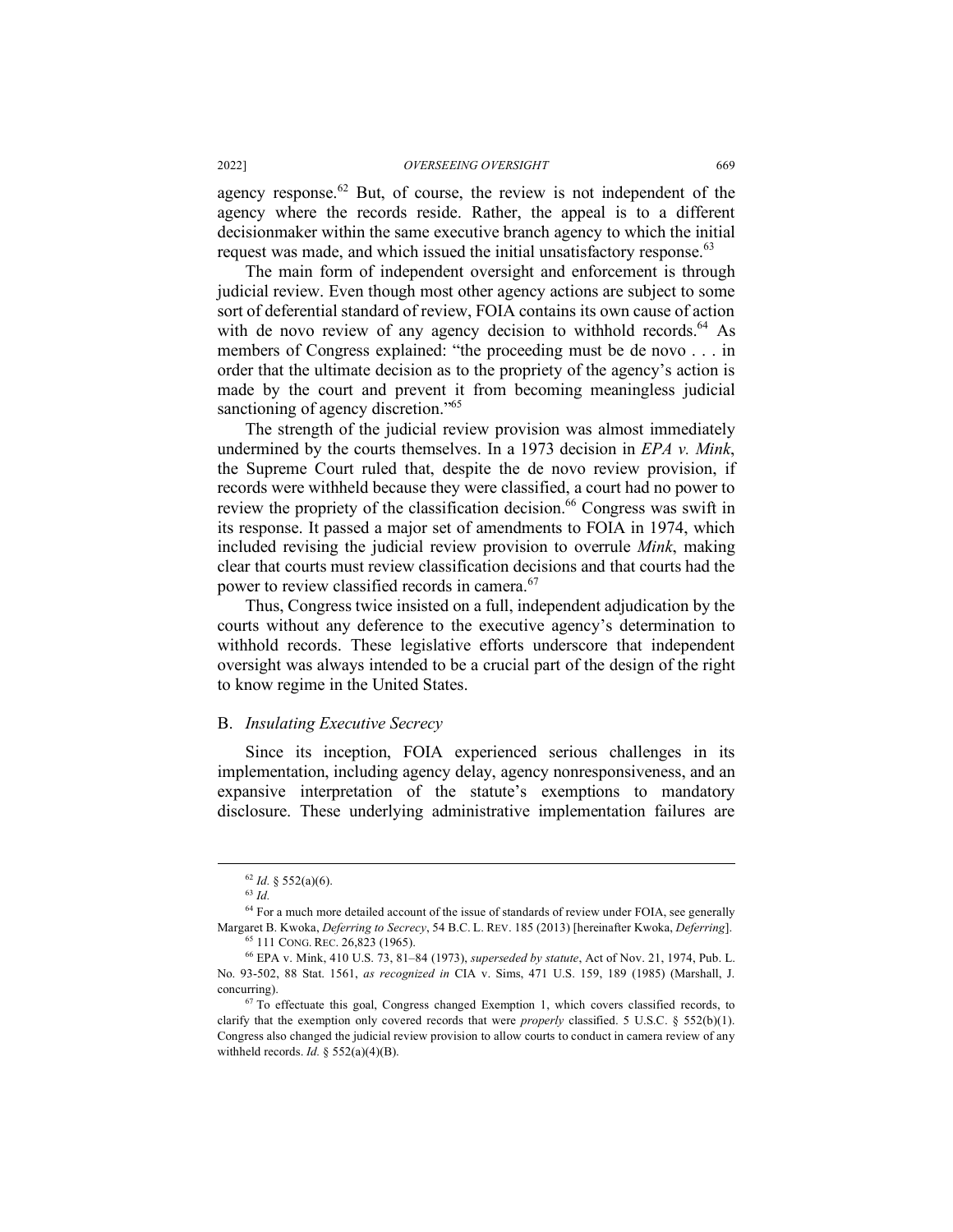compounded by the lack of an appropriate mechanism for holding agencies accountable where they flout the law.

One way of measuring how well FOIA is functioning is by examining the experience of journalists and watchdog groups, groups of requesters who Congress thought to be the prime intended users of the law. To the extent FOIA is not serving their interests well, it is not accomplishing the objective Congress had in mind. Moreover, if it is not serving those requesters well, it is likely failing requesters across the board in the same ways.

The single biggest complaint of frequent FOIA requesters, including those using the law for core oversight purposes such as journalists and watchdog groups, is the delays in obtaining information. Though the law requires a response within twenty business days, average processing times far exceed that.<sup>68</sup> For example, in Fiscal Year 2020, the average processing time, even for designated "simple track" requests, was over thirty business days, and, at the end of the reporting period, the federal government had a total of 141,762 backlogged requests. $6$ 

News media organizations and civil society watchdog groups alike complain about the persistent delays they experience in accessing public records under FOIA. In honor of FOIA's fiftieth birthday, for example, investigative news organization ProPublica published a piece entitled "Delayed, Denied, Dismissed: Failures on the FOIA Front," detailing a series of frustrating experiences their reporters had requesting records under FOIA.<sup>70</sup> They almost universally featured delay as a central component of the problem.<sup>71</sup> As the summary describes, "waits for records now routinely last longer than most journalists can wait—or so long that the information requested is no longer useful." <sup>72</sup>

In a previous study of journalist use of FOIA that one of us conducted, every reporter interviewed cited delay as a significant obstacle to using the law effectively.<sup>73</sup> For example, independent journalist Seth Freed Wessler explained that "the obvious problem with FOIA is that for the vast majority of federal FOIAs that I file and others file, information is either never released or it takes so long for that information to be released that it becomes potentially irrelevant."74 Charles Seife, a journalism professor at Columbia University

 <sup>68</sup> *Id.* § 552(a)(6)(A)(i).

<sup>69</sup> OFF. OF INFO. POL'Y, U.S. DEP'T OF JUST., SUMMARY OF ANNUAL FOIA REPORTS FOR FISCAL YEAR 2020: HIGHLIGHTS OF KEY GOVERNMENTWIDE FOIA DATA 9 (2021), https://www.justice.gov/ oip/page/file/1393381/download.

<sup>70</sup> Cezary Podkul et al., *Delayed, Denied, Dismissed: Failures on the FOIA Front*, PROPUBLICA (July 21, 2016, 8:01 AM), https://www.propublica.org/article/delayed-denied-dismissed-failures-on-thefoia-front.

<sup>71</sup> *Id.*

<sup>72</sup> *Id.*

<sup>73</sup> KWOKA, *supra* note 14, at 175.

<sup>74</sup> *Id.* at 176 (citing Telephone Interview by Margaret B. Kwoka with Seth Freed Wessler, Freelance Investigative Reporter (Apr. 10, 2019)).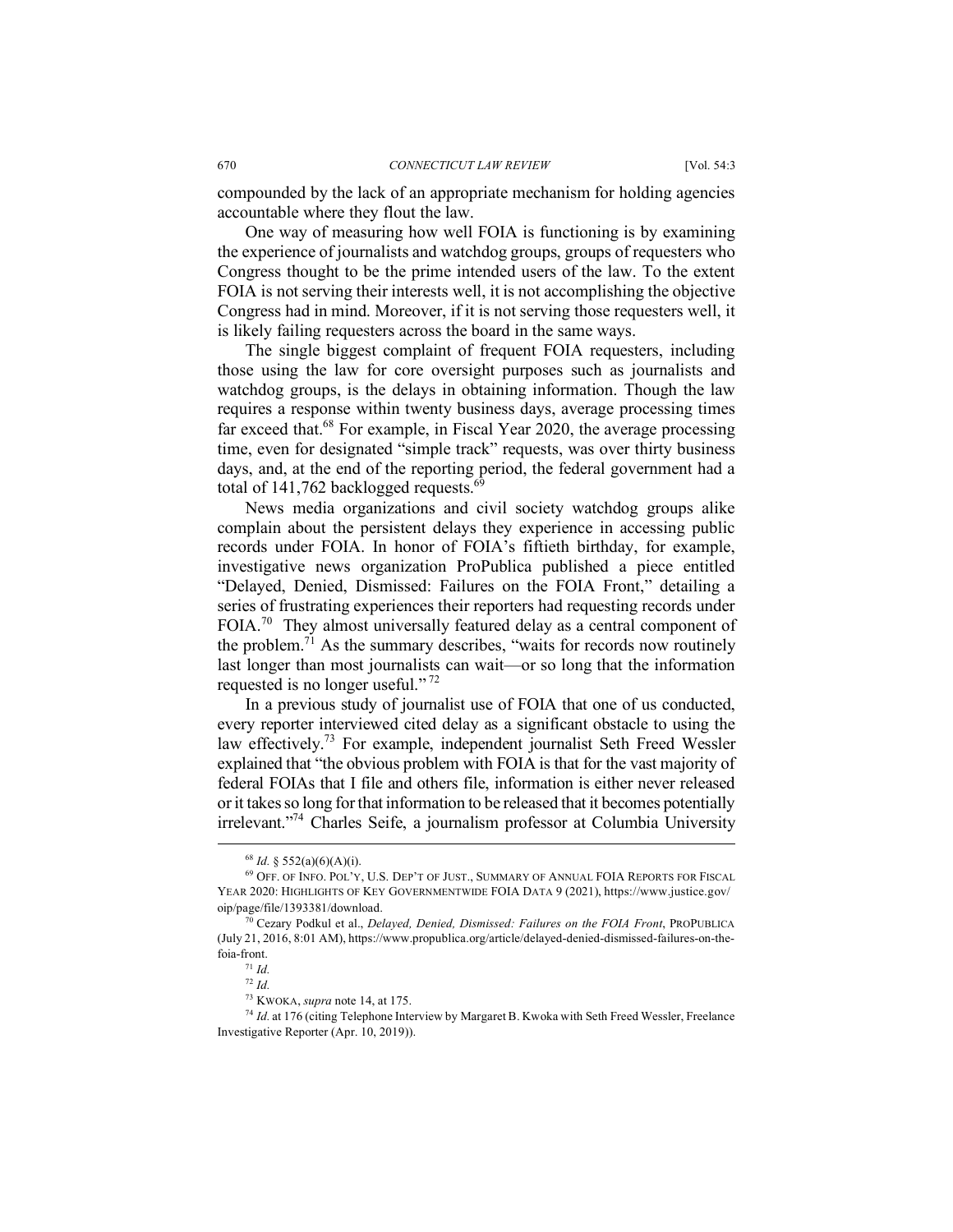who focuses on science reporting, said that, "[b]y the time you get the documents you need, I mean, we're talking about something that was scandalous in the FDA a decade ago, and it's really hard to get that out there."<sup>75</sup>

These accounts are clearly troubling, but delay is not a problem limited to journalists or watchdog groups. Delay is a tremendous issue for individuals seeking their own files to be used as part of their bid for agency administered benefits or to defend against agency enforcement. In the United States, fully half of all FOIA requesters seek their own immigration records, oftentimes for the purpose of establishing their status or defending against deportation.<sup>76</sup> In 2019, American Immigration Council filed a class action, alleging systemic violations of FOIA's deadlines, which causes significant injury to noncitizens awaiting their records.<sup>77</sup> They ultimately won an injunction against federal immigration agencies, requiring them to take certain measures to comply with the law.78

Beyond delay and unresponsive agencies, FOIA's efficacy is further hampered by persistent agency overwithholding of records. As a formal matter, FOIA requires disclosure of all agency records, subject to nine enumerated exemptions listed in the statute.<sup>79</sup> The scope of those exemptions, however, is the subject of much debate, with public bodies often incorporating an expansive interpretation of what can be legitimately withheld.

For example, in the area of national security, records that have been properly classified pursuant to an executive order are exempt from disclosure.80 But, the classification criteria are so broad and so vague that overclassification is a rampant problem, which is something widely agreed upon inside and outside of government. $81$  Courts have also been instrumental in stretching an exemption's meaning to cover vast swaths of government records, as the Supreme Court did when it decided that the exemption for confidential commercial information included any records that a business submitted to the government that it would not ordinarily make public. $82$ 

Congress has made some attempts to mitigate these implementation challenges, particularly through the 2016 FOIA Improvement Act, which added a requirement that agencies could only withhold records under a FOIA exemption "if the agency reasonably foresees that disclosure would harm an

 <sup>75</sup> *Id.* at 176 (citing Telephone Interview by Margaret B. Kwoka with Charles Seife, Professor, Columbia School of Journalism (Feb. 15, 2019)).<br><sup>76</sup> Id. at 85.

<sup>76</sup> *Id.* at 85. 77 Nightingale v. U.S. Citizenship & Immigr. Servs., 507 F. Supp. 3d 1193, 1195–96 (N.D. Cal. 2020). 78 *Id.* at 1213–14.

 $79\,5$  U.S.C. § 552(a)–(b).

<sup>80</sup> *Id.* § 552(b)(1). 81 *See, e.g.*, *Examining the Costs of Overclassification on Transparency and Security: Hearing Before the H. Comm. on Oversight & Gov't Reform*, 114th Cong. 1-2 (2016) (statement of Jason Chaffetz, Chairman of H. Comm. on Oversight & Gov't Reform) (describing, among other things, how "[e]stimates rang[ing] from 50 to 90 percent of classified material [are] not properly labeled").

<sup>82</sup> Food Mktg. Inst. v. Argus Leader Media, 139 S. Ct. 2356, 2360–61, 2366 (2019).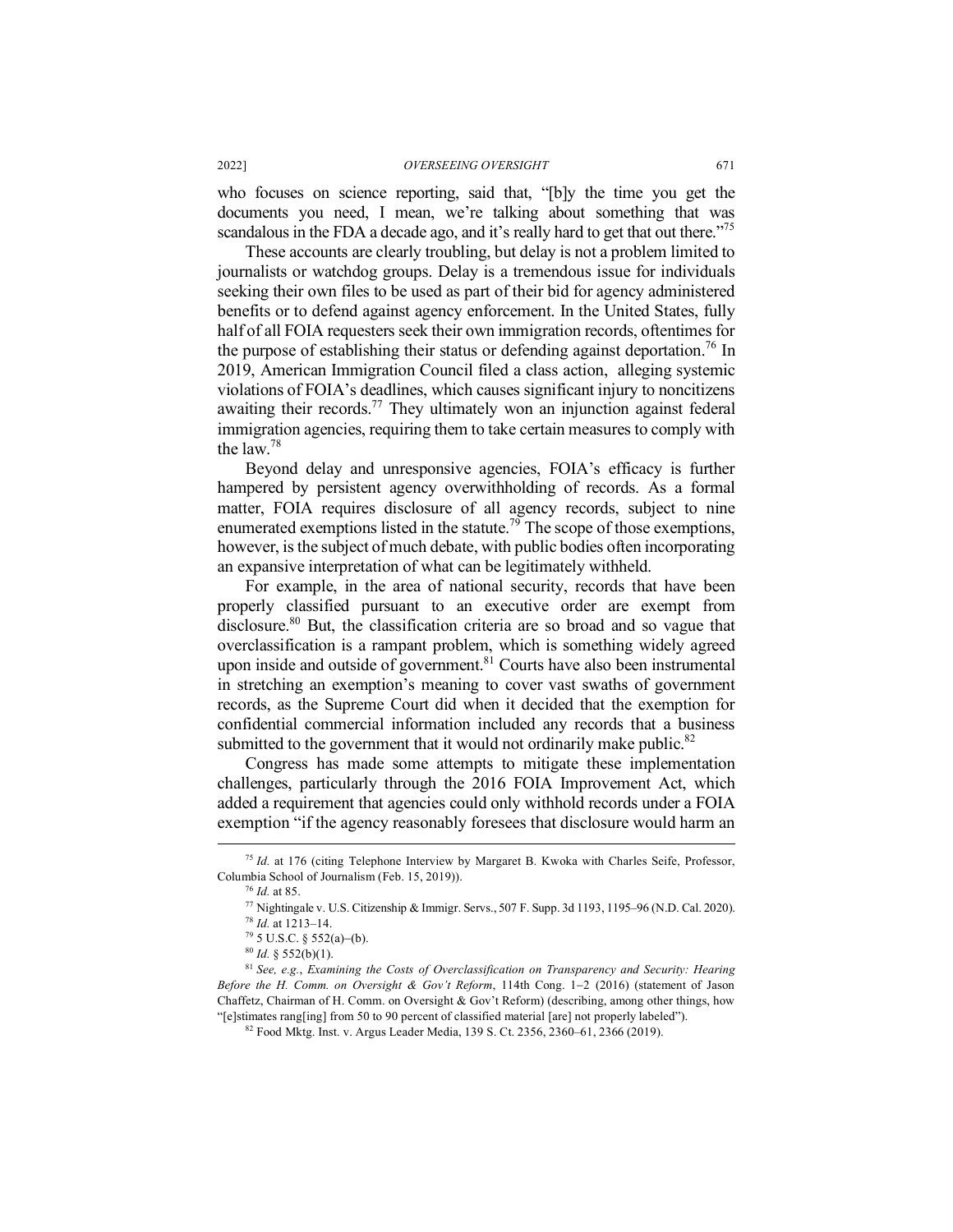interest protected by an exemption."83 It also limited the application of one of the most oft-cited bases for withholding records—the deliberative process privilege—to records less than twenty-five years old.84 In the Senate Report accompanying the Act, lawmakers explained that "there are concerns that some agencies are overusing FOIA exemptions that allow, but do not require, information to be withheld from disclosure."85

Yet, these reforms have had a relatively limited impact against the broader trend toward more and more secrecy. In Fiscal Year 2020, only about thirty-one percent of all requests were granted in full, whereas sixty-one percent were released in part and about seven percent were denied in full.86 Exemption 5, which contains the deliberative process privilege, remained one of the most frequently cited, alongside privacy and law enforcement exemptions.<sup>87</sup>

At the heart of these problems, however, is a fundamental oversight failure and a demonstration of the inadequacy of judicial remedies to guarantee robust implementation of both the spirit and the letter of the law. Going to court is a costly, time-consuming, and, for most requesters, inaccessible process. Those who make it to court face an uphill battle as a result of the judiciary's reticence to second guess the executive branch on matters of secrecy. Thus, the availability and independence of judicial oversight are both unsatisfactory.

Beginning with availability, litigating in federal court is both expensive and technically difficult. Filing a civil claim requires paying a \$350 fee, even if a requester is able to represent themself. $88$  But most people are not able to represent themselves in federal litigation. Litigation is complex, with myriad rules and procedures that nonlawyers are ill-equipped to navigate. Lawyers are, of course, expensive, and there are few attorneys who regularly take FOIA cases pro bono. Even attorneys who use FOIA as part of their representation of clients hardly ever go to court to fight FOIA denials; the time and money are too much of a barrier to most clients who are represented in related matters  $89$ 

For requesters who work at the heart of government oversight—the news media—the cost of resorting to litigation as a remedy for FOIA violations is oftentimes insurmountable. The resource-intensive nature of the FOIA process is illustrated by the fact that FOIA use is declining among

 <sup>83</sup> FOIA Improvement Act of 2016, Pub. L. No. 114-185, § 2(1)(D), 130 Stat. 538, 539 (codified as amended at 5 U.S.C. § 552).

<sup>84</sup> *Id.* 

<sup>85</sup> S. REP. NO. 114-4, at 2 (2015). 86 OFF. OF INFO. POL'Y, *supra* note 69, at 7.

 $^{87}$  *Id.* at 8.<br> $^{88}$  28 U.S.C. § 1914(a).

<sup>89</sup> Margaret B. Kwoka, *First-Person FOIA*, 127 YALE L.J. 2204, 2247 (2018).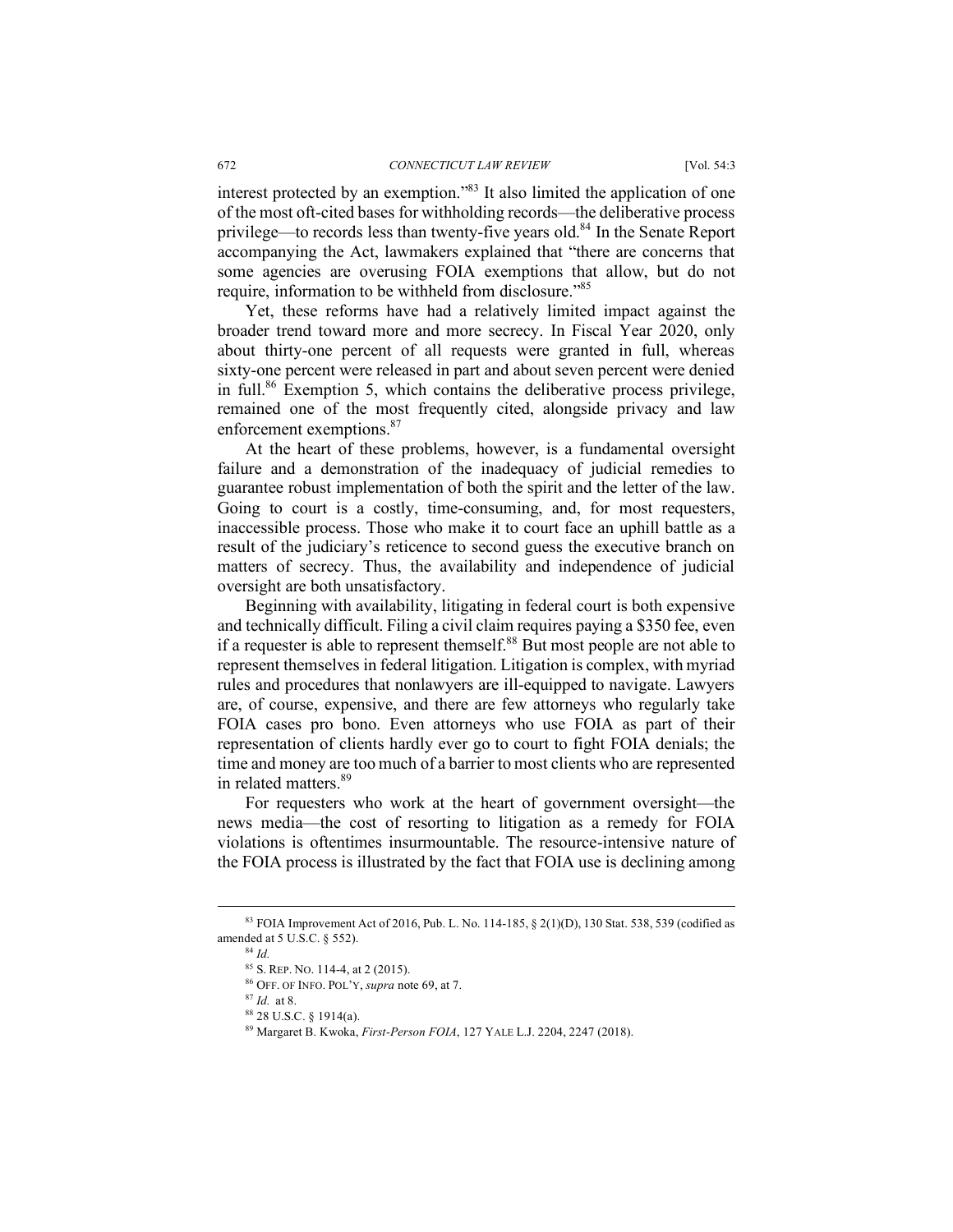smaller local outlets.<sup>90</sup> Instead, journalists who are active requesters tend to work for publications with broader based funding models, such as the *Associated Press*, which is funded by providing content to a range of outlets, or the Center for Public Integrity, which is funded through charitable giving, or *The New York Times*, whose scale and international audience provides greater resources for their reporters.<sup>91</sup> Independent or freelance reporters are even more disadvantaged than their counterparts in local media, as they lack any institutional support to fund a FOIA fight. $92$ 

The fact that few reporters can go to court when faced with a recalcitrant agency is particularly troubling when paired with the observations of those who have gone to court about the power of independent review. For example, Will Parrish of the Intercept, citing one FOIA request that had been languishing for two years with no response, opined, "I think that a big problem is there are some agencies that just try to ignore things, [until] they're pushed by a legal adjudication or something like that.<sup> $393$ </sup> Charles Seife, a journalism professor at New York University, said he only started finding FOIA helpful when he found pro bono representation and was able to litigate denials. $94$ 

Just filing a case can make a difference, even without actual review. *New York Times* Vice President and Deputy General Counsel David McCraw said the federal court filing fee served as a sort of "concierge fee" because he uses lawsuits to force a nonresponsive agency to respond to the request.<sup>95</sup> The ProPublica account of its use of FOIA connected agency nonresponse to the declining resources of journalists, explaining that "they bank on the media's depleted resources and [in]ability to legally challenge most denials."<sup>96</sup>

Finally, there is good reason to believe that, even for those requesters who make it through the gauntlet of getting into court, judicial review is often not serving the oversight function well. Court itself is an incredibly slow dispute resolution process. The Transactional Records Access Clearinghouse's FOIA Project recently reported that, over time, "FOIA requesters are facing longer and longer delays before their cases are decided"

 <sup>90</sup> James T. Hamilton, *FOIA and Investigative Reporting: Who's Asking What, Where, and When— And Why It Matters*, *in* TROUBLING TRANSPARENCY: THE HISTORY AND FUTURE OF FREEDOM OF INFORMATION 116, 122–23 (David E. Pozen & Michael Schudson eds., 2018).

<sup>91</sup> *Id.*

<sup>92</sup> *See* KWOKA, *supra* note 14, at 176–77 (explaining that two independent journalists saw such a need for representation in FOIA cases that they founded an organization to connect freelance reporters to pro bono legal support for FOIA disputes).<br><sup>93</sup> *Id.* at 176 (citing Telephone Interview by Margaret B. Kwoka with Will Parrish, Freelance

Investigative Journalist (Feb. 25, 2019)).

<sup>94</sup> *Id.* at 53; Telephone Interview by Margaret B. Kwoka with Charles Seife, Professor, N.Y.U. (Feb. 15, 2009).

<sup>95</sup> *Id.* at 178; Telephone Interview by Margaret B. Kwoka with David McCraw, Deputy Gen. Counsel, N.Y. Times, & Al-Amyn Sumar, First Amend. Fellow, N.Y. Times (May 3, 2019).

<sup>96</sup> Podkul et al., *supra* note 70.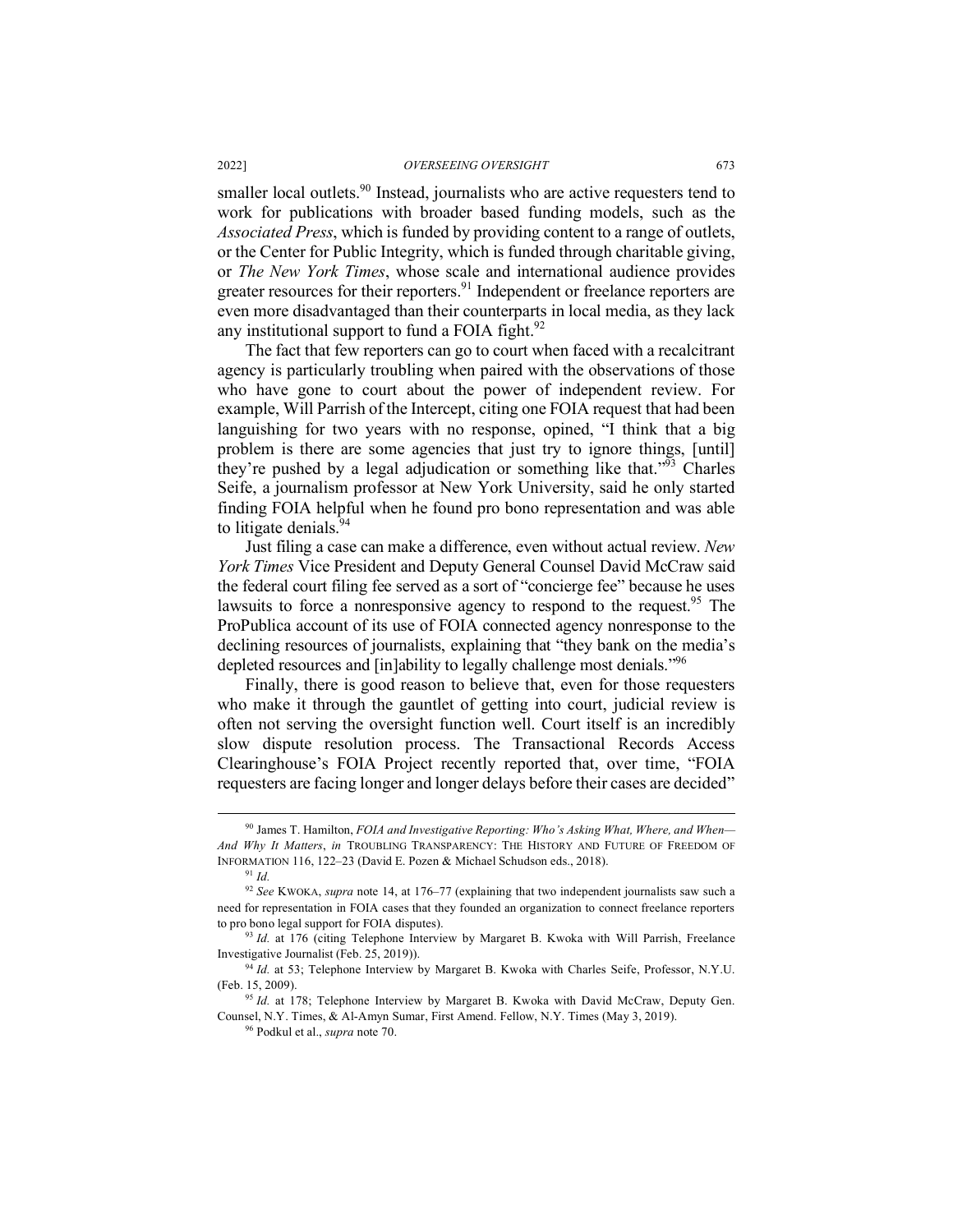and that "the backlog of pending FOIA court cases is growing much faster than the increase in litigation because judges are failing to rule in a timely manner and allowing cases to drag on for years."<sup>97</sup> Given the speed of the modern news cycle and the pressures that journalists are under to meet publication deadlines, any process which takes years to resolve is clearly not a satisfactory answer to the ongoing implementation challenges.

Moreover, the independence of the review is not always fully realized. Congress prescribed de novo review of agency withholdings, which is to say that the courts were to give no deference to agency decisions about the applicability of FOIA's exemptions to disclosure.<sup>98</sup> Yet, despite this, courts still exercise significant deference to the government's position in FOIA litigation, undermining a full independent review.<sup>99</sup>

For example, in the context of national security classification claims, Susan Nevelow Mart and Tom Ginsburg demonstrated that plaintiffs win in FOIA cases only five percent of the time.<sup>100</sup> They further described the sources of judicial reluctance to review agency decisions regarding national security.<sup>101</sup> Deference to the agency in these cases is so routine that courts oftentimes refer to the standard of review as "substantial weight" review, rather than "de novo" review, because the courts in these cases accord "substantial weight" to the government's affidavits.<sup>102</sup>

Courts in FOIA cases also allow the government to avail themselves of procedural shortcuts that further undermine the litigant's position. This includes curtailing discovery, which limits the plaintiff's ability to uncover evidence that would go to factual disputes surrounding the creation or use of disputed records.<sup>103</sup> Courts can also be reticent to exercise their power to review records in camera<sup>104</sup>

All of this expense, delay, and deference combines to yield a tiny percentage of FOIA denials that are ever reviewed by a court, and an even tinier fraction that result in any relief for the requester. Out of around 800,000 requests now made per year, only around 15,000 administrative appeals are filed, or around three percent.<sup>105</sup> And from the requests and

 <sup>97</sup> FOIA Project Staff, *Justice Delayed Is Justice Denied: Judges Fail to Rule in a Timely Manner on FOIA Cases*, FOIA PROJECT (Feb. 3, 2021), http://foiaproject.org/2021/02/03/justice-delayed-isjustice-denied. 98 Susan Nevelow Mart & Tom Ginsburg, *[Dis-]Informing the People's Discretion: Judicial* 

*Deference Under the National Security Exemption of the Freedom of Information Act*, 66 ADMIN. L. REV. 725, 729–30 (2014).

<sup>99</sup> *Id.* at 747.

<sup>100</sup> *Id.* at 728.

<sup>101</sup> *Id.* at 729. 102 Kwoka, *Deferring*, *supra* note 64, at 214–15. 103 *Id.* at 224–25.

<sup>104</sup> *Id.* at 214.

<sup>105</sup> OFF. OF INFO. POL'Y, *supra* note 69, at 2, 15.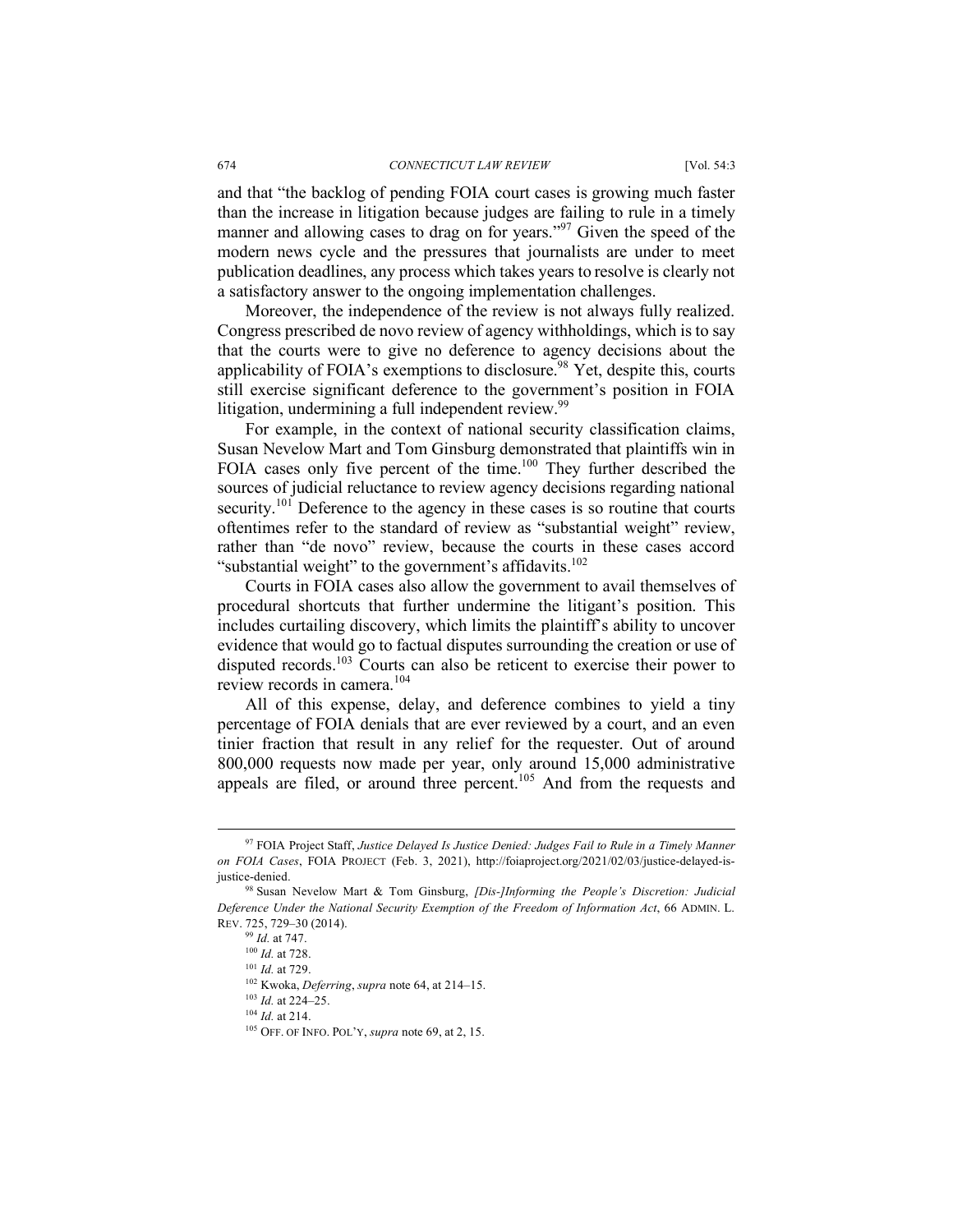appeals, only about 700 lawsuits are filed in federal court each year.<sup>106</sup> What oversight the federal courts provide to enforce agency compliance with FOIA is therefore relatively minimal.

#### A. *Incremental Administrative Oversight*

Forty years after passing the first version of the law, Congress amended the Freedom of Information Act to, for the first time, "provide FOIA requestors and federal agencies with a meaningful alternative to costly litigation."107 In the 2007 Openness Promotes Effectiveness in our National (OPEN) Government Act, Congress established the Office of Government Information Services (OGIS) within the National Archives and Records Administration.<sup>108</sup> Designed to serve as a "FOIA Ombudsman," OGIS represents the first step toward administrative, rather than judicial, oversight of FOIA compliance.<sup> $109$ </sup>

OGIS was given two primary oversight responsibilities. First, it was tasked with reviewing agencies' administration of the Act and recommending policy changes to Congress and the executive as needed.<sup>110</sup> Second, OGIS was to "offer mediation services to resolve disputes between persons making requests under this section and administrative agencies as a non-exclusive alternative to litigation and, at OGIS's discretion, may issue advisory opinions if mediation has not resolved the dispute."<sup>111</sup>

As to the first set of responsibilities—overseeing agency compliance with the Act—one complication has always been that this responsibility was already, to a great extent, delegated to the Department of Justice's Office of Information Policy (OIP). OIP has always issued FOIA guidance to executive agencies, maintained the annual FOIA reports, and communicated information about compliance with the Act to Congress.112 The Department of Justice (DOJ), of course, is an executive agency led by the Attorney General, a cabinet-level political appointee who serves at the pleasure of the President, not an independent oversight body.<sup>113</sup> But OGIS is not truly independent. Rather, it is located within the National Archives and Records

<sup>109</sup> 153 CONG. REC. S14,853 (daily ed. Dec. 6, 2007) (statement of Sen. Patrick Leahy).

 <sup>106</sup> FOIA Project Staff, *April 2021 FOIA Litigation with Five-Year Monthly Trends*, FOIA PROJECT (May 15, 2021), http://foiaproject.org/2021/05/15/april-2021-foia-litigation-with-five-year-monthlytrends.

<sup>&</sup>lt;sup>107</sup> 153 CONG. REC. S14,853 (daily ed. Dec. 6, 2007) (statement of Sen. Patrick Leahy).

<sup>108</sup> Openness Promotes Effectiveness in Our National Government Act of 2007 (OPEN Government Act of 2007), Pub. L. No. 110-175, § 10(a), 121 Stat. 2524, 2529 (2007).

<sup>110</sup> OPEN Government Act of 2007 § 10(a), 121 Stat. at 2529.

<sup>111</sup> *Id.*

<sup>112</sup> OFF. OF GOV'T INFO. SERVS., THE FIRST YEAR: BUILDING BRIDGES BETWEEN FOIA REQUESTERS AND FEDERAL AGENCIES 10 (2011).<br><sup>113</sup> *About the Office*, U.S. DEP'T OF JUST.: OFF. OF ATT'Y GEN., https://www.justice.gov/ag/about-

office (Mar. 12, 2021) (describing the DOJ as an "executive department").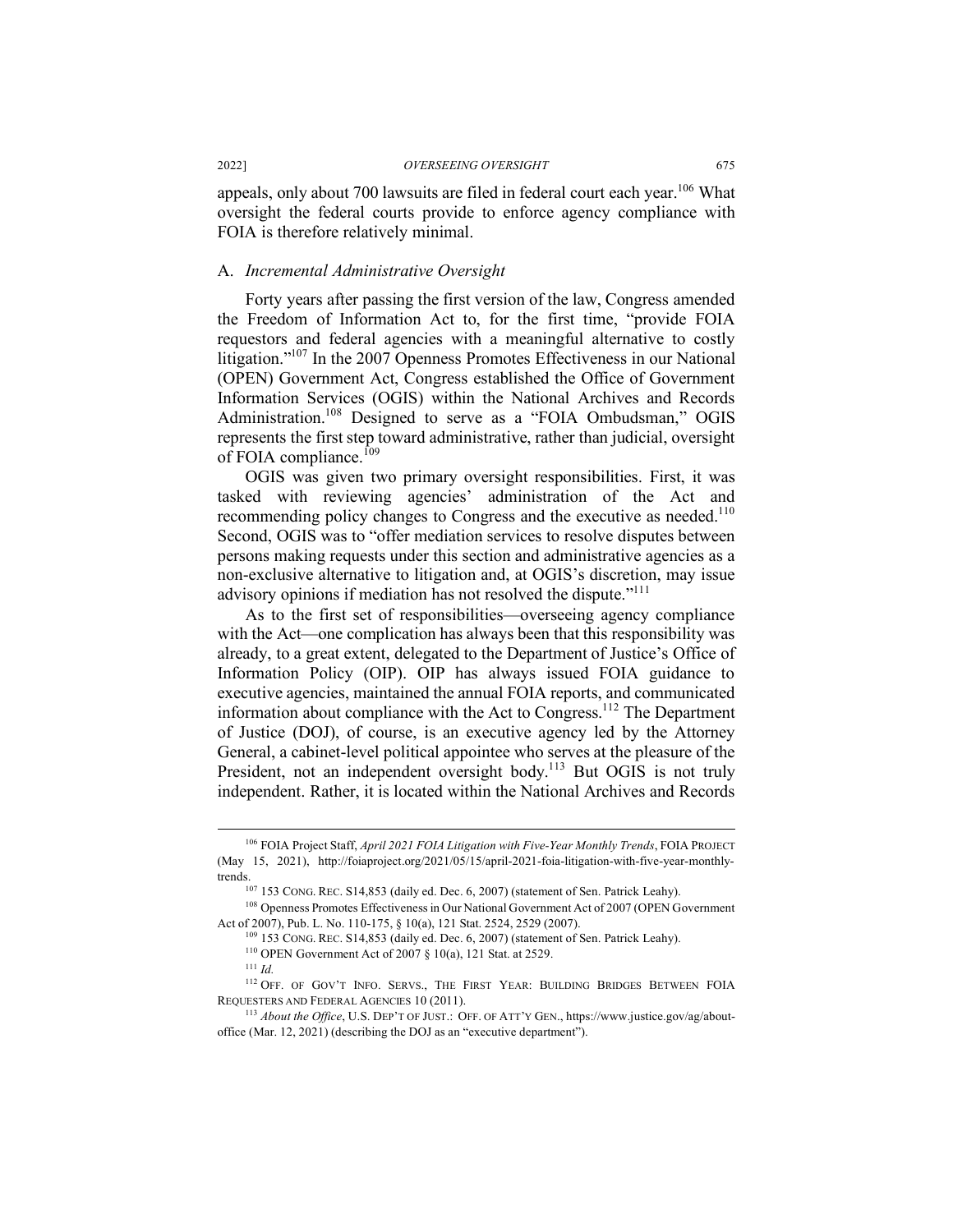Administration (NARA), which is sometimes thought of as an independent agency but actually lacks its hallmarks, particularly any protection for the Archivist from removal of office by the President at will.<sup>114</sup> While NARA often operates more independently than some agencies, NARA is, at base, an executive branch agency.<sup>115</sup>

Indeed, the relationship between OGIS and OIP has not been entirely smooth. In an early audit by the Government Accountability Office, it was reported that OGIS's Director said that "OGIS's relationship with the DOJ could be more cooperative, but OGIS was able to work with the DOJ in order to meet its statutory requirements"116—hardly a ringing endorsement of inter-agency harmony. But, even if it were harmonious, neither entity is truly independent of the executive branch.

The lack of independence of these oversight bodies has come up in Congressional debates. For example, OIP conducts annual assessments of all agencies' compliance with FOIA on twenty-four different metrics.<sup>117</sup> In a 2015 hearing, one member of Congress questioned the director of OIP about the legitimacy of the DOJ's perfect score on that assessment, asking, "Do you really think that anyone in the world believes that the [D]epartment of [J]ustice is a 5 out of 5, A+ for proactive disclosure?," to which the director responded, "I absolutely do."<sup>118</sup> The incredulous member of Congress responded, "Man! You live in la-la land, that's the problem! You live in a fantasy land."<sup>119</sup>

As to OGIS's oversight authority, when the agency was created, DOJ originally took the position that, as part of an executive branch agency, it had to send any proposed recommendations for policy changes through the Office of Management and Budget's executive review processes, an

 <sup>114</sup> *See* Stephen H. Yuhan, *The Imperial Presidency Strikes Back: Executive Order 13,233, the National Archives, and the Capture of Presidential History*, 79 N.Y.U. L. REV. 1570, 1578 n.44 (2004) ("The version of the Act initially passed by the Senate provided for the Archivist to serve a fixed term of ten years, removable only for good cause, *see* S. REP. NO. 98-373, at 23 . . . but this section was changed by the Conference Committee to its present form, in which the term of the Archivist is not specified, and in which there is no 'good cause' requirement for removal . . . .") (citations omitted).

<sup>115</sup> John W. Carlin, *NARA Marks Twentieth Anniversary of Independence Legislation*, 36 PROLOGUE 4, 4 (2004) (describing the NARA as an "independent agency within the executive branch"). <sup>116</sup> NAT'L ARCHIVES & RECS. ADMIN., OFF. OF INSPECTOR GEN., OIG AUDIT REP. NO. 12-14,

AUDIT OF NARA'S OFFICE OF GOVERNMENT INFORMATION SERVICES 6 (2012). 117 *Hearing Examines FOIA Reform, and Whether the Act Is an Effective Tool*, REPS. COMM. FOR

FREEDOM OF THE PRESS (June 5, 2015), https://www.rcfp.org/hearing-examines-foia-reform-andwhether-act-effective-tool. 118 *Id.*

<sup>119</sup> *Id.*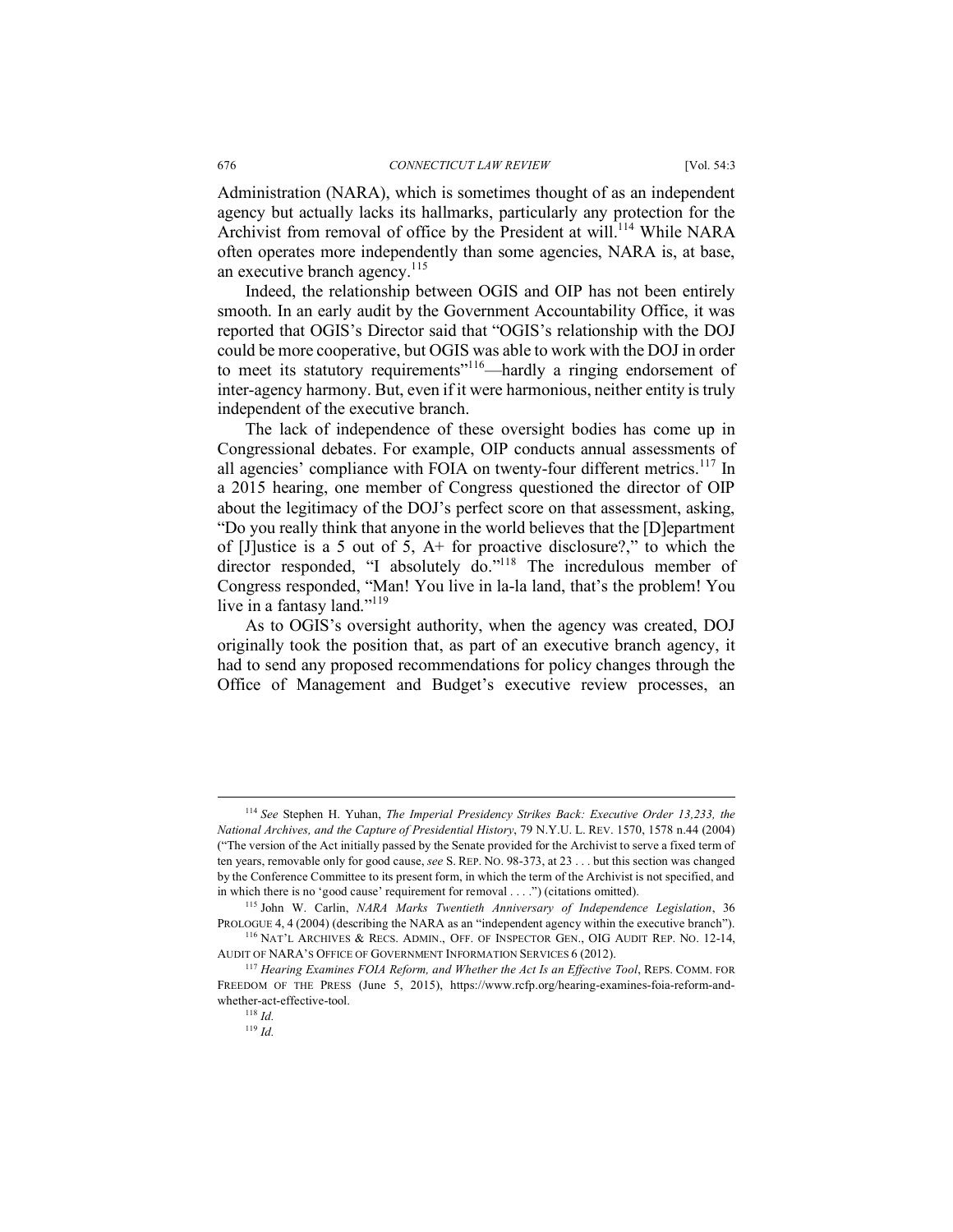expressly political review.120 OGIS's early recommendations died in this "consultation process."<sup>121</sup>

This level of institutional control had not been Congress's intent when it created OGIS, though it was an inevitable result of how the agency was constituted.122 OGIS's director testified before Congress in 2015:

I understand that you and your colleagues in the Senate expected to receive unvarnished recommendations for legislative or regulatory change from an independent and impartial ombudsman. If you do want recommendations, reports and testimony that have not had to be reviewed, changed and approved by the very agencies that might be affected, then you should change the statute.<sup>123</sup>

With the FOIA Improvement Act of 2016, Congress amended the law to expressly allow OGIS to submit recommendations directly to Congress and the President, without the need for political review.<sup>124</sup> However, the change did not alter the core problem, which is that the OGIS itself is housed within the executive branch agency, and it therefore lacks full independence.

As to OGIS's second set of statutory mandates—the provision of mediation services and possible resulting advisory opinions—here, too, its powers are limited in important ways. To begin, as one report from the Administrative Conference of the United States (ACUS) noted, one "structural problem" with OGIS mediation is that agencies have no "duty to participate<sup> $\dot{v}$ </sup> in the process.<sup>125</sup> Indeed, the very first OGIS annual report noted that "some Federal agencies viewed OGIS as the 'FOIA police' and thus were somewhat reluctant to share information with OGIS and to work with the Office to resolve disputes."126

 <sup>120</sup> S. REP. NO. 114-4, at 3 (2015). *See also Office of Management and Budget*, WHITE HOUSE, https://www.whitehouse.gov/omb (last visited Mar. 20, 2022) ("The Office of Management and Budget (OMB) serves the President of the United States in overseeing the implementation of his or her vision across the Executive Branch.").

<sup>121</sup> *See, e.g.*, Letter from Miriam Nisbet, Director, Off. of Gov't Info. Servs., to Hon. Patrick J. Leahy, Chairman, U.S. Senate Comm. on the Judiciary, & Hon. Charles E. Grassley, Ranking Member, U.S. Senate Comm. on the Judiciary (Apr. 13, 2012), https://sunshineingov.files.wordpress.com/2012/0 4/ogis\_letter\_leahy\_grassley\_13april2012.pdf (describing OMB as a stumbling block for OGIS's recommendations reaching Congress).

<sup>122</sup> *Ensuring Government Transparency Through FOIA Reform: Hearing Before the Subcomm. on Gov't Operations of the H. Comm. on Oversight and Gov't Reform*, 114th Cong. 5 (2015) (statement of Miriam Nisbet, Former Director, OGIS).

<sup>&</sup>lt;sup>123</sup> *Id.* at 9.<br><sup>124</sup> FOIA Improvement Act of 2016, Pub. L. No. 114-185, § 2(5)(D), 130 Stat. 538, 541 (2016).

<sup>&</sup>lt;sup>125</sup> MARK H. GRUNEWALD, ADMIN. CONF. OF THE U.S., REDUCING FOIA LITIGATION THROUGH TARGETED ADR STRATEGIES 51 (2014). 126 OFF. OF GOV'T INFO. SERVS., *supra* note 112, at 9.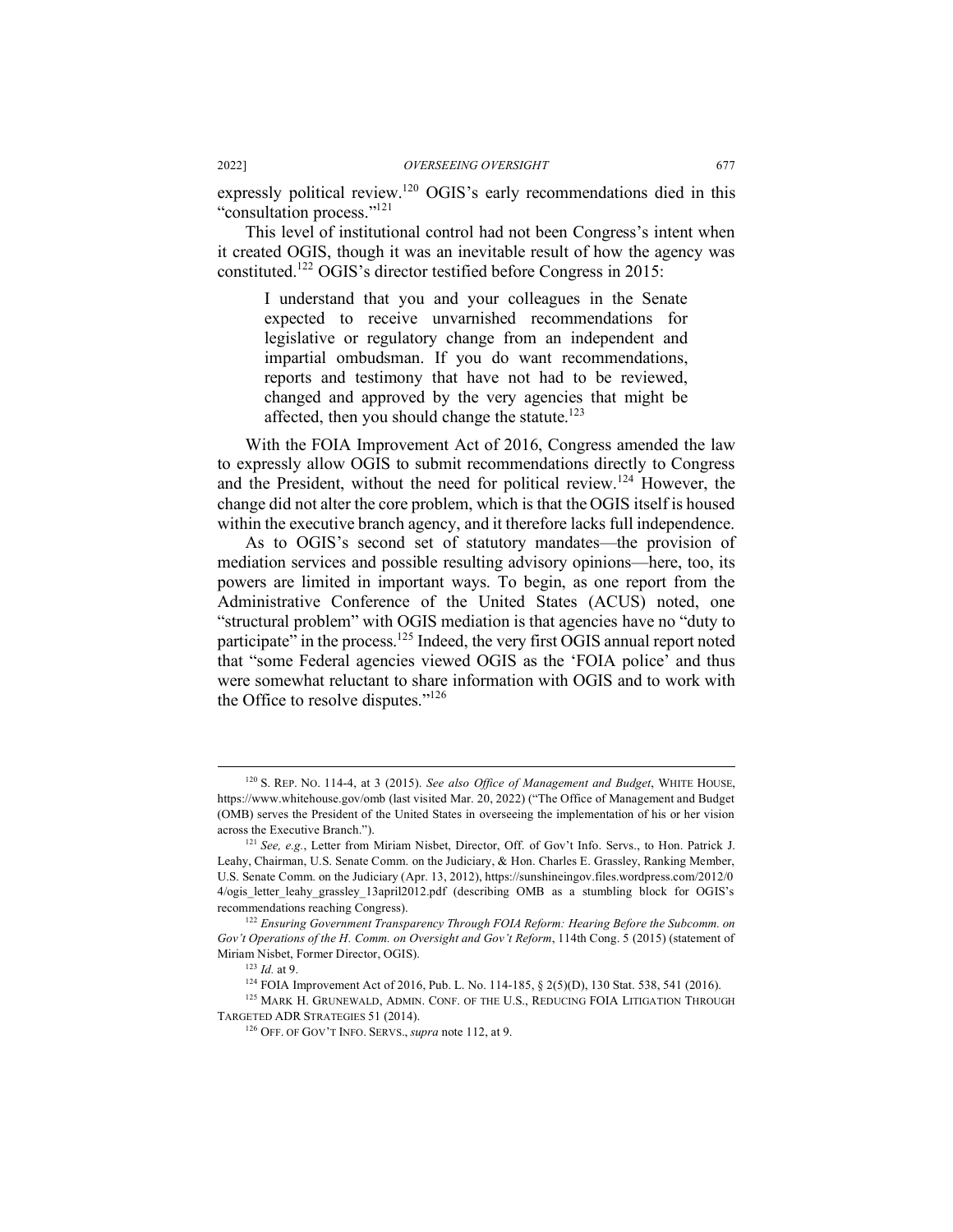Even where agencies do choose to engage with the OGIS, however, OGIS has no power to issue a binding order.<sup>127</sup> Rather, it only has the power to engage in mediation and, if it chooses, to issue advisory opinions.<sup>128</sup> One director explained that under the 2007 OPEN Government Act, "OGIS struggled with how to reconcile its authority to issue advisory opinions with its ability to be an impartial party that facilitates the resolution of disputes between requesters and agencies."<sup>129</sup> In the 2016 amendments, Congress broadened OGIS's authority to deliver advisory opinions. OGIS then pivoted toward issuing advisory opinions to address not individual cases, but rather "common disputes, complaints, and trends" that OGIS sees through its dispute resolution process.<sup>130</sup> As a result, in its ten-year existence, OGIS has issued exactly two advisory opinions.<sup>131</sup>

OGIS has had some success in its mediation program. It receives more than  $4,000$  requests for mediation assistance per year.<sup>132</sup> Moreover, while complex cases still take longer than OGIS's target of ninety days to resolve,<sup>133</sup> the process remains much quicker than judicial resolution ever could be. OGIS has also engaged in extensive outreach, training, and compliance work, and the stature of the office has risen accordingly.<sup>134</sup> But, for all these successes, continuing implementation challenges demonstrate a need for better oversight of the FOIA system, particularly given the importance of FOIA for maintaining robust public accountability. While the standing up of OGIS represents an important development, the present system also leaves considerable room for improvement. The following Part carries out a comparative survey of global FOIA oversight structures, followed by a deeper dive into enforcement models in the United States' two neighbors, Canada and Mexico, to consider the elements of a successful system and to develop ideas for improving the OGIS and the FOIA oversight system more generally.

 <sup>127</sup> Alina M. Semo & Sheela Portonovo, *OGIS–Creating a FOIA Process that Works for All*, 63 VILL. L. REV. 959, 965 (2018).

<sup>128</sup> *Id.* at 961.

<sup>129</sup> *Id.* at 968.

<sup>130</sup> *Id.*

<sup>131</sup> *Advisory Opinions*, NAT'L ARCHIVES: OFF. OF GOV'T INFO. SERVS. (OGIS), https://www.archives.gov/ogis/advisory-opinions (last visited Mar. 20, 2022).

<sup>&</sup>lt;sup>132</sup> OFF. OF GOV'T INFO. SERVS., THE FREEDOM OF INFORMATION ACT OMBUDSMAN: 2021 REPORT FOR FISCAL YEAR 2020 1 (2021) [hereinafter OFF. OF GOV'T INFO. SERVS., FOIA OMBUDSMAN

REPORT]. 133 *Fiscal Year 2021, 3rd Quarter Performance (Apr 2021*-*Jun 2021)*, NAT'L ARCHIVES: OFF. OF GOV'T INFO SERVS. (OGIS), https://www.archives.gov/ogis/mediation-program/fy-2021-q3-performance (Jan. 4, 2022).

<sup>134</sup> OFF. OF GOV'T INFO. SERVS., FOIA OMBUDSMAN REPORT, *supra* note 132, at 1, 5, 7.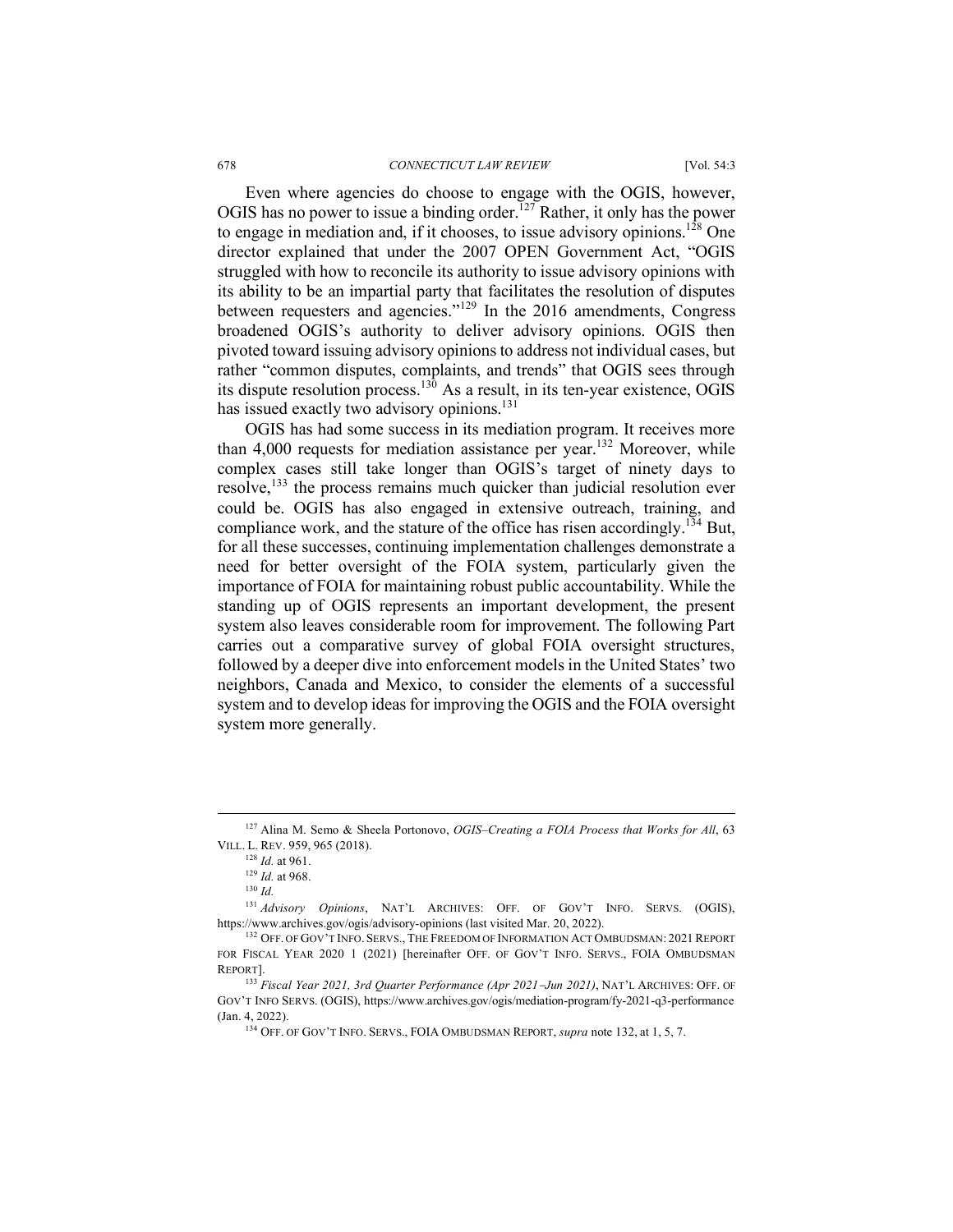#### 2022] *OVERSEEING OVERSIGHT* 679

#### III. COMPARATIVE OVERSIGHT MODELS

While the United States was an early right-to-know adopter, it is a relative latecomer in its development of a specialized administrative oversight body as part of that framework. There are dozens of other countries around the world that have successfully implemented independent administrative oversight as part of their national right-to-information frameworks.<sup>135</sup> Some of their oversight bodies have been operating for decades.<sup>136</sup>

Although every country operates in its own unique administrative and bureaucratic context, the experiences of other countries in combating common challenges to the right to information, particularly concerning how to promote compliance and a culture of openness, can be instructive in considering possible avenues to reform. This is particularly true given that the executive accountability function, which is at the core of FOIA, is not unique to the American system, but is relatively common around the world. Although a few right-to-information laws have been implemented as decrees from the executive branch, $137$  the vast majority of global frameworks are enacted as legislation by the congress, parliament, or equivalent legislative body.<sup>138</sup> Moreover, while nearly every global right-to-information law targets the executive branch, $139$  it is relatively common for these laws to exclude the legislative branch or to only apply to the legislature in a very limited way.<sup>140</sup> In other words, the American context, whereby Congress has implemented FOIA as an accountability check on the executive, $141$  is

<sup>&</sup>lt;sup>135</sup> See generally CÉLINE KAUFFMANN & REBECCA SCHULTZ, OECD REGUL. POL'Y DIV., CASE STUDIES OF REGWATCHEUROPE REGULATORY OVERSIGHT BODIES AND OF THE EUROPEAN UNION REGULATORY SCRUTINY BOARD (2018), https://www.oecd.org/gov/regulatory-policy/Oversight-bodiesweb.pdf.

<sup>136</sup> *See*, *e.g.*, Access to Information Act, R.S.C. 1985, c A-1, § 54 (Can.) (operating in Canada since 1983); Official Information Act 1982, pt. 5, s 28(1) (N.Z.) (operating in New Zealand since 1982).

<sup>137</sup> *See*, *e.g*., NAT'L CONCILIATION & MEDIATION BD., FREEDOM OF INFORMATION:EXECUTIVE ORDER NO. 02 S. 2016 OPERATIONALIZING IN THE EXECUTIVE BRANCH THE PEOPLE'S CONSTITUTIONAL RIGHT TO INFORMATION AND THE STATE POLICIES TO FULL PUBLIC DISCLOSURE AND TRANSPARENCY IN THE PUBLIC SERVICE AND PROVIDING GUIDELINES THEREFOR. 3, https://ncmb.gov.ph/wp-content/uploads/2021/01/foima nual.pdf (the Philippines is one example of a country where the right to information has been implemented by presidential decree, but the system is limited and comparatively weak).

<sup>&</sup>lt;sup>138</sup> See generally OPEN SOC'Y JUST. INITIATIVE, COUNTRIES THAT GUARANTEE A RIGHT OF ACCESS TO INFORMATION (RTI) IN NATIONAL/FEDERAL LAWS OR DECREES + DATES OF ADOPTION & SIGNIFICANT AMENDMENTS: 128 COUNTRIES, INC. 3 NON-MEMBERS OF THE UN, AS OF 1 SEPTEMBER 2018, https://eyeonglobaltransparency.net/wp-content/uploads/2018/10/Updated-Countries-with-ATI-Laws-Sept ember-2018-2.pdf (demonstrating that right to information laws are much more common than decrees).

<sup>&</sup>lt;sup>139</sup> According to the RTI Rating, the only country that did not score any points on this indicator was Tajikistan, as a result of the law's ambiguous definitions. *Country Data: By Indicator*, GLOB. RIGHT TO INFO. RATING, https://www.rti-rating.org/country-data/by-indicator/7 (last visited Mar. 20, 2022) (select "Indicator 7").

<sup>140</sup> *See, e.g.*, *supra* note 136; Gyōsei kikan no hoyū suru jōhō no kōkai ni kansuru hōritsu [Act on Access to Information Held by Administrative Organs], Act No. 42 of 1999, arts. 1, 2(1)(i) (Japan) (excluding the National Diet entirely).

<sup>141</sup> *What Is FOIA?*, *supra* note 4.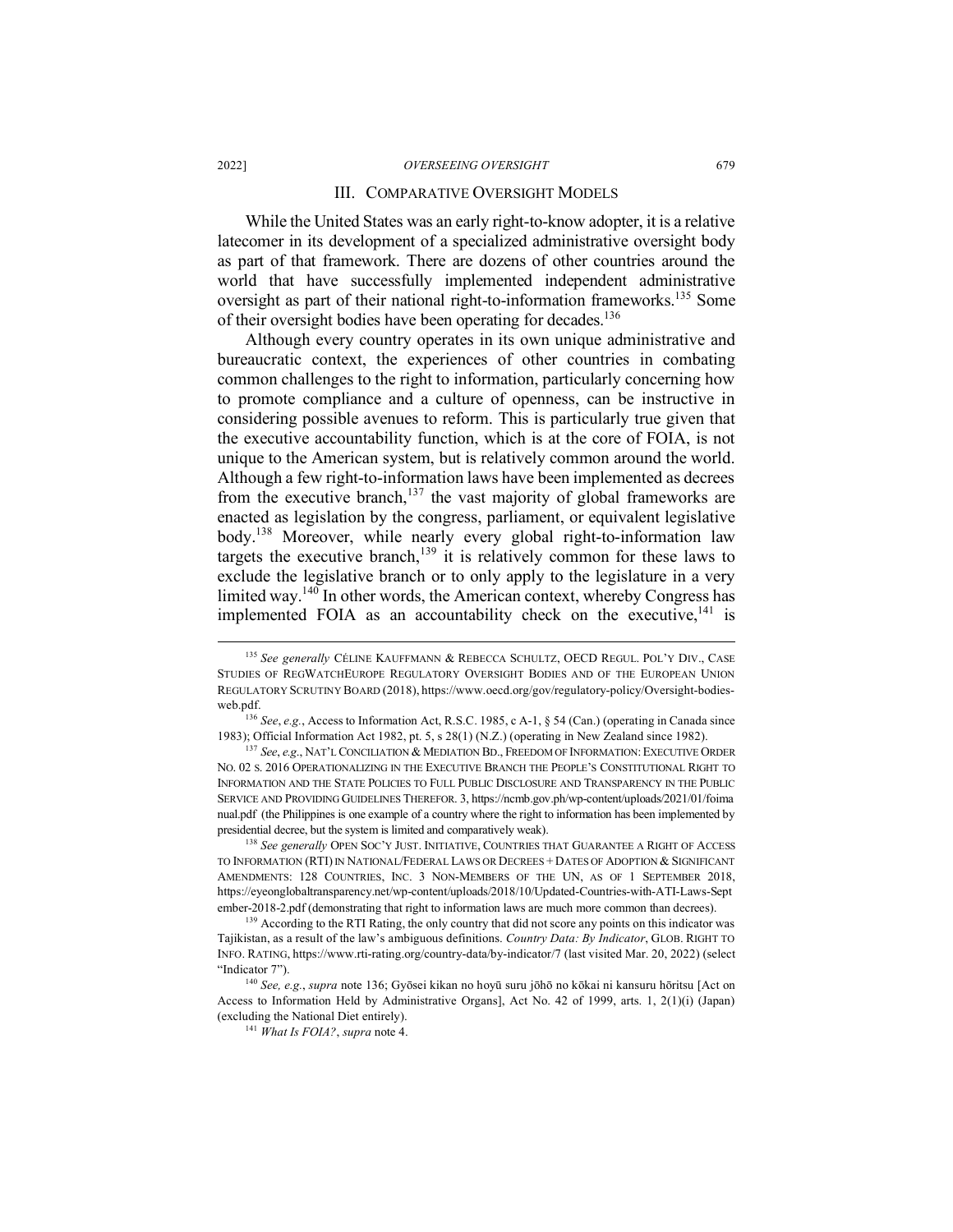common across a number of comparable democracies, thus enhancing the applicability of lessons that may be drawn from these peer systems, in particular regard to the need for oversight structures that are outside the control of the executive.

This Part uses a comparative approach to reveal important factors in the success of independent oversight structures in order to inform possible avenues for improving oversight of FOIA.

#### A. *Evaluating Oversight*

There has not been much academic treatment regarding the characteristics of a strong and effective oversight system in the right-to-information space, though the general importance of independence in oversight bodies is fairly well established.<sup>142</sup> Sarah Holsen and Martial Pasquier, in a paper specifically addressing this question, noted a "general consensus" that oversight bodies should be granted binding decision-making power in order to give a body the "teeth" to enforce its rulings in the face of political or bureaucratic resistance and to generate official legal precedents that will be useful for future decision-making.143 However, Holsen and Pasquier's analysis draws heavily from civil society writings on this theme, specifically by three organizations which specialize on the right to information: the Centre for Law and Democracy, Access Info Europe, and the Carter Center.<sup>144</sup>

Laura Neuman, the Director of the Carter Center's Global Access to Information Program, lists six qualities of a robust oversight system, namely that it should be independent from political influence; accessible to requesters without the need for legal representation; absent overly formalistic requisites; affordable; timely; and specialist in transparency.<sup>145</sup>

These values roughly correspond to the earmarks of a strong oversight system spelled out in the Global RTI Rating, a comparative methodology designed by the Centre for Law and Democracy and Access Info Europe, which assesses the strength of right-to-information systems around the world.<sup>146</sup> Specific indicators assessed by the RTI Rating include the speed with which appeals are processed, the cost to requesters of filing an appeal, the ease with which individuals can access and navigate the system, and the

 <sup>142</sup> Chris Hanretty & Christel Koop, *Measuring the Formal Independence of Regulatory Agencies*, 19 J. EUR. PUB. POL'Y 198, 198 (2012).

<sup>143</sup> Holsen & Martial Pasquier, *Insight on Oversight: The Role of Information Commissioners in the Implementation of Access to Information Policies*, 2 J. INFO. POL'Y 214, 228 (2012).

<sup>144</sup> *Id.* at 238–40.

<sup>145</sup> Laura Neuman, *Enforcement Models: Content and Context* vi, 2 (World Bank Inst., Access to Info. Working Paper Series, 2009).

<sup>146</sup> *The RTI Rating*, GLOB. RIGHT TO INFO. RATING, https://www.rti-rating.org (last visited Mar. 20, 2022).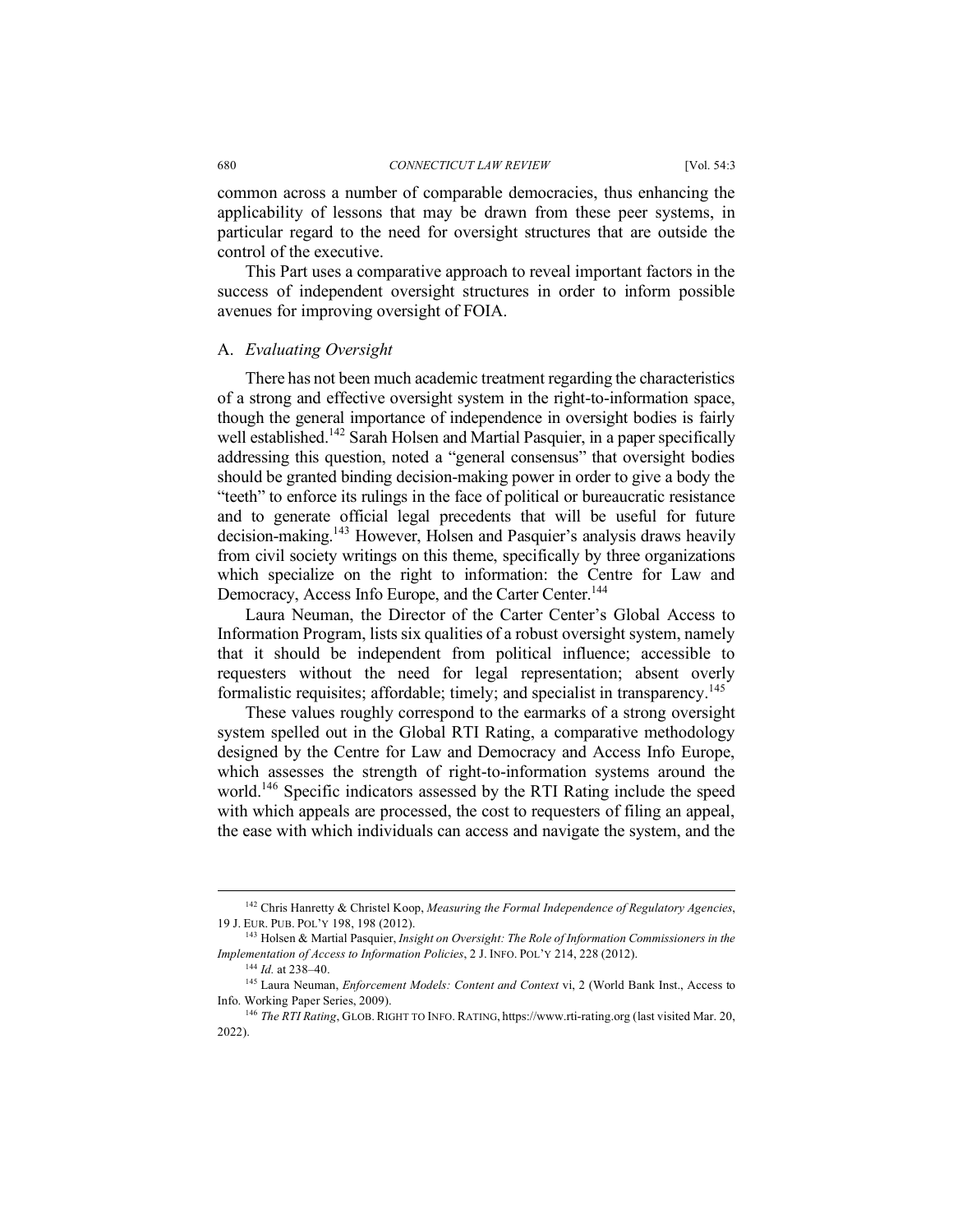independence of the oversight body.<sup>147</sup> This latter category is assessed through a number of factors, including the body's appointment process, whether its members have the security of tenure, whether individuals with strong political connections are prohibited from being appointed to the body, the body's level of financial independence, and the breadth of the body's mandate.148

However, while the RTI Rating explicitly values order-making power as preferable to a recommendation-based system, Neuman's analysis adopts a more nuanced approach, presenting the counterpoint that a recommendation-based model can help to foster less adversarial relations between the oversight body and governmental institutions, allowing for the exercise of more collaborative and persuasive approaches to promoting good practice.<sup>149</sup>

#### B. *International Case Studies*

As of August 2021, there are 129 countries with access to information, right to information, or freedom of information laws in force, according to the Global RTI Rating.150 Of these, at least eighty-two countries allow the public to file appeals with an external oversight body (either a specialized information commissioner or a general purpose oversight body such as an ombudsman).151 In at least fifty of these countries, the oversight body is explicitly designated as reporting to the parliament or to the legislature,  $152$ though nearly every oversight body includes at least some measures aimed at supporting its independence.<sup>153</sup>

In around half of the countries that have an oversight body, the oversight body is able to issue legally binding orders.<sup>154</sup> For the most part, this tracks with the division between countries that have created a specialized oversight body to handle information requests (typically an information commission or commissioner) and those who delegate this responsibility to a general governmental oversight body. There are exceptions to this, particularly Japan's Information Disclosure and Personal Information Protection Review Board<sup>155</sup> and Portugal's Comissão de Acesso aos Documentos Administrativos, <sup>156</sup> which

 <sup>147</sup> *Country Data: By Indicator*, GLOB. RIGHT TO INFO.RATING, https://www.rti-rating.org/countrydata/by-indicator (last visited Mar. 20, 2022).

<sup>148</sup> *Id.*

<sup>149</sup> Neuman, *supra* note 145, at 8.

<sup>150</sup> *Country Data: By Country*, *supra* note 5.

<sup>151</sup> *Country Data: By Indicator*, *supra* note 147 (select "Indicator 37").

<sup>&</sup>lt;sup>152</sup> *Id.* (select "Indicator 39").

<sup>&</sup>lt;sup>153</sup> *Id.* (select "Indicator 38").

<sup>154</sup> *Id.* (select "Indicator 42").

<sup>155</sup> Gyōsei kikan no hoyū suru jōhō no kōkai ni kansuru hōritsu [Act on Access to Information Held by Administrative Organs], Act No. 42 of 1999, art. 18 (Japan).

<sup>&</sup>lt;sup>156</sup> Lei n.  $46/2007$  de 24 de Agosto [Act no.  $46/2007$  of 24 August], art. 12, no. 2 & art. 27, no. 1, para. c (Port.).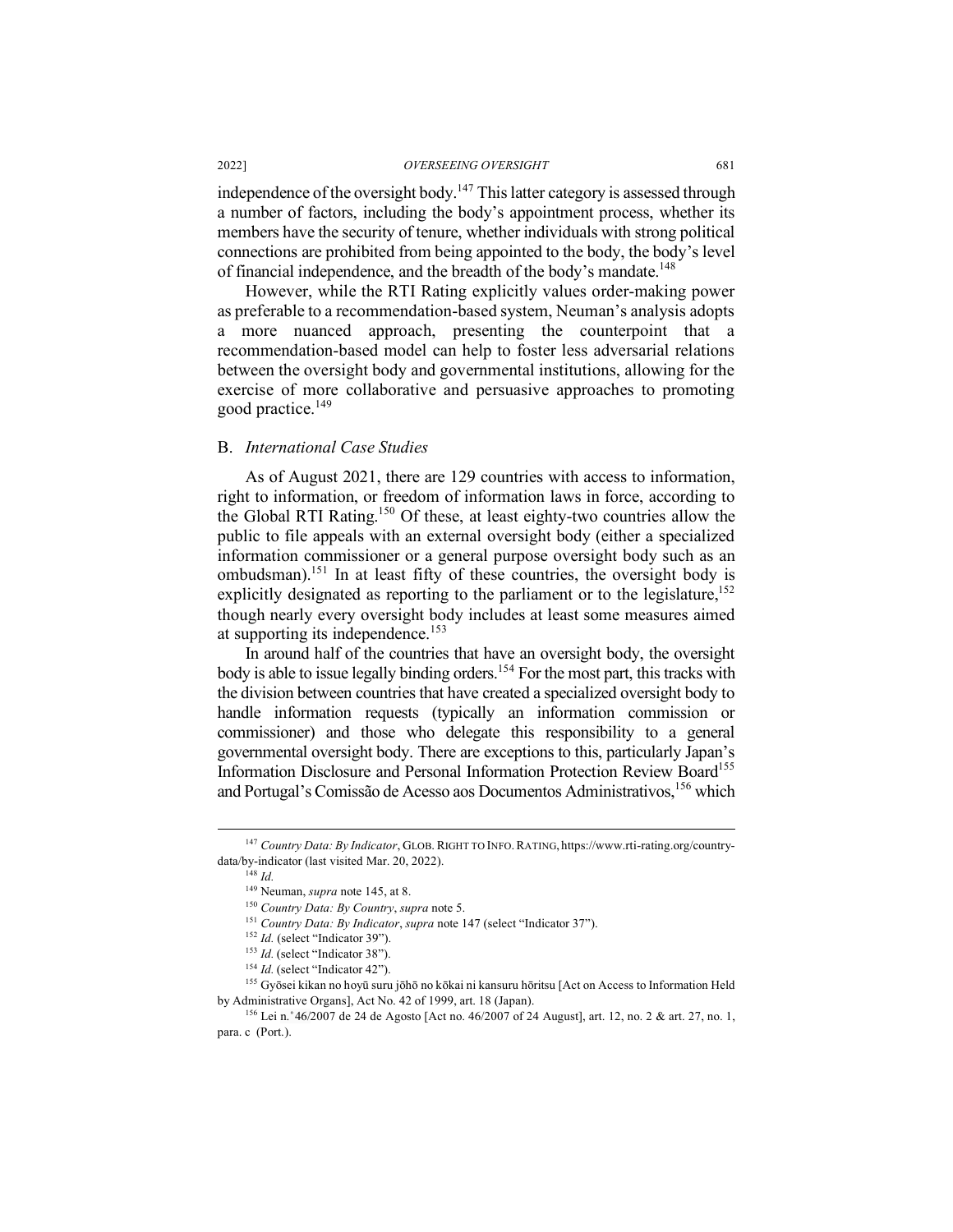are both examples of specialized oversight bodies that operate on a recommendation-based model. But, in the majority of examples where an information oversight body does not have the power to issue binding orders, a general governmental oversight body carries out the task.

In European systems, such as in Finland,<sup>157</sup> Moldova,<sup>158</sup> Kosovo,<sup>159</sup> and Germany,<sup>160</sup> appeals are commonly handled by the ombudsman. However, this structure is not unique to Europe. Trinidad and Tobago, $161$  the Cook Islands,<sup>162</sup> and Rwanda<sup>163</sup> also refer appeals to the ombudsman, whose power is limited to making recommendations. Other countries, such as Malawi<sup>164</sup> and Mongolia,<sup>165</sup> direct appeals or complaints to the Human Rights Commission, which is likewise limited to making recommendations or, in the case of Mongolia, to referring matters to the courts if it feels a government body is failing to fulfill its legal obligations.166

By contrast, where countries establish a specialized information commission or commissioner, the dominant approach is to provide these entities with the power to order documents to be disclosed. India<sup>167</sup> and Mexico<sup>168</sup> are commonly cited as examples of this type of model, but similar arrangements are in place in numerous other countries, including Indonesia,  $169$  Serbia,  $170$  and the United Kingdom.<sup>171</sup>

Of the countries that allow their oversight body to issue binding rulings, there are typically two models for how it is enforced. On the one hand, the enabling legislation may include direct sanctions for violating an order of

 <sup>157</sup> Parliamentary Ombudsman Act, Act No. 197/2002, § 11 (Fin.).

<sup>&</sup>lt;sup>158</sup> Privind accesul la informație [Law on Access to Information], Law No. 282/2000, art. 21(2) (Mold.).

<sup>159</sup> Law on Access to Public Documents, Law No. 03/L-215, art. 17 (2010) (Kos.).

<sup>160</sup> Übersetzung durch den Sprachendienst des Bundesministeriums des Innern [Federal Act Governing Access to Information held by the Federal Government (Freedom of Information Act)], Sept. 5, 2005, BUNDESGESETZBLATT, Tiel I [BGBL. I] at 2722, § 12, no. 3 (Ger.). 161 Freedom of Information Act, Act No. 26 of 1999, § 38A (Trin. & Tobago).

<sup>162</sup> Official Information Act 2008, Act No. 2 of 2008, dec. 30 (Cook Islands).

<sup>&</sup>lt;sup>163</sup> Law N° 04/2013 of 08/02/2013 Relating to Access to Information, Law No. 04/2013, art. 17 (Rwanda).

<sup>164</sup> Access to Information Act, Act No. 13 of 2017, pt. 2, § 8 (Malawi).

<sup>&</sup>lt;sup>165</sup> Law on the Information Transparency and Right to Information, Law of June 16, 2011, art. 17, § 17.1 (Mong.).

<sup>166</sup> National Human Rights Commission of Mongolia Act, Law of Dec. 7, 2000, art. 17 (Mong.).

 $167$  Right to Information Act, 2005, § 19(7) (India).

<sup>&</sup>lt;sup>168</sup> Ley General de Transparencia y Acceso a la Información Pública [General Act of Transparency and Access to Public Information], Diario Oficial de la Federación [DOF] 04-05-2015, últimas reformas DOF 20-05-2021, art. 157 (Mex.).

<sup>169</sup> Public Information Disclosure Act, Act No. 14 of 2008, ch. 8, art. 39 (Indon.).

<sup>&</sup>lt;sup>170</sup> Law on Free Access to Information of Public Importance, Official Gazette RS No. 120/04, art. 28 (Serb.).

<sup>&</sup>lt;sup>171</sup> Freedom of Information Act 2000, c. 36,  $\S$ § 50, 54 (U.K.).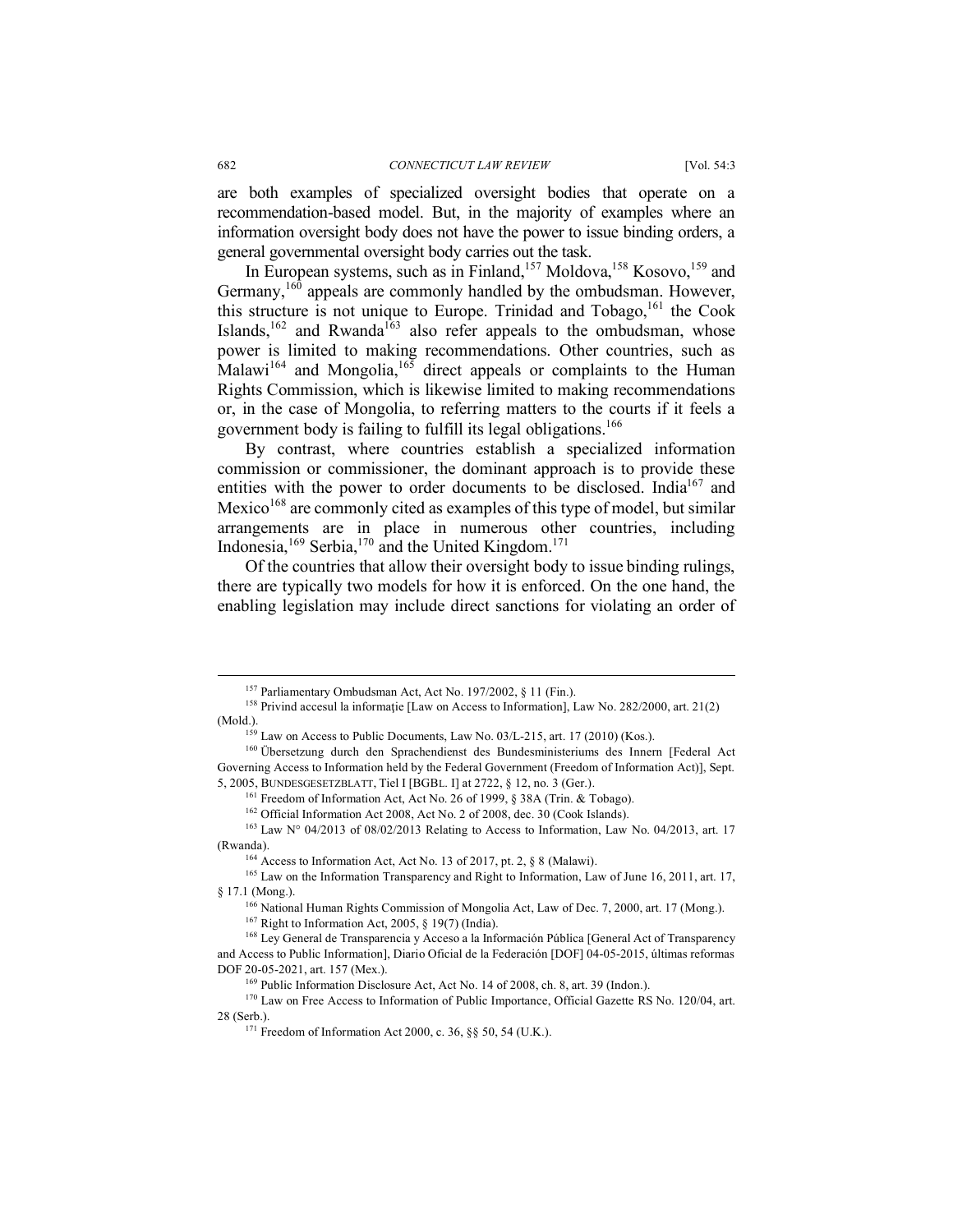the oversight body.172 In some cases, this allows oversight bodies to directly level fines for noncompliance with their decisions or even for broader measures that undermine the right to information, without the need for any intervention from the courts at all. $173$ 

An alternate model is to include a legal provision stating that the failure to abide by a ruling of the oversight body may be treated as equivalent to contempt of court.<sup>174</sup> Though this is obviously less efficient than allowing the oversight body to levy fines directly, it builds in more procedural fairness for public institutions by requiring court intervention before a fine may be imposed. An additional layer of procedure, found in some systems, is implemented to require the Commission to file its order with a relevant court for enforcement before it is considered binding.<sup>175</sup>

Unlike traditional forms of monetary penalty, which come out of the pockets of transgressors, one potential challenge to using fines to promote compliance is that the end result of a fine levied by an oversight body against a public institution means essentially moving funds from one corner of the public purse to another. <sup>176</sup> A particularly unscrupulous government could simply top-off the budget of the offending institution to make up for the cost of fines paid, or it could even nullify the impact of the fine entirely by deducting an equivalent amount from the oversight body's budget. In order to mitigate this risk, some right-to-information systems allow officials responsible for undermining the law to be fined personally.<sup>177</sup> This type of system is generally not a mainstream practice and is likely unpopular among officials who would potentially be subject to fines.

One final note is that it is not unusual for systems that include order-making power to also provide for mediation processes at the front end. For example, in Indonesia, the law mandates that the first stage of the Information Commission's review is to initiate a mediation process between the complainant and the public body, whose consensus result is

<sup>&</sup>lt;sup>172</sup> *See e.g.*, Access to Information Law, ch. 5, art.  $35(1)(6)$  (2015) (Afg.) (which, under s.  $35(1)$ , allows fines and compensation for violations of the law).

<sup>173</sup> Right to Information Act, 2064 (2007), Act No. 4 of the Year 2064, ch. 5, § 32(5) (Nepal).

<sup>&</sup>lt;sup>174</sup> See, e.g., Act to Provide for the Right of Access to Information in Transparent and Effective Manner, Subject Only to Reasonable Restrictions Imposed by Law (Right of Access to Information Act)*,*  Act No. 34 of 2017, § 20(2) (Pak.) (providing for penalties equivalent to contempt of court for violations of the oversight body's orders).

<sup>175</sup> *See* Right to Access Information Act, 2013, Act. No. 2 of 2013, § 32(6) (Sierra Leone) (requiring the Commission to file its order with a relevant court for enforcement).

<sup>176</sup> *See generally* Public Information Disclosure Act, Act No. 14 of 2008, ch. 9, art. 52 (Indon.) (appearing to issue fines against institutions for violating the right to information, drawn from their general operating budget).

<sup>177</sup> *See* An Act to Make Provisions for Ensuring Free Flow of Information and People's Right to Information (Right to Information Act, 2009), Act No. 20 of 2009, § 27 (Bangl.) (allowing for fines to be directly levied against officials that undermine the right to information).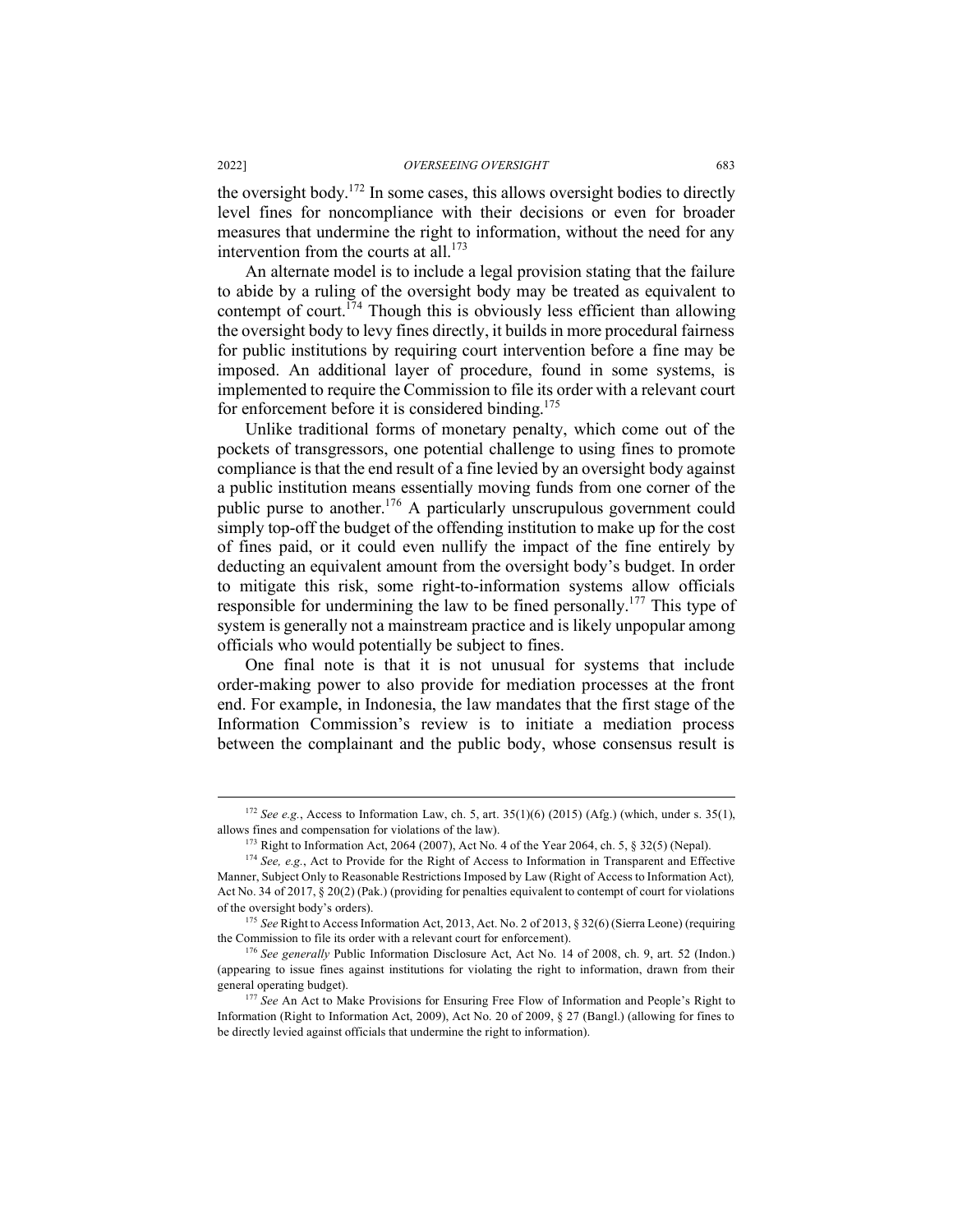legally binding.178 Only if this process fails will the Information Commission move to an adjudication process.<sup>179</sup> This runs counter to the narrative that portrays a binary choice between rigid order-making systems and more collaborative approaches.

### C. *Canada's Enforcement Models*

Although Canada's Access to Information Act was passed nearly two decades later than FOIA, it was one of the first laws of its kind to include a specialized oversight body under the Information Commissioner.<sup>180</sup> The Commissioner is an independent officer of Parliament whose appointment requires consultation with every recognized party in the Senate and in the House of Commons, as well as approval by resolution of the Senate and of the House of Commons. <sup>181</sup> The Commissioner's position includes additional formal safeguards over her independence, notably that she reports to Parliament, rather than to the executive, and that her salary and expenses are established by legislation.<sup>182</sup>

The Information Commissioner may receive and investigate public complaints regarding breaches of the Access to Information Act, and she has the power to initiate complaints of her own volition and to refuse to investigate complaints should she deem them frivolous or otherwise unnecessary.<sup>183</sup> Importantly, complaints to the Commissioner are free of charge and do not require legal representation to file.<sup>184</sup> The Access to Information Act grants her office with broad powers of investigation, including the ability to summon persons and compel their evidence, to enter any premises occupied by any governmental institution and converse in private with any person found there, and to examine any record within or under the control of any governmental institution.<sup>185</sup>

Although the procedures for her decision-making are not spelled out in the law, her office has developed a robust body of precedent to ground her decision-making, including a lengthy investigation guide that spells out case

 <sup>178</sup> Public Information Disclosure Act, Act No. 14 of 2008, ch. 9, art. 40 (Indon.).

<sup>&</sup>lt;sup>179</sup> *Id.* ch. 9, art. 42.<br><sup>180</sup> *See* Access to Information Act, R.S.C. 1985, c A-1, §§ 54–67 (Can.). At the time this law was passed, there were a number of general ombudsmen-type offices around the world that were responsible for enforcement under freedom of information rules, but none were tasked solely with enforcement of this kind.

<sup>181</sup> *Id.* § 54.

 $182$  *Id.* § 55(1)–(2).

<sup>183</sup> *Id.* § 30.

<sup>184</sup> INFO. COMM'R OF CAN., *ACCESS TO INFORMATION ACT* COMPLAINT FORM, https://www.oicci.gc.ca/sites/default/files/2020-03/OIC\_Complaint\_form\_-\_ENG-filable-final.pdf (last visited Apr. 8, 2022).<br><sup>185</sup> Access to Information Act, R.S.C. 1985, c A-1, § 36(1)–(1.1) (Can.).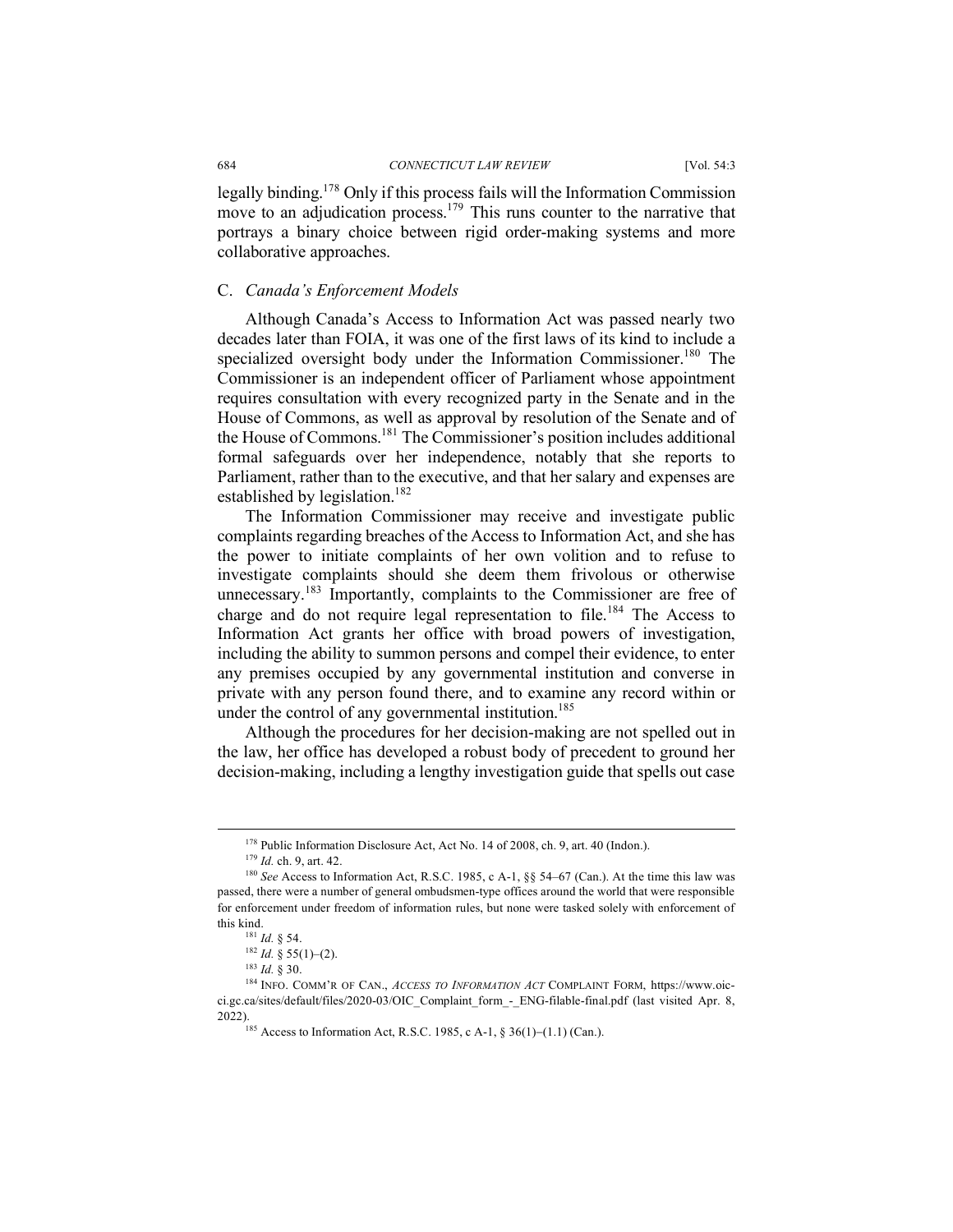law and interpretative guidelines related to each exception in the Access to Information Act. 186

Originally, the Information Commissioner was limited to making non-binding recommendations, but this was reformed in 2019 to grant the Information Commissioner power to make binding orders.<sup>187</sup> This includes the power to order documents to be disclosed, as well as any other solutions the Commissioner considers appropriate.<sup>188</sup> However, there are important limitations to this ability, which do not apply to investigations which the Commissioner herself initiates.<sup>189</sup> Another important limitation is that the law expressly provides government agencies with an avenue to appeal the Commissioner's decisions and that, importantly, these appeals are reviewed in Federal Court as a *de novo* proceeding.<sup>190</sup>

In contrast to the U.S. model, where, as Part II noted, the *de novo* standard of review is important to support judicial oversight, Canada's implementation of this standard has significantly weakened the position of the oversight body, since it leaves the government with little incentive to engage with the Information Commissioner during her review, given that the government can just wait and introduce their arguments against disclosure when the matter reaches the Federal Court.<sup>191</sup> One former Information Commissioner also noted that the lack of any direct recourse to enforce orders was "problematic."192

Although the federal Information Commissioner is the most prominent face of Canada's right-to-information system, virtually every province and territory has some sort of independent oversight body. Of these, the Ontario Information and Privacy Commissioner enjoys particularly robust enforcement powers, as the law makes it an offense to fail to comply with her orders, though the consent of the Attorney General is required in order

 <sup>186</sup> *Investigation Guidance*, INFO. COMM'R OF CAN., https://www.oic-ci.gc.ca/en/informationcommissioners-guidance (last visited Mar. 20, 2022).<br><sup>187</sup> Act to Amend the Access to Information Act and the Privacy Act and to Make Consequential

Amendments to Other Acts, S.C. 2019, c 18 (Can.).

<sup>&</sup>lt;sup>188</sup> Access to Information Act, R.S.C. 1985, c A-1,  $§$  36(1) (Can.).

<sup>189</sup> *Id.* § 36.1(2).

<sup>190</sup> *Id.* § 44.1.

<sup>191</sup> Teresa Scassa, *Bill C-58's Order-Making Powers: A Huge Disappointment*, TERESA SCASSA: BLOG (Sept. 26, 2017, 6:26 AM), https://www.teresascassa.ca/index.php?option=com\_k2&view=item &id=262:bill-c-58s-order-making-powers-a-huge-disappointment&Itemid=80; *Failing to Strike the Right Balance for Transparency: Recommendations to Improve Bill C-58: An Act to Amend the Access to Information Act and the Privacy Act and to Make Consequential Amendments to Other Acts*, INFO. COMM'R OF CAN., https://www.oic-ci.gc.ca/en/resources/reports-publications/failing-strike-right-balan ce-transparency (Jan. 1, 2020). 192 *Failing to Strike the Right Balance for Transparency*, *supra* note 191.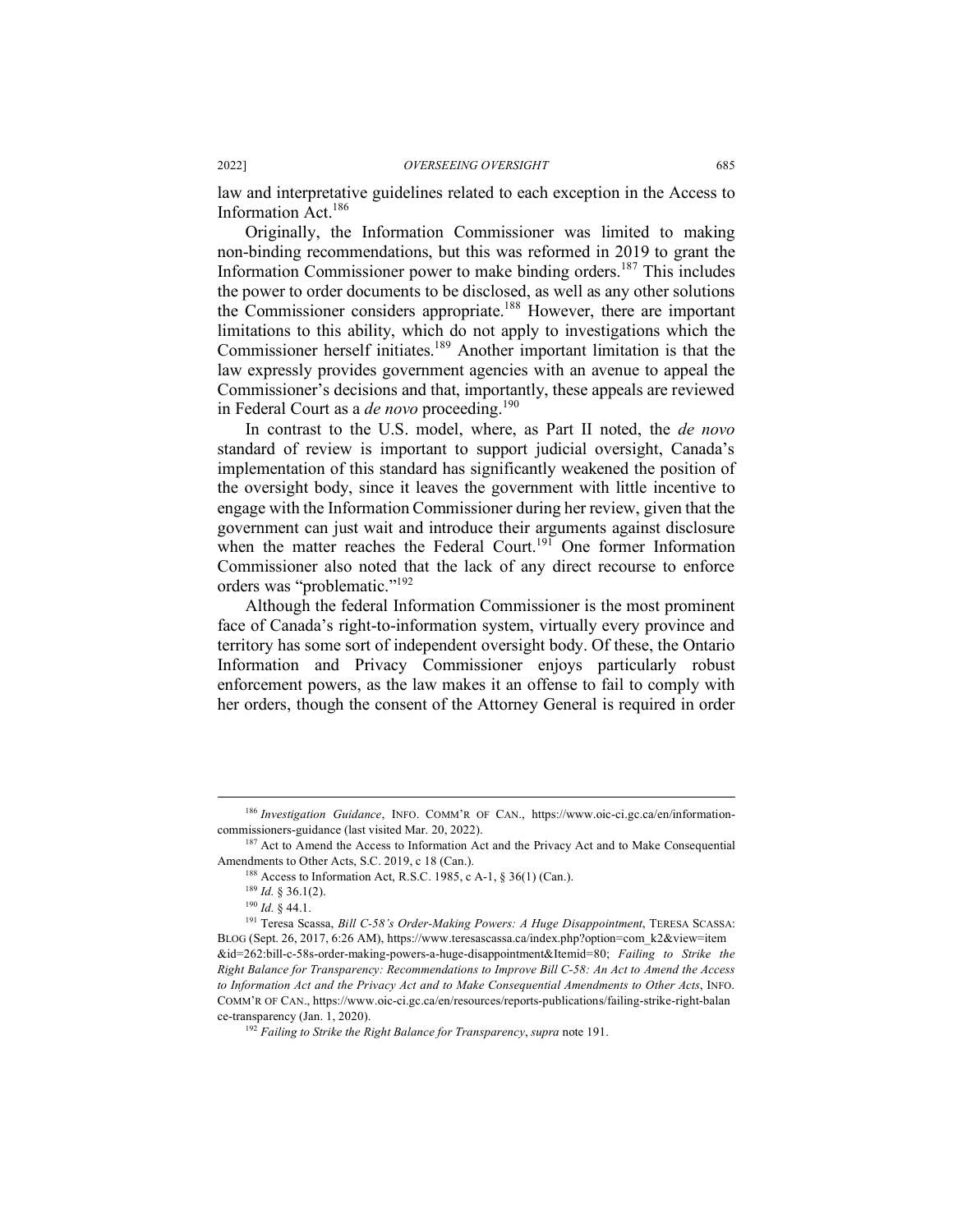to commence a prosecution under this provision.<sup>193</sup> In Alberta,<sup>194</sup> Quebec,<sup>195</sup> Prince Edward Island,<sup>196</sup> Nunavut,<sup>197</sup> and British Columbia,<sup>198</sup> decisions of the oversight bodies may be filed with an appropriate court, giving them the force and effect of a judgment by that court. In all five cases, while the government has a right of judicial review, it is not carried out as a *de novo* review.<sup>199</sup> Most of the remaining provinces and territories operate under a recommendation-based model for the oversight body.200 The exceptions to this are Newfoundland and Labrador and Manitoba, which operate under hybrid models.<sup>201</sup> However, every Canadian oversight body enjoys robust independence from the executive branch.<sup>202</sup>

<sup>198</sup> Freedom of Information and Protection of Privacy Act, R.S.B.C. 1996, c 165, § 59.01 (Can.).

<sup>199</sup> See Freedom of Information and Protection of Privacy Act, R.S.A. 2000, c F-25 (Can.); Act Respecting Access to Documents Held by Public Bodies and the Protection of Personal Information, R.S.Q. 2021, c A-2.1, (Can.); Freedom of Information and Protection of Privacy Act, R.S.P.E.I. 2001, c 37 (Can.); Access to Information and Protection of Privacy Act, R.S.N.W.T. 1994, c 20 (Can.); Freedom of Information and Protection of Privacy Act, R.S.B.C. 1996, c 165 (Can.). None of these statutes include any mention of the reviews being de novo, which translates to a standard degree of judicial deference.

<sup>200</sup> *See, e.g.*, Right to Information and Protection of Privacy Act, R.S.N.B. 2009, c R-10.6, §§ 73– 74 (Can.); Freedom of Information and Protection of Privacy Act, R.S.N.S. 1993, c 5, §§ 39–40 (Can.); Freedom of Information and Protection of Privacy Act, R.S.S. 1990-91, c F-22.01, §§ 55-56 (Can.); Access to Information and Protection of Privacy Act, R.S.Y. 2002, c 1, §§ 57–58 (Can.); Access to Information and Protection of Privacy Act, R.S.N.W.T. 1994, c 20, § 36(a) (Can.). All of these statutes limit the respective oversight bodies to issuing non-binding recommendations.

<sup>201</sup> Access to Information and Protection of Privacy Act, R.S.N.L. 2015, c A-1.2, §§ 50–51 (Can.). In Newfoundland and Labrador, the Access to Information and Protection of Privacy Act limits the Information and Privacy Commissioner to making recommendations, but requires that the government file an order with the Trial Division if they wish to avoid complying. Appeals to the Trial Division are heard as a new matter, but this appeals system does not apply to procedural recommendations, such as regarding timeframes for response or fees for access, which are not subject to additional review. *See also* Freedom of Information and Protection of Privacy Act, C.C.S.M. 1997, c F175, §§ 66(1), 66(4), 66.8(1), 66.9(1) (Can.). In Manitoba, complaints in the first instance go to the Ombudsman, which may make recommendations. However, if these recommendations are not followed, the Ombudsman has the ability to refer the matter to the Information and Privacy Adjudicator, which has order-making power. In other words, the Ombudsman performs what is essentially a gatekeeping function for complaints. However, at the end of this process, the government retains an ability to apply for a de novo review by the court. 202 *See* MICHAEL KARANICOLAS, CENTRE FOR L. & DEMOCRACY, FAILING TO MEASURE UP: AN

ANALYSIS OF ACCESS TO INFORMATION LEGISLATION IN CANADIAN JURISDICTIONS 16–17 (Toby Mendel ed., 2012) (considering the strengths and weaknesses of different provincial and territorial freedom of information legislation, including noting that the independence of these offices is relatively consistent across Canada).

<sup>&</sup>lt;sup>193</sup> Freedom of Information and Protection of Privacy Act, R.S.O. 1990, c F.31,  $\S$  61(1)(f), (3) (Can.).<br><sup>194</sup> Freedom of Information and Protection of Privacy Act, R.S.A. 2000, c F-25, § 72(6) (Can.).

<sup>&</sup>lt;sup>195</sup> Act Respecting Access to Documents Held by Public Bodies and the Protection of Personal Information, R.S.Q. 2021, c A-2.1, § 144 (Can.).

<sup>&</sup>lt;sup>196</sup> Freedom of Information and Protection of Privacy Act, R.S.P.E.I. 2001, c 37, § 66(6) (Can.).

<sup>&</sup>lt;sup>197</sup> Access to Information and Protection of Privacy Act, R.S.N.W.T. 1994, c 20, § 35(6) (Can.).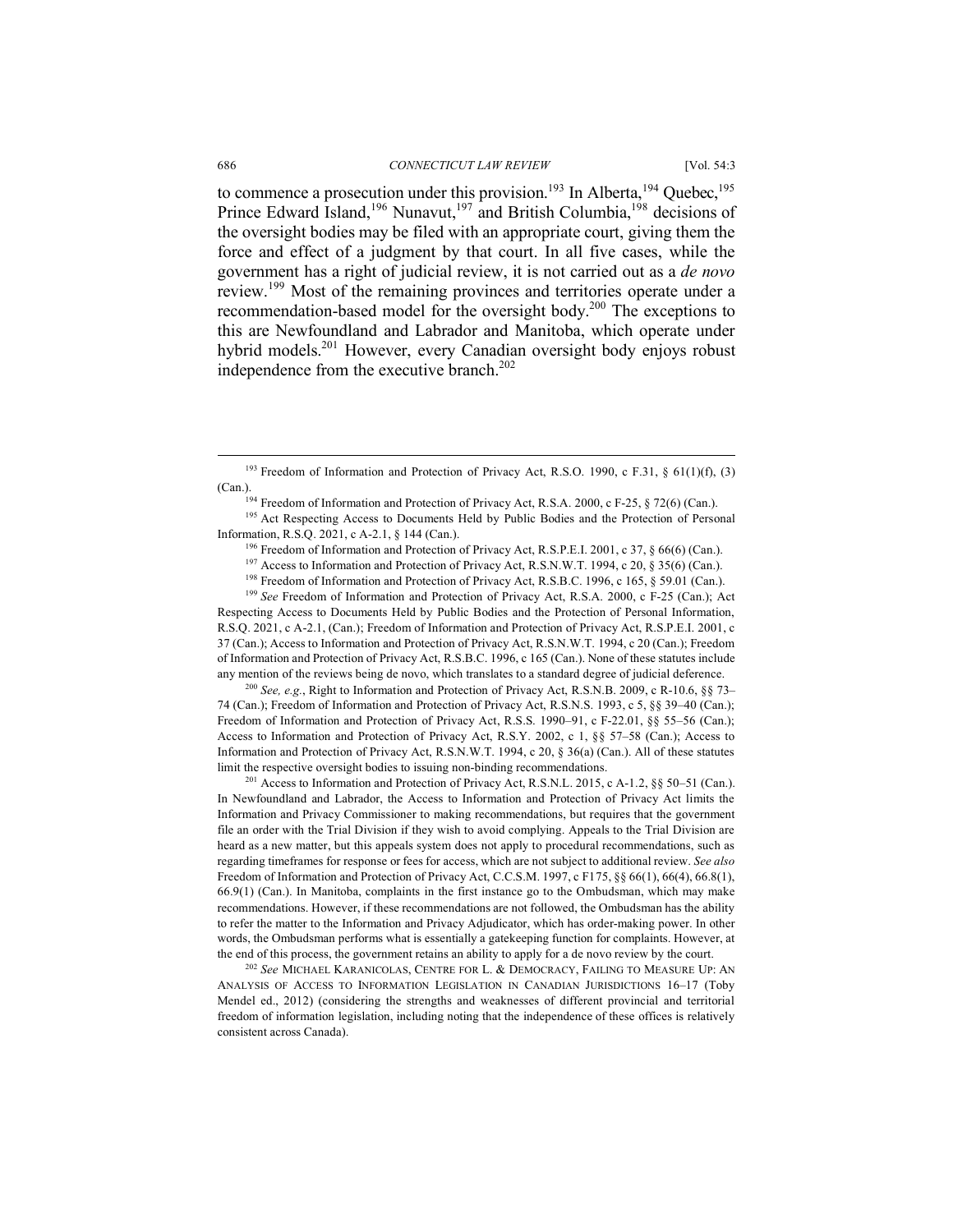#### D. *Mexico's Enforcement Model*

In Mexico, the right to information is specifically guaranteed under Article VI of the Constitution.<sup>203</sup> Although the country's General Act of Transparency and Access to Public Information was first adopted in 2002, an ambitious reform package was passed in 2015, which substantially boosted both the substance of the right to information and its oversight framework.<sup>204</sup> As a result, the country has evolved into a position of regional leadership on this issue, and it has come to be regarded as a success story on the promise and potential of strong right-to-information legislation.<sup>205</sup>

The centerpiece of Mexico's transparency framework is the Instituto Nacional de Transparencia (INAI), a commission of seven members who are appointed by the senate through a two-thirds vote, though the president maintains some power to object to candidates.<sup>206</sup> However, the INAI reports to and has its budget approved by the senate.<sup>207</sup> Once appointed, the commissioners may only be removed through an impeachment process, giving them strong security of tenure.<sup>208</sup> The commissioners serve a term of seven years, which is staggered to ensure a balanced flow of appointments.<sup>209</sup>

The INAI maintains extremely broad powers of review and remediation, including the power to assess not only refusals to release information, but also the delivery of incomplete information, the delivery of information that does not match the request, the classification of information, the format in which information has been delivered, the costs or delivery times for the information, or any other procedural irregularity.<sup>210</sup> The INAI also has the power to review classified information in order to verify its status and need for such protections.<sup>211</sup> The INAI is required to resolve appeals for reconsideration within thirty days of their filing, though that time period may be extended once by an additional thirty days.<sup>212</sup> In a complaint process, the

 <sup>203</sup> Constitución Política de los Estados Unidos Mexicanos, CPEUM, Diario Oficial de la Federación [DOF] 05-02-1917, últimas reformas DOF 10-02-2014, art. 6 (Mex.).

<sup>204</sup> ADRIANA GARCÍA GARCÍA, MEX. INST.: WILSON CTR., TRANSPARENCY IN MEXICO: AN OVERVIEW OF ACCESS TO INFORMATION REGULATIONS AND THEIR EFFECTIVENESS AT THE FEDERAL AND STATE LEVEL 3–4 (2016).

<sup>205</sup> Vivek Ramkumar & Diego de la Mora, *Mexico's Battle for Transparency*, U.S. NEWS & WORLD REP. (Feb. 13, 2016, 1:31 PM), https://www.usnews.com/news/best-countries/articles/2016-02- 13/mexicos-battle-for-transparency; Paul Lagunes & Oscar Pocasangre, *Dynamic Transparency: An Audit of Mexico's Freedom of Information Act*, 97 PUB. ADMIN. 162, 162–63 (2019).

<sup>206</sup> Constitución Política de los Estados Unidos Mexicanos, CPEUM, Diario Oficial de la Federación [DOF] 05-02-1917, últimas reformas DOF 10-02-2014, art. 6(A)(VIII) (Mex.).

<sup>207</sup> *Id.*

<sup>208</sup> *Id.*

<sup>209</sup> Ley General de Transparencia y Acceso a la Información Pública [General Act of Transparency and Access to Public Information], Diario Oficial de la Federación [DOF] 04-05-2015, últimas reformas DOF 20-05-2021, art. 38 (Mex.).

<sup>210</sup> *Id.* art. 143.

<sup>211</sup> *Id.* art. 147.

<sup>212</sup> *Id.* art. 165.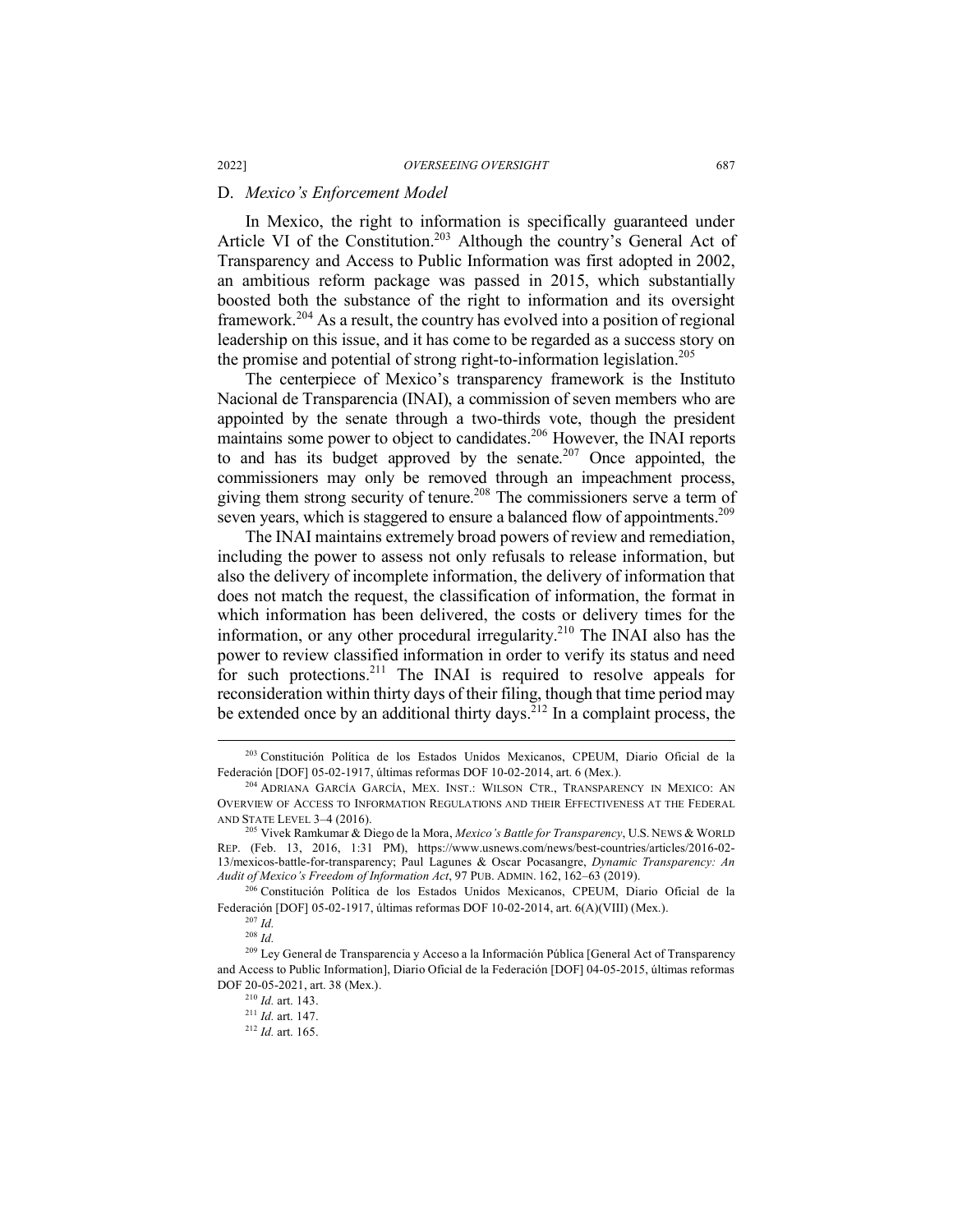burden of proof for justifying any denial of access to information lies with the public entities that are the subject of the complaint. $2^{13}$ 

In addition to the power to order particular records to be disclosed, Mexico also has a sophisticated regulatory structure to set and harmonize right-to-information standards across the country through its National Transparency System, a structure that includes the INAI and state-level agencies, the Superior Audit Office, the General Archive of the Nation, and the National Institute of Statistics and Geography.214 Together, these agencies are tasked with establishing and harmonizing standards around records management, data preservation, training, accessibility, and education.<sup>215</sup> The National Transparency System also has a broad mandate to promote awareness of and engagement with the right to information, supporting citizen participation in this area. $216$ 

#### IV. STRONG INSTITUTIONAL DESIGNS

There is no single, cookie-cutter solution to supporting compliance with access to information or right-to-information rules. Each of the examples spelled out in the previous sections operate in their own unique legal and institutional contexts with externalities that might guide different jurisdictions towards different solutions.<sup>217</sup> Likewise, effective oversight is only one component of a well-functioning right-to-information system, alongside other factors like robust demand for information, public engagement, clear legal standards for disclosure, and an institutional culture that respects the rule of law. $218$ 

However, evidence suggests that certain design choices generally provide stronger oversight and ultimately stronger executive accountability.219 Despite the diverse legal and social contexts, both the universality of bureaucratic resistance to transparency legislation and the similarities in imposing legislative oversight over the executive branch's administrative arms support the value of comparative analysis as an avenue for developing better global practice standards for overcoming this

right-to-information framework). 219 *See, e.g.*, CENTRE FOR L. & DEMOCRACY, NOTE ON THE PAKISTAN RIGHT OF ACCESS TO

INFORMATION BILL, 2017 5 (2017), https://www.law-democracy.org/live/wp-content/uploads/2012/08/ Pakistan.RTI\_.Note\_.Oct17.pdf (providing a critical analysis of one such legal framework). The Centre for Law and Democracy has authored dozens of similar assessments, which are available on their website.

 <sup>213</sup> *Id.* art. 105.

<sup>214</sup> *Id.* art. 30.

<sup>215</sup> *Id.* art. 31.

<sup>216</sup> *Id.*

<sup>&</sup>lt;sup>217</sup> For example, the status of the rule of law is drastically different across many of the countries surveyed in Part III. *See supra* Part III. *See generally* Moeen H. Cheema, *The Politics of the Rule of Law*, 24 MICH. ST. INT'L L. REV. 449 (2016) (providing a deeper discussion of the relationship between legal standards and contextual social and political pressures). 218 *See* MENDEL, *supra* note 8, at 31–40 (providing a general overview of the earmarks of a strong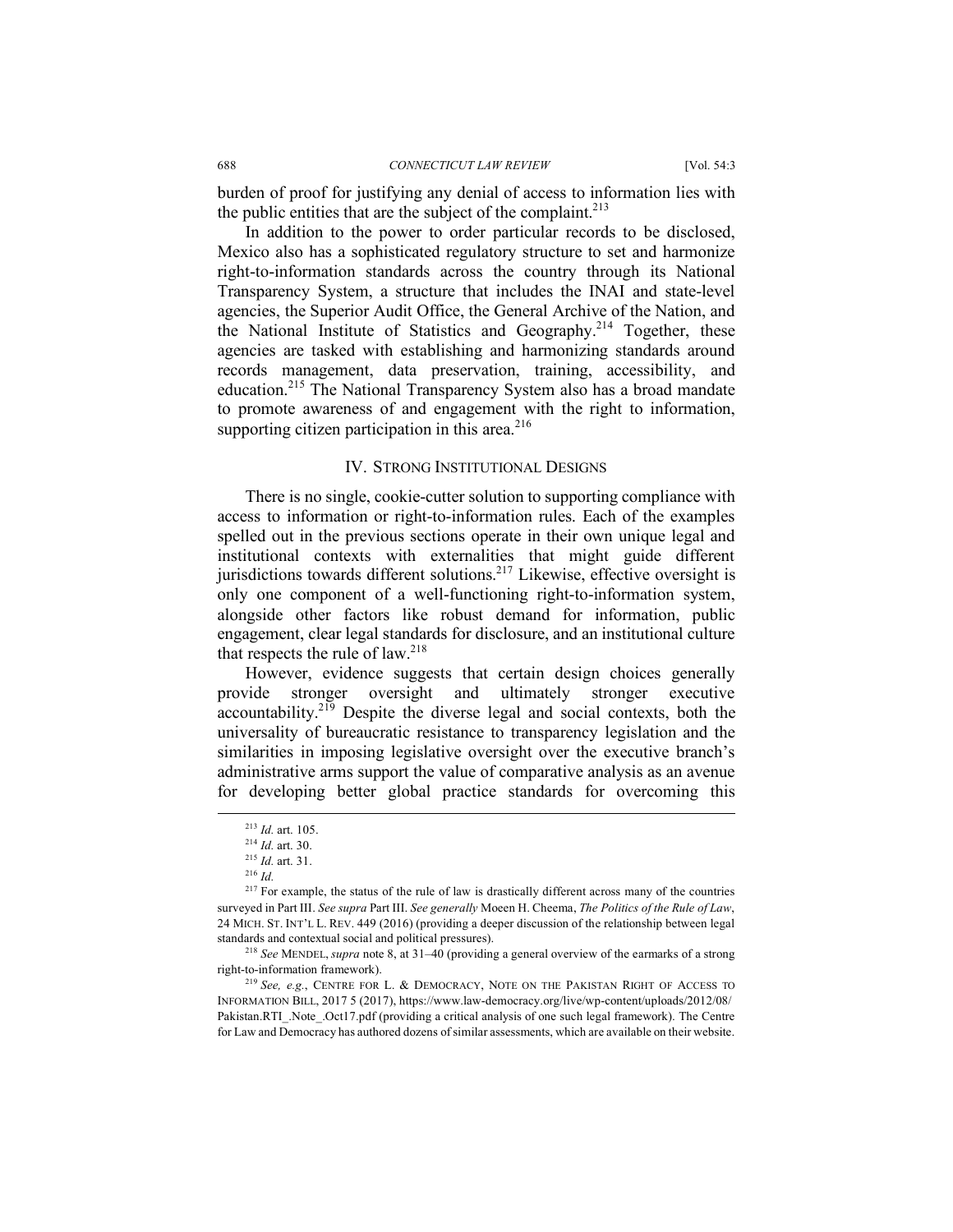challenge.<sup>220</sup> This Part identifies two key factors to achieve effective oversight of transparency administration, to the end of increasing accountability over executive agencies.

#### A. *Independence*

The most unambiguous lesson to be drawn from transparency experimentation around the globe is the value of having an independent oversight body. From the requester standpoint, there is virtually no downside to having access to a relatively quick, cheap, and effective remedy to breaches of the law, as an alternative to going to court.<sup>221</sup> But, given the fundamental role that right-to-know laws have in checking executive power exercised by administrative agencies, it is abundantly clear why oversight structures that are independent from the agencies being held accountable are a structural necessity.

The biases of political actors toward secrecy are not merely hypothetical. For example, in 2019 alone, both Scott Pruitt, President Trump's first appointee to head the EPA, and Ryan Zinke, Trump's first appointee to head the Department of Interior, were forced to resign after malfeasance exposed through requests made under FOIA.<sup>222</sup> This might, at first blush, seem like an illustration of FOIA's power, and, to some degree, it is. But what followed their resignations is equally, if not more, telling. In both cases, the agencies ultimately responded to the scandals by tightening political control over FOIA disclosures. The Department of Interior adopted a new "awareness review" policy, requiring career staff to notify political appointees if the appointees are involved in documents that are about to be released.<sup>223</sup> Likewise, the EPA adopted a regulation allowing political appointees to issue final determinations under FOIA.224

These policies elicited strong public outcries that FOIA decisions should not be political, $^{225}$  and, it turns out, rightly so. Awareness review was almost

 <sup>220</sup> *See supra* Part III.

<sup>221</sup> *See, e.g.*, Md Mahmudul Hoque, *Information Institutions and the Political Accountability in Bangladesh*, 9 INT'L J. SCI. & ENG'G RSCH. 1586, 1590 (2018) (discussing the positive impacts of information institutions in improving political accountability in Bangladesh).

<sup>222</sup> Coral Davenport, *Ethics Office Examines Allegations That Interior Dept. Officials Violated Transparency Laws*, N.Y. TIMES (July 23, 2019), https://www.nytimes.com/2019/07/23/climate/interiordepartment-freedom-of-information.html.

<sup>223</sup> Memorandum from Cindy Cafaro, U.S. Dep't of the Interior Departmental FOIA Officer, to U.S. Dep't of the Interior Assistant Sec'ys, Heads of Bureaus & Offs. & Bureau/Off. FOIA Officers (Feb. 28, 2019), https://www.doi.gov/sites/doi.gov/files/uploads/awareness\_process\_memo\_2.0.pdf; Davenport, *supra* note 222.

<sup>224</sup> Davenport, *supra* note 222.

<sup>225</sup> *See, e.g.*, Daniel McGrath, *Interior's Proposed FOIA Rule Threatens Transparency and Accountability*, AM. OVERSIGHT (Jan. 29, 2019), https://www.americanoversight.org/interiors-proposedfoia-rule-threatens-transparency-and-accountability (arguing that Interior's policy was unlawful and undermined FOIA).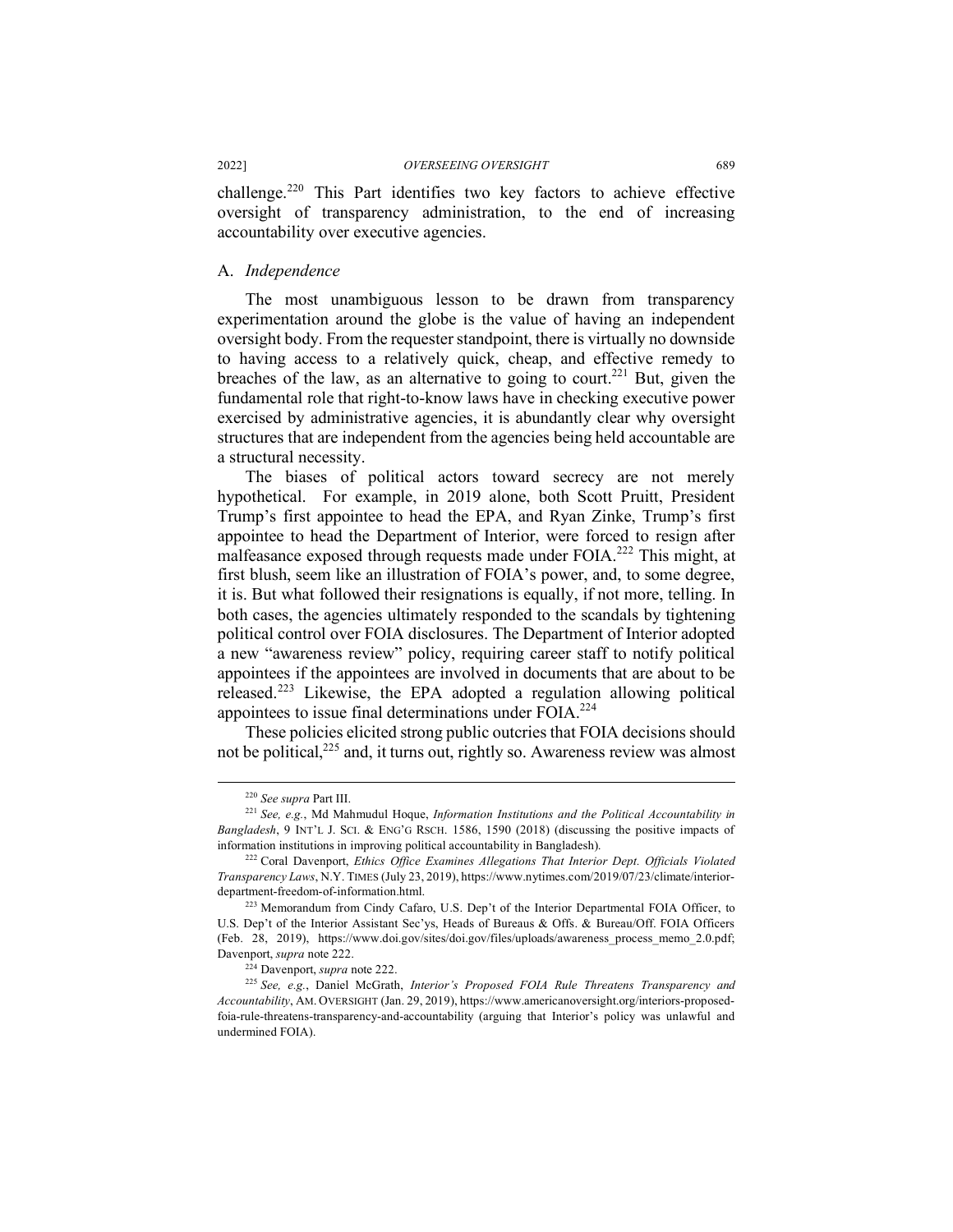#### 690 *CONNECTICUT LAW REVIEW* [Vol. 54:3

immediately used to hide records for political gain. Daniel Jorjani, a political appointee who was serving as the top lawyer at the Department of the Interior, used the awareness review policy to delay the release of hundreds of pages of records involving then-Deputy Secretary David Bernhardt in advance of confirmation hearings that would elevate Mr. Bernhardt to the position of Secretary of the Interior.<sup>226</sup> When subsequently asked by Congress about his role in disclosure decisions, he misleadingly responded that he "typically did not review records prior to their release under the FOIA," $227$ <sup>27</sup> a statement that later led to criminal investigation.<sup>228</sup>

To be sure, the drive to exert political control over FOIA disclosures transcends partisan divisions. In 2010, the Department of Homeland Security under the Obama administration came under fire for issuing a directive that various FOIA responses be reviewed by political appointees for "awareness purposes," leading to the delay of releases, including those to Congress.229 If political appointees within administrative agencies are able to interfere with the flow of disclosures to the public, it subverts the purpose of FOIA as a mechanism of direct accountability.

This sort of political bias toward secrecy should not come as a surprise. Accountability, for all its importance to the maintenance of democratic institutions, is not a pleasant process for those on the receiving end of it.<sup>230</sup> At best, being made to explain or justify one's actions can feel distracting and time consuming.231 It can trigger defensiveness or feelings of hostility at having one's decision-making or performance questioned.<sup>232</sup> Freedom of information decision-making or performance questioned.<sup>232</sup> systems can be unpopular among officials, who may prefer to more actively manage public perceptions of their work.<sup>233</sup> Around the world, journalists and other frequent requesters can relate endless stories of the various measures to stymie information requests that they have encountered.<sup>234</sup>

<sup>233</sup> Paul Farrell, *Hypocritical Politicians 'Hate' Freedom of Information, Says Former Commissioner*, GUARDIAN (Sept. 29, 2015, 9:30 PM), https://www.theguardian.com/politics/2015/sep/ 30/politicians-hypocritical-on-freedom-of-information-says-former-commissioner.

<sup>234</sup> *See, e.g.*, Alasdair Roberts, *A Great and Revolutionary Law? The First Four Years of India's Right to Information Act*, 70 PUB. ADMIN. REV. 925, 928 (2010) (detailing harassment and even physical attacks against citizens filing right-to-information requests); David Pugliese, *DND Blames Clerk for Internal Failures, Even as Documents Show Senior Officers Discussed Withholding Records*, NAT'L POST (Jan. 22, 2019), https://nationalpost.com/news/canada/dnd-blames-clerk-for-internal-failureseven-as-documents-show-senior-officers-discussed-withholding-records (describing a practice in which

 <sup>226</sup> Beitsch*, supra* note 7.

<sup>227</sup> *See id.*

<sup>228</sup> *Id.*

<sup>229</sup> Ted Bridis, *Playing Politics with Public Records Requests*, NBC NEWS (July 21, 2010, 7:30 PM), https://www.nbcnews.com/id/wbna38350993#.UcNcVPlwpQQ.

<sup>230</sup> Andrew McGill, *Why FOIA Is Broken, From a Government Worker's Perspective*, ATLANTIC (July 6, 2016, 3:32 PM), https://www.theatlantic.com/notes/2016/07/why-the-freedom-of-informationact-is-broken-from-a-government-employees-perspective/490181/.

<sup>231</sup> *Id.*

<sup>232</sup> *Id.*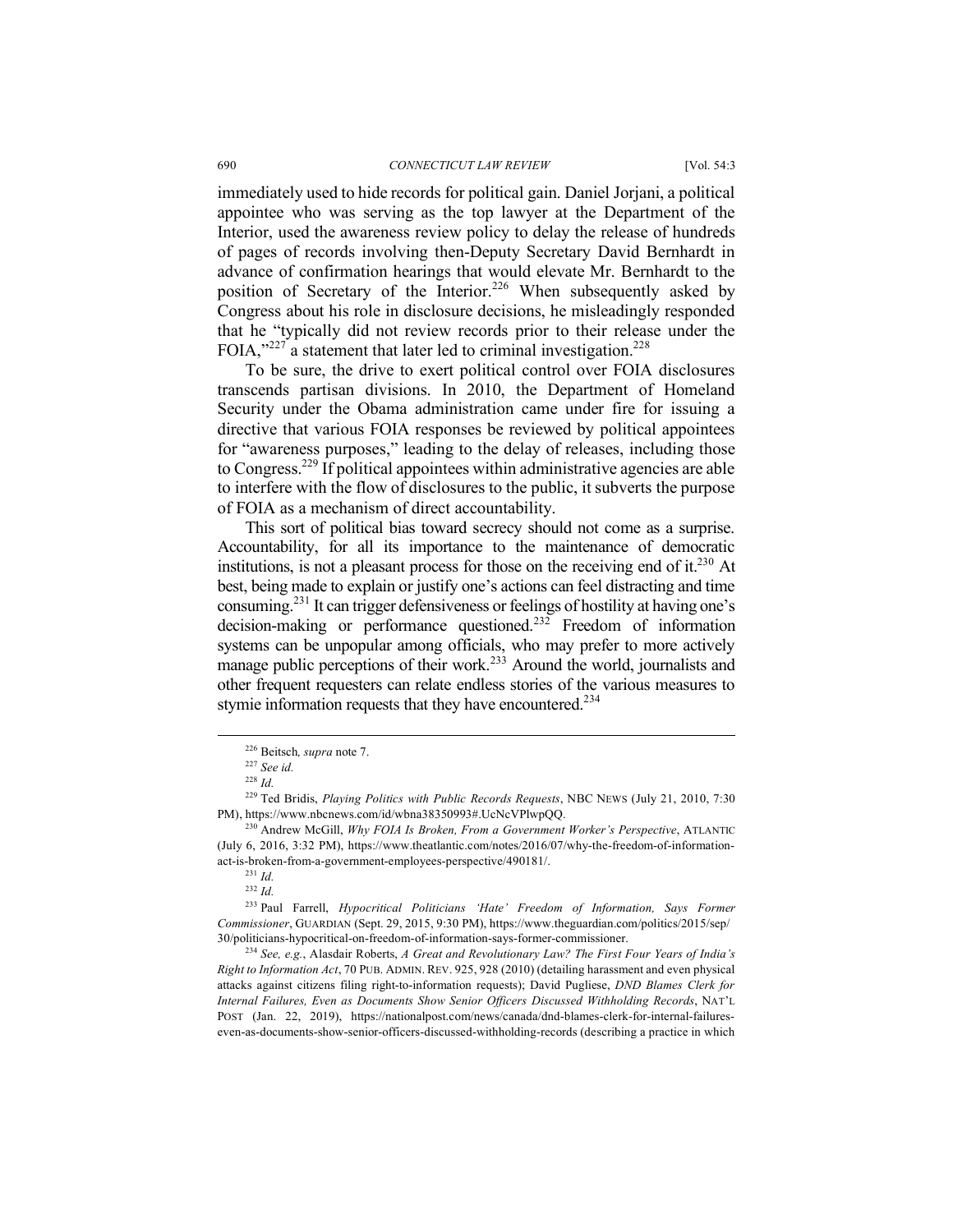As a result, an independent oversight body should not be subject to the political pressures to protect executive branch interests and further presidential agendas. Agencies cannot be left to police themselves with regard to their disclosure obligations.235 Because FOIA is a direct mechanism for agency accountability, an independent mechanism to oversee this oversight is imperative.

Existing oversight of FOIA obligations that most requesters can actually access in the United States is not independent. And judicial remedies, while independent, are largely inaccessible. 236 While both internal administrative remedies and judicial remedies can play an important role in a robust oversight structure,<sup>237</sup> they are no substitute for external administrative review.

While internal appeals and mediation can be effective at resolving certain categories of appeals, such as where there is misunderstanding or confusion between the requester and the public body regarding which records are being sought, these appeals are unlikely to be helpful in addressing systemic deficiencies or institutional resistance, since the authorities reviewing the complaint will likely present the same attitude as those that first responded to the request.238 That is, these internal appeals are decided by another executive branch official, not by an independent adjudicator.

Judicial review, on the other hand, is fully independent, but it tends to fall short due to the time and expense involved in making a complaint. These logistical hurdles make this option impractical for all but a small minority of determined requesters, generally those who have some sort of professional or institutional backing to their request.239 The timeliness challenge is exacerbated in contexts where requesters are required to exhaust these internal remedies before they even pursue the matter in court, as is the case with the federal system in the United States.<sup>240</sup>

As it is currently constituted, OGIS likewise fails to perform this independent oversight function. First, it is not independent from the

<sup>238</sup> VIKAS JHA, ACCESSING INFORMATION UNDER RTI: CITIZENS' EXPERIENCES IN TEN STATES - 2008 53 (2008), https://pria.org/knowledge\_resource/Accessing\_Information\_Under\_RTI\_1.pdf.

<sup>240</sup> *See* Wilbur v. CIA, 355 F.3d 675, 677 (D.C. Cir. 2004) (detailing exhaustion requirements for FOIA).

senior military officials deliberately lie about the existence of information); Jean Laroche, *Nova Scotia Premier Phones Staff to Keep Information Secret*, CBC (Sept. 29, 2016), https://www.cbc.ca/news/cana da/nova-scotia/information-foipop-access-secrecy-premier-stephen-mcneil-1.3784110 (reporting that the head of a Canadian province admitted he would avoid leaving a paper trail specifically so there was nothing for the public to access).

<sup>235</sup> *See supra* notes 223–229 and accompanying text.

<sup>236</sup> *See supra* Part II.

<sup>237</sup> Indeed, many information commissions coexist with these other forms of remedies. *See, e.g.*, Lei No. 12.527, de 18 de Novembro de 2011, Diáeio Oficial da União [D.O.U.] de 18.11.2011, § II, arts. 15, 16, 35 (Braz.); The Right to Information Act, 2005, §§ 18(3), 19(7) (India); Public Information Disclosure Act*,* Act No. 14 of 2008, arts. 4(4), 26(1), 37(1) (Indon.). Each of these statutes allow for both administrative remedies and judicial appeals.

<sup>239</sup> Neuman, *supra* note 145, at 6–7.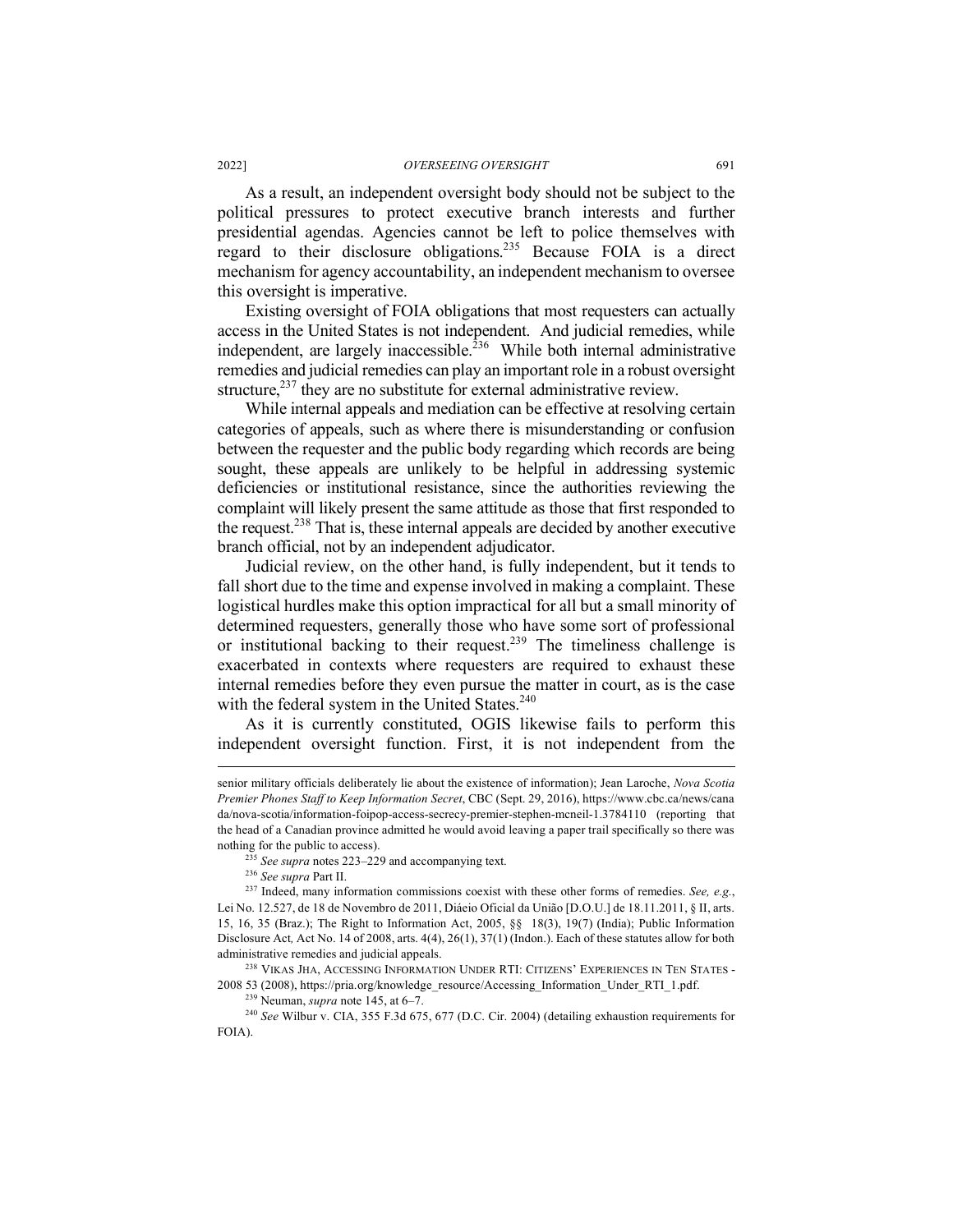executive. It is housed with NARA, an executive agency.<sup>241</sup> Although Congress may have arranged this structure on the understanding that NARA was a relatively neutral, relatively expertise-driven agency concerned with records preservation and access, it is nonetheless subject to presidential control, housed within the executive, and otherwise part of the political administration.<sup>242</sup> Indeed, its overlapping responsibilities with OIP, a division of DOJ, make clear that it is a political entity. NARA itself does not even have the status of so-called independent agencies,<sup>243</sup> which are headed by multi-member bodies or commissions populated by officials who are protected from presidential control through for-cause removal provisions.<sup>244</sup>

The value of independent administrative review can be seen in light of the experiences of journalists detailed earlier in Part II. When they can obtain independent review, it is powerful, but too often that review is inaccessible. The United States should learn from the experiences of other legal regimes and create a truly independent oversight body.

#### B. *Order Making Power*

A second critical element of institutional design for oversight is vesting order-making power in the independent body. The power to issue binding orders—orders to release information with which agencies must comply—is the remedy that requesters need when they face agency recalcitrance and denial of records. It is the authority of a court to order compliance that makes judicial review so powerful for those who can access it, as described in detail in Part II. And only an oversight body that has that power will be able to remedy violations of the law.

The current dissatisfaction with OGIS is illustrative, insofar as the central problem is that OGIS does not possess order making power. As one advocacy organization that is a frequent FOIA plaintiff described, OGIS's characterization of the success of its "team approach" in collaborating with agencies to respond to FOIA requests "is laughable."<sup>245</sup> Another transparency organization documented how federal agencies can and have

<sup>244</sup> *Id.* at 1593–94.

 <sup>241</sup> *See supra* Part II.C.

<sup>242</sup> Nicolas E.M. Michiels, Comment, *Should Inmates Be Running the Jailhouse?: Affirming the Constitutionality of Enhanced Archivist Involvement in White House Record-Keeping Policymaking*, 58 AM. U. L. REV. 1567, 1592 (2009) ("Even if it is argued that granting the Archivist the authority to issue standards and certify presidential implementation is an impermissible transfer of control away from the White House, the EMPA would have passed constitutional muster under *Nixon II* because the Archivist is effectively an executive branch official. The Archivist is the head of the NARA, an administrative entity that is popularly referred to as an independent agency. However, NARA does not possess the traditional characteristics of an independent agency; instead, the structure of NARA resembles that of a more traditional executive branch agency.") (footnotes omitted).

<sup>243</sup> *Id.*

<sup>245</sup> *Agency Created to Force FOIA Compliance a Failure*, JUD. WATCH (Sept. 11, 2013), https://www.judicialwatch.org/corruption-chronicles/agency-created-to-force-foia-compliance-a-failure/.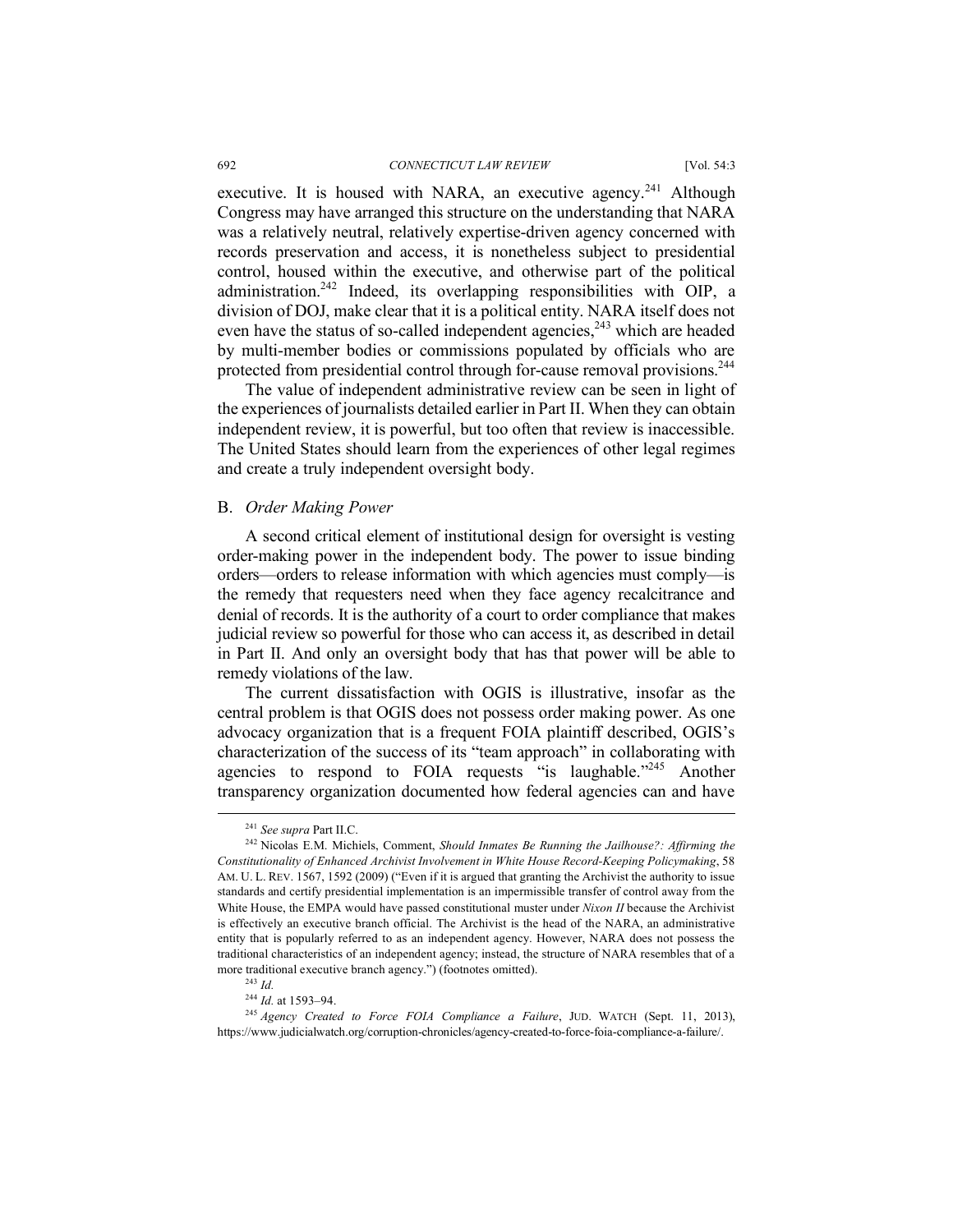ignored OGIS's attempt to mediate disputes, with little to no recourse available to  $OGIS<sup>246</sup>$ 

OGIS's lack of enforcement powers may also be the reason why it so rarely avails itself of the recommendation-making power that it currently has.<sup> $247$ </sup> The current OGIS structure may actually encourage the agency to pull its punches. If, for example, an appeal was lodged concerning a document which the oversight body believed should be disclosed in its entirety, but which they knew the agency would never voluntarily release, there is little incentive for the oversight body to engage on the question and risk polluting their future interactions with the agency. This is in addition to the broadly demoralizing impact of undertaking a review that staffers know will ultimately result in no substantive changes. The lack of OGIS follow-up in the face of non-compliance itself encourages officials to continue ignoring their obligations under the Act.

It is also eminently sensible from a design perspective to give an independent information commission or oversight body order-making power. To begin, a specialized information commission or commissioner will be able to develop a strong level of expertise in the right to information and in the appropriate secrecy standards for concepts like national security and commercial confidentiality.<sup>248</sup> This expertise should allow the commission to assess the potential harm flowing from disclosures with a higher degree of accuracy.

Second, it is a significant public investment to create a specialized information commission. Where countries are going to devote the resources necessary to establishing this office, they may want to get the most bang for their buck in terms of robust oversight in order to deliver on the perceived benefits of a healthy transparency system.<sup>249</sup> It does not make sense to devote substantial resources to establishing a dedicated office specializing in the right to information, only to allow public officials to ignore the opinions that flow from the office whenever they might be inconvenient. Both factors may undermine the efficacy of more collaborative, recommendation-based systems.

Order-making power for oversight bodies is more controversial than independence, but the experience of countries that have adopted a strong order-making power model demonstrates the system's efficacy.<sup>250</sup> First, in

 <sup>246</sup> Alex Howard, *The Interior Department Should Honor Congress' Intentions on FOIA Mediation*, SUNLIGHT FOUND. (May 19, 2016, 2:15 PM), https://sunlightfoundation.com/2016/05/19/the-interiordepartment-should-honor-congress-intentions-on-foia-mediation/.

<sup>247</sup> *See supra* Part II.C.

<sup>248</sup> *See, e.g.*, *Section 21: Advice and Recommendations*, INFO. COMM'R OF CAN., https://www.oicci.gc.ca/en/investigators-guide-interpreting-act/section-21\_advice-and-recommendations (Sept. 30, 2019) (demonstrating the detailed level of analysis, including through relevant case law and specific examples, applied by Canada's Information Commissioner to the exception for deliberative processes).

<sup>249</sup> *See supra* Part I.

<sup>250</sup> *See supra* Part III.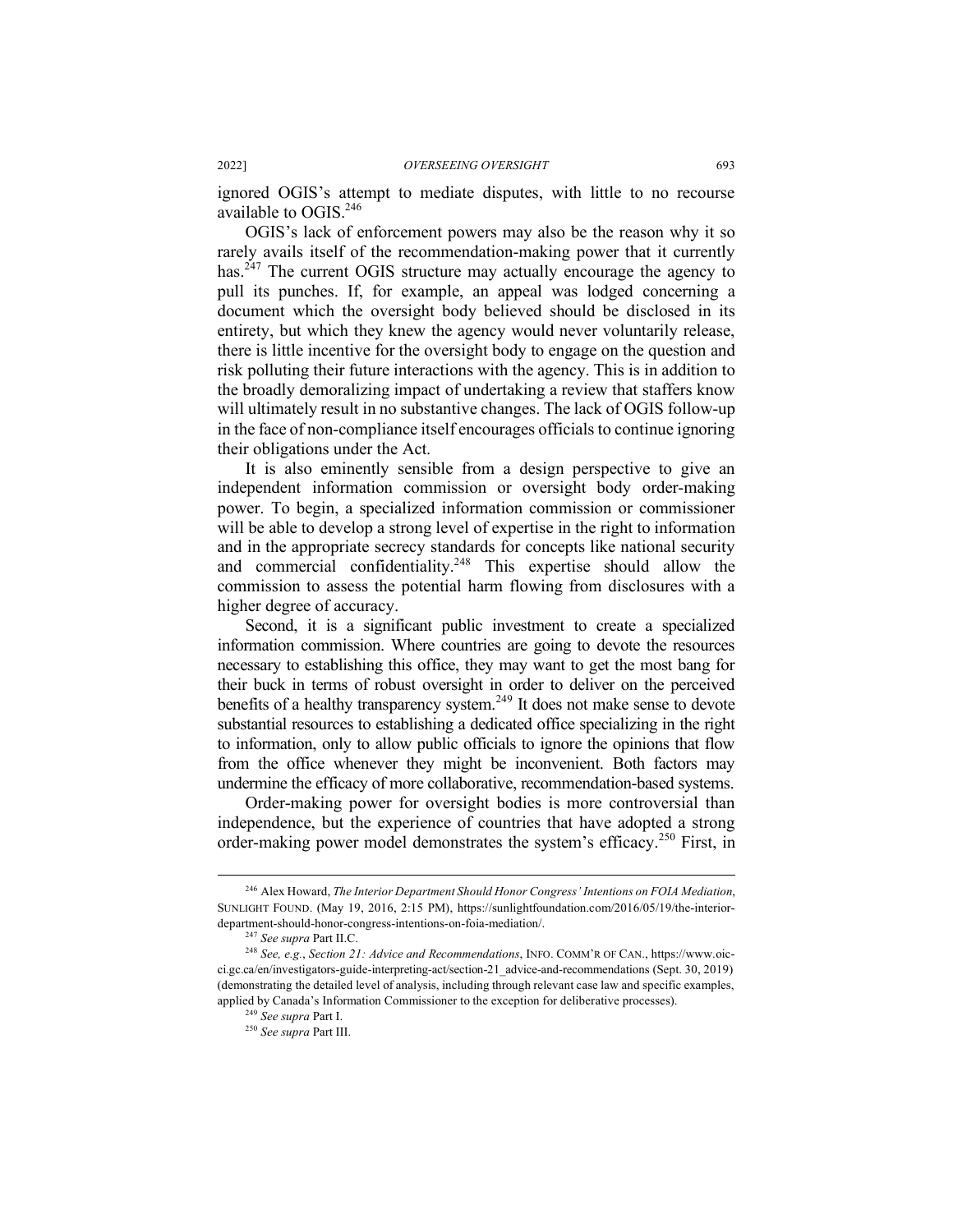general, the systems that have been widely celebrated as global success stories tend to follow an order-making model. The prototypical example here is India, which is often pointed to as exemplifying the potential transformative impact of a strong right-to-information law.<sup>251</sup> Mexico<sup>252</sup> and the United Kingdom,<sup>253</sup> two other countries that are often pointed to as "success stories," likewise equip their oversight bodies with robust enforcement powers.<sup>254</sup>

By contrast, the international trend is that those countries that employ multi-purpose oversight bodies, rather than dedicated information commissions, tend to be limited to offering recommendations.<sup>255</sup> There are several reasons which may explain this distinction. First, an ombudsman or a human rights commission, which deals with a more general portfolio, is unlikely to cultivate the same level of specific expertise.<sup>256</sup> This may lead to less confidence that it will make the right call in balancing the public interest in disclosure against the potential harms. Second, there may be less investment of resources when adding transparency oversight responsibilities to an existing oversight body than when creating a stand-alone information commission. As such, the international trend supports order-making power for dedicated information commission models.

Moreover, the main purported advantage of a recommendation-based model, is, upon close examination, illusory. Proponents suggest that recommendation-based models help to foster a more collaborative and less adversarial approach to promoting disclosure.<sup>257</sup> The experience with OGIS, however, shows the weakness of this approach.

In fact, to the contrary, at the international level, there is no shortage of examples of countries, like Indonesia, that merge order-making power with

<sup>255</sup> *See supra* Part III.

 <sup>251</sup> ESHA SEN MADHAVAN, BERKMAN CTR. FOR INTERNET & SOC'Y AT HARV. UNIV., REVISITING THE MAKING OF INDIA'S RIGHT TO INFORMATION ACT: THE CONTINUING RELEVANCE OF A CONSULTATIVE AND COLLABORATIVE PROCESS OF LAWMAKING ANALYZED FROM A MULTI-STAKEHOLDER GOVERNANCE PERSPECTIVE 1–2 (2016), https://cyber.harvard.edu/sites/cyber. harvard.edu/files/Publish\_Sen%20Madhavan.pdf; Chetan Agrawal, *Right to Information: A Tool for Combating Corruption in India*, 3 J. MGMT. & PUB. POL'Y 26, 26 (2012). However, it is also worth noting that this fundamental right has degraded significantly under the present Modi administration, consistent with a broader erosion of civil and political rights in that country.

<sup>252</sup> Ramkumar & de la Mora, *supra* note 205; Lagunes & Pocasangre, *supra* note 205.

<sup>253</sup> Ben Worthy, Peter John & Matia Vannoni, *Transparency at the Parish Pump: A Field Experiment to Measure the Effectiveness of Freedom of Information Requests in England*, 27 J. PUB. ADMIN. RSCH. & THEORY 485, 485 (2017).

<sup>&</sup>lt;sup>254</sup> ANUPAMA DOKENIYA, WORLD BANK, IMPLEMENTING RIGHT TO INFORMATION: LESSONS FROM EXPERIENCE 2 (2013).

<sup>256</sup> For example, Mongolia's Human Rights Commission, which is delegated to hear complaints regarding that country's right-to-information law, has a mandate that includes everything from gender equity to environmental protection to the rights to education and to a fair trial. NAT'L HUM.RTS. COMM'N OF MONG., 19TH STATUS REPORT ON HUMAN RIGHTS AND FREEDOMS IN MONGOLIA 5 (2020), https://en.nhrcm.gov.mn/doc/103/.

<sup>257</sup> Neuman, *supra* note 145, at 8.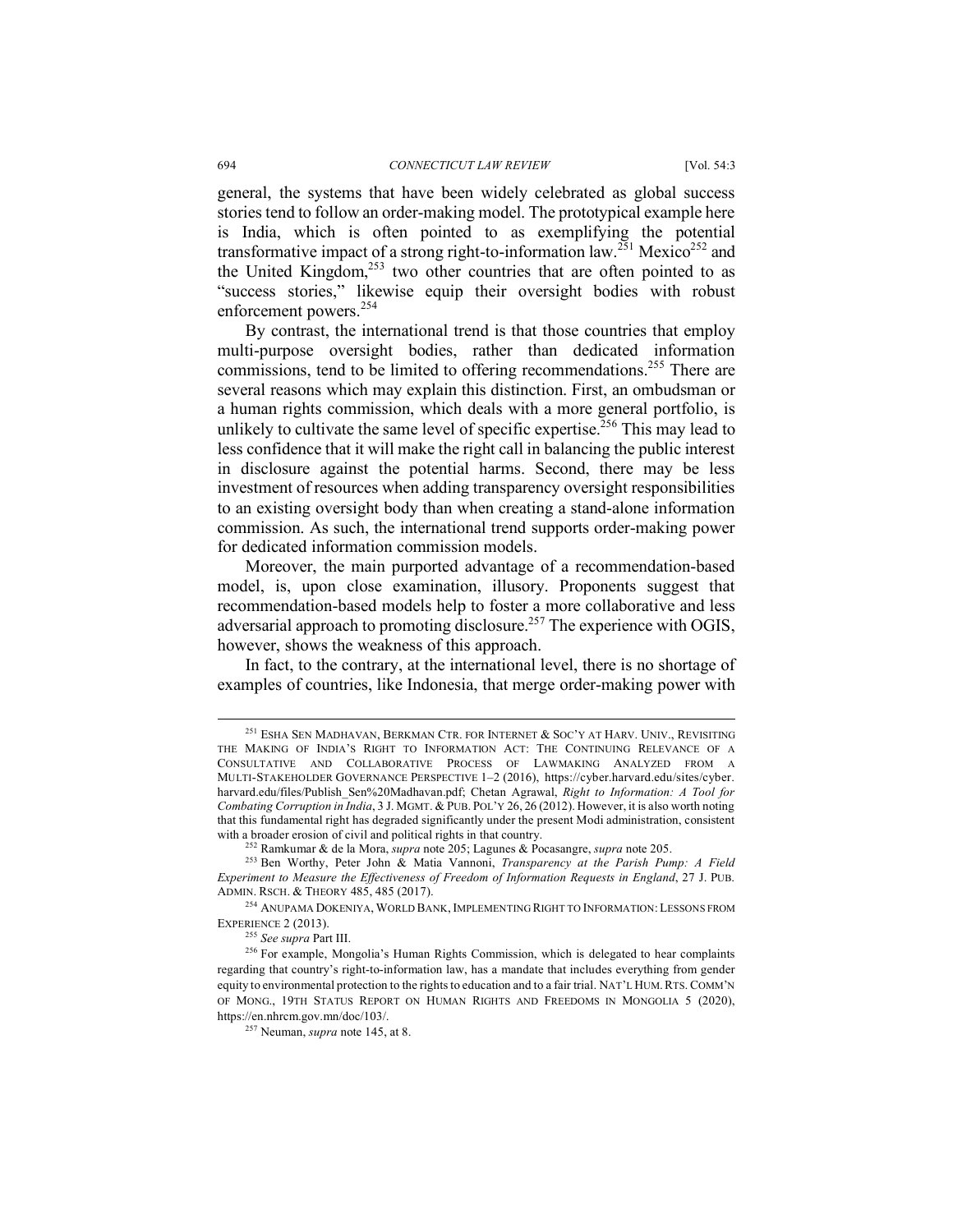a robust front-end mediation procedure.<sup>258</sup> Indeed, stronger order-making powers appear to support, rather than undermine, more robust mediation efforts by strengthening the Information Commission's hand in trying to push governments to be more accommodating, given the implication that their obduracy could work against them if the mediation process fails. This was the sentiment that David Loukidelis, who was formerly British Columbia's Information and Privacy Commissioner, expressed when asked about the strengths and weaknesses of an order-making system:

Speaking only to the situation and experience in British Columbia, we have found, over the 16 years of our office's experience, that order-making power has served, in fact, to encourage dispute resolution. Using mediation, we consistently resolve some 85% to 90% of the access appeals that come to  $_{\text{our}}$  office  $^{259}$ 

A survey of Canada's information oversight bodies, some of which have order-making power and some of which operate on a recommendations-based approach, shows broad dissatisfaction with the latter.<sup>260</sup> In addition to boosting compliance through direct intervention, the utility of strong enforcement powers to support more earnest participation in front-end mediation processes, as well as claims that a stronger enforcement mechanism would help to empower internal champions of transparency and push government departments to direct more resources towards processing information requests, are all worth flagging.<sup>261</sup>

#### C. *An American Model of Oversight*

While global experiences are useful in making the case for why independent administrative oversight structures would be beneficial to promoting compliance with FOIA, policy-makers need not view these reforms as a wholly foreign concept. First, order-making power in an independent commission or oversight body model is entirely consistent with non-Article III adjudication authority vested for the administrative

<sup>&</sup>lt;sup>258</sup> Public Information Disclosure Act, Act No. 14 of 2008, ch. 8, arts.  $38-39$  & ch. 9, arts.  $40-41$ (Indon.). 259 Paul Szabo, Chair, House of Commons, The Access to Information Act: First Steps Towards

Renewal, Report of the Standing Committee on Access to Information, Privacy and Ethics, 40th Parl., 2d Sess., at 6 (2009).

<sup>260</sup> OFF. OF THE INFO. & PRIV. COMM'R FOR NOVA SCOTIA, 2017–2018 ANNUAL REPORT 7, 30 (2018), https://oipc.novascotia.ca/sites/default/files/publications/annual-reports/OIPC%202017-2018% 20Annual%20Report\_0.pdf; *Failing to Strike the Right Balance for Transparency*, *supra* note 191.

<sup>261</sup> OFF. OF THE INFO. & PRIV. COMM'R FOR NOVA SCOTIA, *supra* note 260, at 7, 30; *Failing to Strike the Right Balance for Transparency*, *supra* note 191.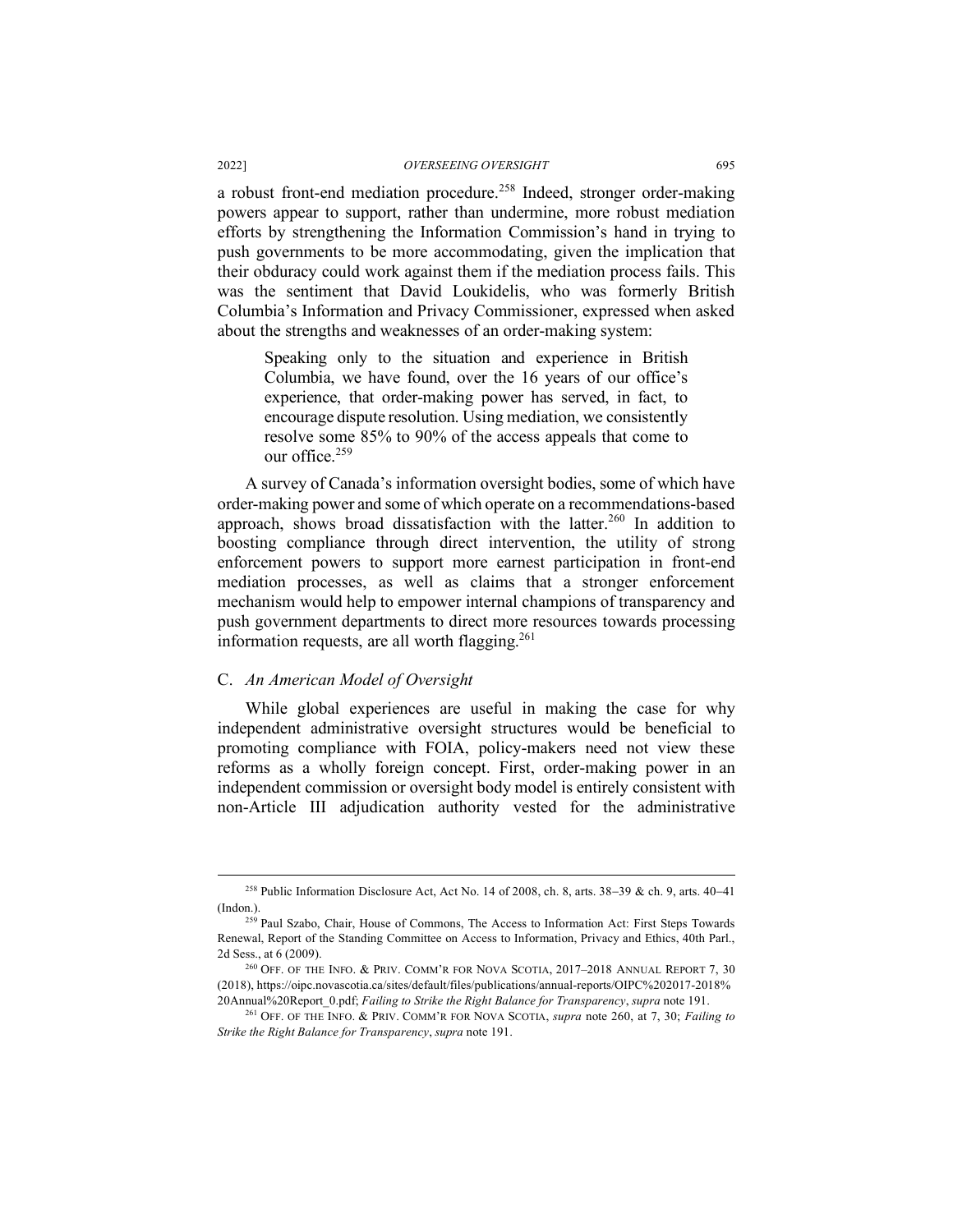adjudication of so-called public rights.<sup>262</sup> Indeed, information access decisions would form classic public rights cases, where the government is a party to the dispute and the rights at issue were created by federal statute.<sup>263</sup> It is a natural fit for a non-Article III body to adjudicate these rights in the first instance, one with expertise and independence as its sources of legitimacy.

However, the strongest case for how these structures can be effective in an American context lies at the state level, where several such bodies already exist. Connecticut,<sup>264</sup> New Jersey,<sup>265</sup> New York,<sup>266</sup> Indiana,<sup>267</sup> and Utah<sup>268</sup> all have established specialized administrative oversight bodies to process complaints related to their local freedom of information legislation. Of these, Connecticut's Freedom of Information Commission, Utah's State Records Committee, and New Jersey's Government Records Council all have the power to order disclosure of records, though the latter appears to rarely exercise this power.<sup>269</sup> Indiana's Public Access Counselor, by contrast, issues advisory opinions, as does New York's Committee on Open Government.<sup>270</sup> A number of states delegate the power to review appeals to an ombudsman, namely Iowa,  $2^{71}$  Arizona,  $2^{72}$  Tennessee,  $2^{73}$  and Virginia,  $2^{74}$ though the ombudsmen typically do not have the power to overrule refusals of access.

 <sup>262</sup> *See* William Baude, *Adjudication Outside Article III*, 133 HARV. L. REV. 1511, 1542–45 (2020) (explaining the public rights doctrine).

<sup>263</sup> *Id.* at 1546–47. *See also* Commodity Futures Trading Comm'n v. Schor, 478 U.S. 833, 853–54 (1986) ("'[T]he public rights doctrine reflects simply a pragmatic understanding that when Congress selects a quasi-judicial method of resolving matters that "could be conclusively determined by the Executive and Legislative Branches," the danger of encroaching on the judicial powers' is less than when private rights, which are normally within the purview of the judiciary, are relegated as an initial matter to administrative adjudication." (quoting Thomas v. Union Carbide Agric. Prods. Co., 473 U.S. 568, 589 (1985))).

<sup>264</sup> CONN. GEN. STAT. § 1-205 (2022).

<sup>265</sup> N.J. STAT. ANN. § 47:1A-7 (West 2021).

<sup>266</sup> N.Y. PUB. OFF. LAW §§ 84–90, § 89(1) (McKinney 2022).

<sup>267</sup> IND. CODE § 5-14-4-5 (2022); *see also* GUIDE TO FILING A FORMAL COMPLAINT, OFF. OF THE IND. PUB. ACCESS COUNS. (JULY 2015), https://www.in.gov/pac/files/Guide\_to\_Filing\_a\_Formal\_Compla int ndf (providing a guide to filing complaints for denials of recrods with the Public Access Counselor).

<sup>268</sup> UTAH CODE ANN. § 63G-2-403 (West 2021).

 $^{269}$  CONN. GEN. STAT. § 1-205; UTAH CODE ANN. § 63G-2-403. In a survey of New Jersey Government Records Council decisions, we were unable to find any examples where disclosure was ordered, though there were a number of instances where mediation resulted in additional disclosures by the relevant agency. *GRC Decisions Search*, STATE OF N.J. GOV'T RECS. COUNCIL, https://www.nj.gov/cgi-bin/dca/grc/decisionsearch.pl (last visited Mar. 20, 2022).

<sup>270</sup> *Advisory Opinions*, IN.GOV, https://www.in.gov/pac/2330.htm (last visited Mar. 15, 2022); *Freedom of Information Law Case Summary*, N.Y. STATE OPEN GOV'T, https://www.dos.ny.gov/coog/ foil\_listing/findex.html (last visited Mar. 15, 2022).

<sup>&</sup>lt;sup>271</sup> IOWA CODE § 2C.9 (2022).<br><sup>272</sup> ARIZ. REV. STAT. ANN. § 41-1376.01 (2022).

<sup>273</sup> TENN. CODE ANN. § 8-4-601 (West 2022).

<sup>274</sup> VA. CODE ANN. §30-178(A) (West 2022).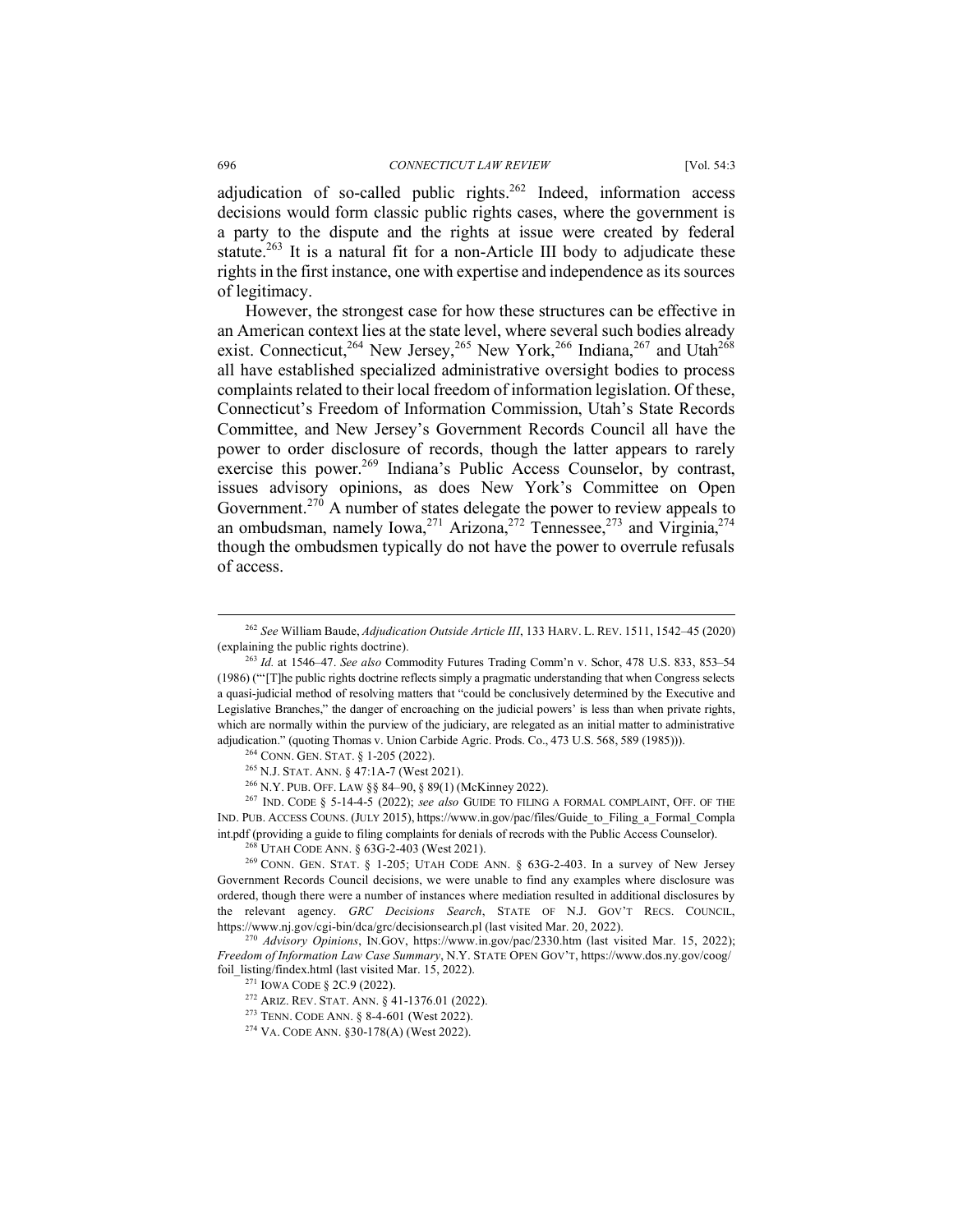That some U.S. states have successfully adopted independent oversight models with order-making authority speaks to the feasibility of such systems in the U.S. political and legal context. Indeed, Connecticut's model is hailed as a particularly successful one, and it has regularly contested case hearings, issues decisions, and testifies on policy matters before the Connecticut legislature.<sup>275</sup>

In other words, the weakness and inefficacy of the OGIS is by no means a necessary consequence of the American system. Rather, it is an area of national weakness that exists because, at the federal level, Congress has implemented solutions that are not fit for purpose, at the cost of its own oversight and the public interest in this critical democratic right. Amid broader conversations about the need for democratic revival and, above all else, a drive to impose accountability against the demonstrated excesses of the executive branch, a revitalized FOIA system should be a central ingredient in restoring faith and confidence in America's democratic processes.

#### **CONCLUSION**

America's system of democratic checks and balances is in the midst of a profound political crisis.<sup>276</sup> While the most dramatic manifestation of this came in the form of a physical attack on the U.S. Capitol, $277$  the past five years have witnessed escalating challenges to congressional, and ultimately public, oversight of the executive.<sup>278</sup> The shift away from accountability took place against a backdrop of mounting evidence of abuses across the executive branch, including among administrative state agencies.<sup>279</sup> In the aftermath of this jarring stress-test of America's democratic institutions,

<sup>278</sup> Robert J. DeNault, Note, *Not a King: President Trump and the Case for Presidential Subpoena Reform*, 16 DUKE J. CONST. L. & PUB. POL'Y SIDEBAR 146, 147–48 (2021); Steve Vladeck, *Good Governance Paper No. 7: Executive Branch Vacancies* (Just Sec., Good Governance Papers, 2020), https://www.justsecurity.org/72980/good-governance-paper-no-7-executive-branch-vacancies/.

 <sup>275</sup> *Connecticut Freedom of Information Commission*, CT.GOV, https://portal.ct.gov/FOI (last visited Mar. 15, 2022).

<sup>276</sup> Jack M. Balkin, *How to Do Constitutional Theory While Your House Burns Down*, 101 B.U. L. REV. 1723 *passim* (2021).

<sup>277</sup> Ed Pilkington, *Incitement: A Timeline of Trump's Inflammatory Rhetoric Before the Capitol Riot*, GUARDIAN (Jan. 7, 2021, 12:35 PM), https://www.theguardian.com/us-news/2021/jan/07/trumpincitement-inflammatory-rhetoric-capitol-riot.

<sup>279</sup> *See, e.g.*, Ediberto Román & Ernesto Sagás, *A Domestic Reign of Terror: Donald Trump's Family Separation Policy*, 24 HARV. LATINX L. REV. 65, 65–73 (2021) (discussing the human rights harms of the Trump administration's immigration policy); Donald Moynihan, *Populism and the Deep State: The Attack on Public Service Under Trump*, *in* DEMOCRATIC BACKSLIDING AND PUBLIC ADMINISTRATION: HOW POPULISTS IN GOVERNMENT TRANSFORM STATE BUREAUCRACIES 151, 151–53 (Michael W. Bauer et al. eds., 2021) (discussing broader efforts by the Trump administration to undermine the integrity of the public service); Chuck Rosenberg, *Why the Attorney General's Meddling on Antitrust Issues Matters*, LAWFARE (July 1, 2020, 2:13 PM), https://www.lawfareblog.com/why-attorney-generals-meddling-antitrust-issuesmatters (discussing political interference with the administration of justice).